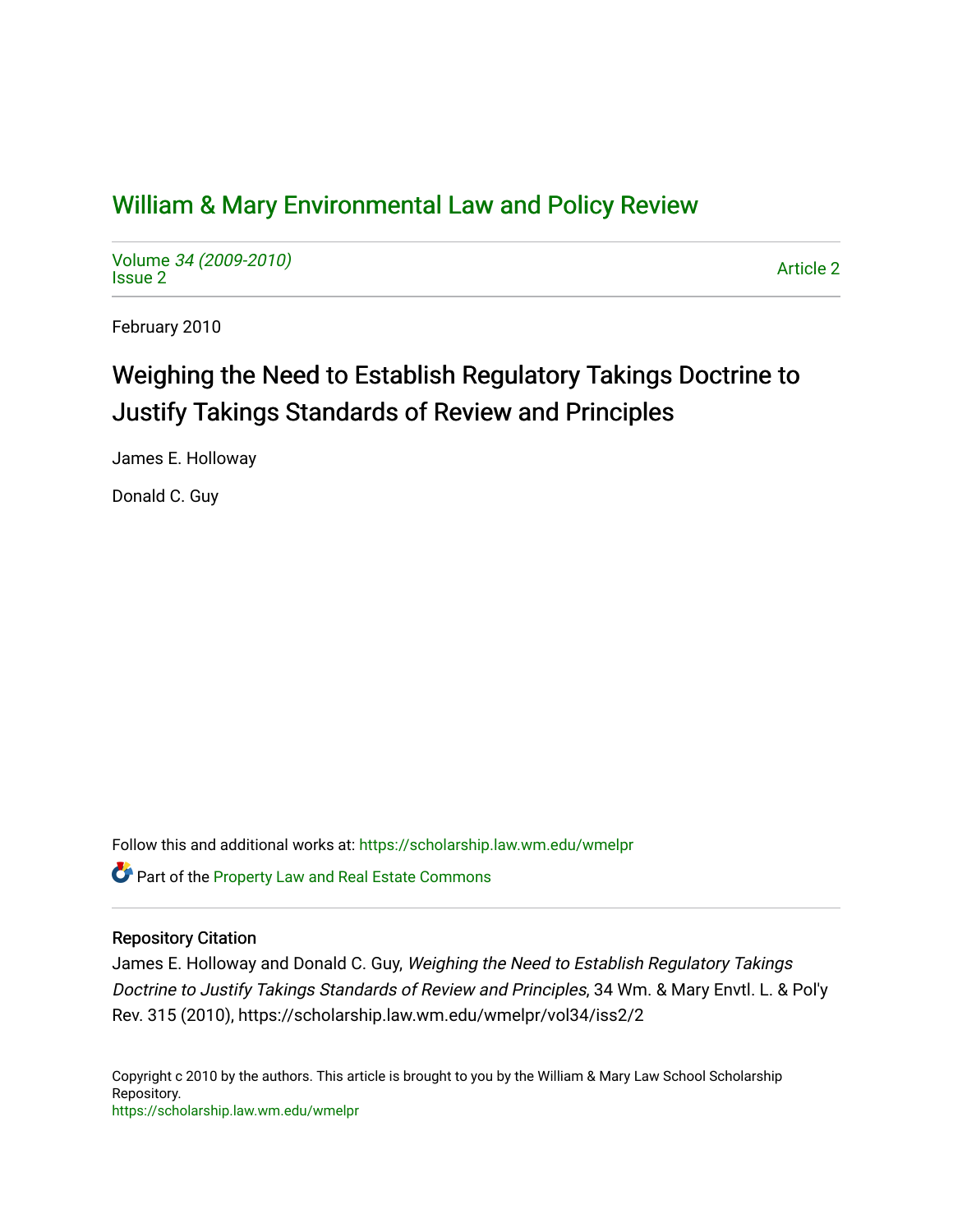## **WEIGHING THE NEED TO ESTABLISH REGULATORY TAKINGS DOCTRINE TO JUSTIFY TAKINGS STANDARDS OF REVIEW AND PRINCIPLES OF REVIEW AND PRINCIPLES**

JAMES E. HOLLOWAY\* DONALD C. GUY\*\*

This article revisits and examines whether the fairness and justice doctrine of *Armstrong v. United States*<sup>1</sup> can justify and fashion standards of review to protect the right to just compensation of the Takings Clause.<sup>2</sup> The Court has relied on *Armstrong* to show the purpose of the Takings Clause in many takings decisions.<sup>3</sup> However, can *Armstrong* serve a

We give a special thanks to Dean and Distinguished Professor Frederick D. Niswander, College of Business, East Carolina University, Greenville, North Carolina, for his support of our research agendas and in particular, for awarding Professor Holloway the College of Business Research Fellowship for 2006–2008. An earlier version of this article was presented at the Annual Meeting of the Mid-Atlantic Academy of Legal Studies in Business ("MAALSB") on March 24–25, 2006, in Baltimore, Maryland. We give special thanks to our colleagues at the MAALSB Meeting for their suggestions and comments. The final version of this article was presented at the Annual Meeting of the Academy of Legal Studies in Business ("ALSB") in Long Beach, California, in August 2008.

1 Armstrong v. United States, 364 U.S. 40, 49 (1960). Parts V and VI of this article contain thoughts and ideas used in another article published by the authors. *See* James E. Holloway & Donald C. Guy, Tahoe-Sierra Preservation Council, Inc.: *A Shift or Compromise in the Direction of the Court on Protecting Economic and Property Rights*, 10 ALB. L. ENVTL. OUTLOOK J. 229, 263–70 (2005) (discussing how the United States Supreme Court used or applied the fairness and justice doctrine of *Armstrong*, 364 U.S. at 49, in *Tahoe-Sierra Pres. Council, Inc. v. Tahoe Reg'l Planning Agency*, 535 U.S. 302, 303–04 (2002)).

<sup>2</sup> U.S. CONST. amend. V, cl. 4. The Takings Clause of the Fifth Amendment of the United States Constitution is made applicable to the States through the Due Process Clause of the Fourteenth Amendment. Chicago, Burlington and Quincey R.R. Co. v. Chicago, 166 U.S. 226, 239 (1897).

<sup>\*</sup> James E. Holloway, Professor and Research Fellow, Business Law, Department of Finance, East Carolina University, Greenville, North Carolina. B.S., Agricultural Science, North Carolina Agricultural & Technical State University, 1972; M.B.A., Business, East Carolina University, 1984; J.D., Law, University of North Carolina at Chapel Hill, 1983. \*\* Donald C. Guy, *Professor Emeritus*, Real Estate and Finance, Department of Finance, East Carolina University, Greenville, North Carolina. B.S., Sociology, University of Illinois at Urbana-Champaign, 1962; M.S., Economics, University of Illinois, 1969; Ph.D., Economics, University of Illinois at Urbana-Champaign, 1970.

<sup>3</sup> *See* Lingle v. Chevron U.S.A., Inc., 544 U.S. 528, 537 (2005); City of Monterey v. Del Monte Dunes at Monterey, 526 U.S. 687, 702 (1999); United States v. Winstar Corp., 518 U.S. 839, 883 (1996).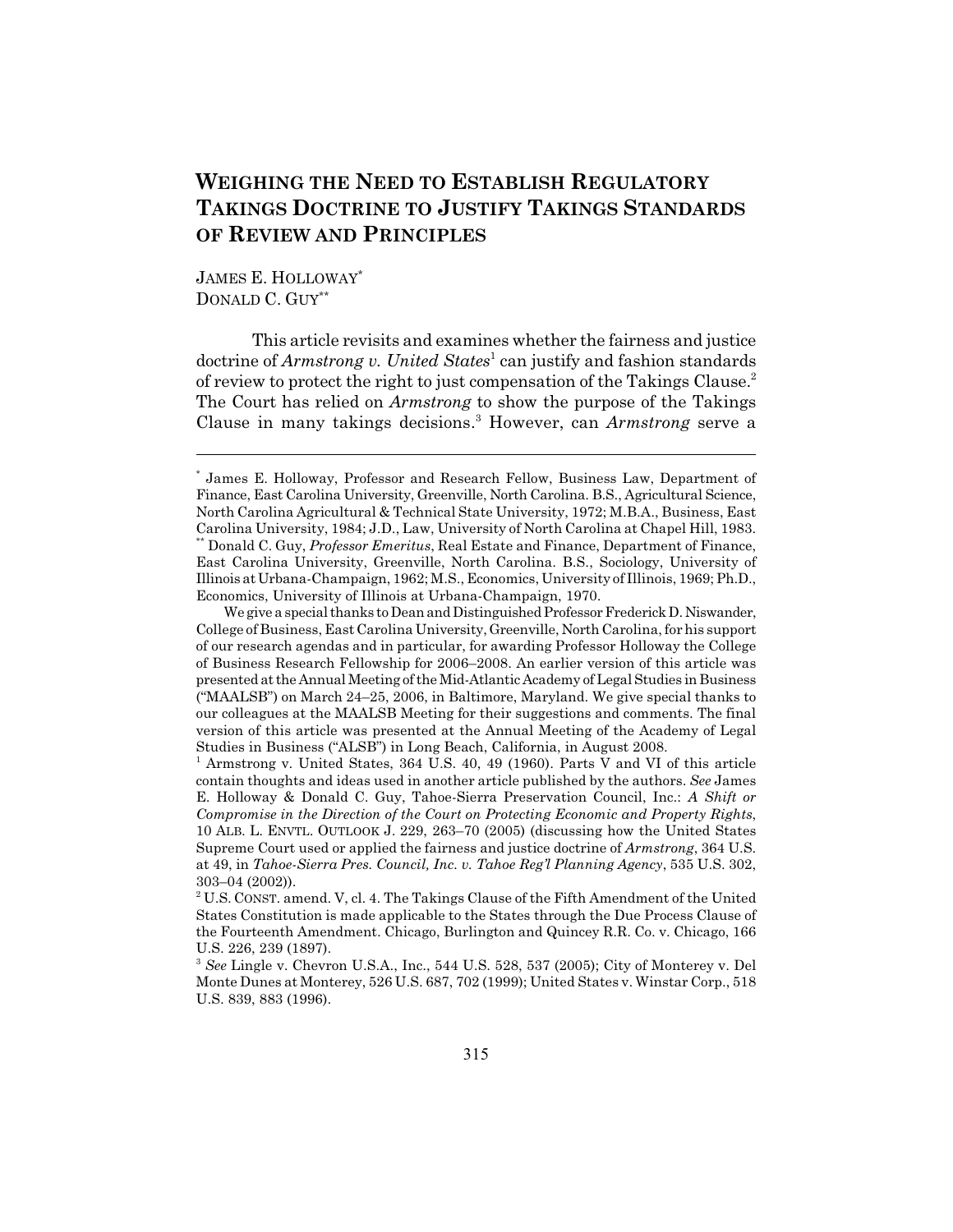greater purpose? In *Dolan v. City of Tigard*, the United States Supreme Court applied the unconstitutional conditions doctrine to justify the need for a standard of review to protect the right to just compensation.<sup>4</sup> The Court transported questionable constitutional doctrine to validate Justice Holmes's regulatory takings theory. Yet, in *Tahoe-Sierra Preservation Council v. Tahoe Regional Planning Agency*, the Court applied *Armstrong*'s fairness and justice doctrine to justify not applying standards of review to a complete range of factual theories of regulatory takings theory.<sup>5</sup> Therefore, the Court leads one to ask whether the *Armstrong* fairness and justice doctrine should be considered in justifying the selection of standards of review and principles to protect the right to just compensation.

| <b>INTRODUCTION</b> |                                                      |                                                                                       |     |
|---------------------|------------------------------------------------------|---------------------------------------------------------------------------------------|-----|
| 1.                  | RETURNING TO HOLMESIAN THEORY AND ANALYTICS IN       |                                                                                       |     |
|                     |                                                      | TAKINGS JURISPRUDENCE<br><u>.</u>                                                     | 322 |
|                     | A.                                                   | Diverging Lines of Cases and Approaches of the                                        |     |
|                     |                                                      |                                                                                       | 323 |
|                     | В.                                                   | Holmesian Theory and Analytics in Regulatory                                          |     |
|                     |                                                      | $Taking s\, Juris prudence \ldots \ldots \ldots \ldots \ldots$                        | 328 |
|                     | $C_{\cdot}$                                          | Emerging Takings Doctrine of the Holmesian Theory                                     |     |
|                     |                                                      | and Analytics $\ldots \ldots \ldots \ldots \ldots \ldots \ldots \ldots \ldots \ldots$ | 331 |
| II.                 |                                                      | FINDING TAKINGS DOCTRINE AMONG THE COURT'S TAKINGS                                    |     |
|                     | DECISIONS                                            | and and and and a                                                                     | 333 |
|                     | A.                                                   | Eliminating Factual Theories to Dispose of Standards                                  |     |
|                     |                                                      | of Review and Other Principles $\ldots \ldots \ldots \ldots \ldots$                   | 334 |
|                     | $B_{\cdot}$                                          | Jurisprudential Need to Justify Standards of Review                                   |     |
|                     |                                                      | and Other Principles                                                                  | 336 |
|                     | $C_{\cdot}$                                          | Doctrinal or Ad Hoc Thinking to Justify Standards                                     |     |
|                     |                                                      | of Review and New Principles                                                          | 340 |
| TH.                 | TAKINGS DOCTRINE TO JUSTIFY AND FASHION STANDARDS OF |                                                                                       |     |
|                     | REVIEW AND OTHER PRINCIPLES                          |                                                                                       |     |
|                     | A.                                                   | Nature of Takings Limitations, Property Rights, and                                   |     |
|                     |                                                      | Their Uses $\ldots \ldots \ldots \ldots \ldots \ldots \ldots \ldots \ldots$           | 345 |
|                     | В.                                                   | Need to Find and Establish Middle Ground in the                                       |     |
|                     |                                                      | Redistribution of Public Burdens                                                      | 347 |
|                     | $C_{\cdot}$                                          | Looking within the Takings Clause of the Fifth                                        |     |
|                     |                                                      | Amendment for Constitutional Doctrine                                                 | 350 |
|                     |                                                      |                                                                                       |     |

<sup>4</sup> Dolan v. City of Tigard, 512 U.S. 374, 385 (1994).

<sup>5</sup> *Tahoe-Sierra Pres. Council*, 535 U.S. at 303–04.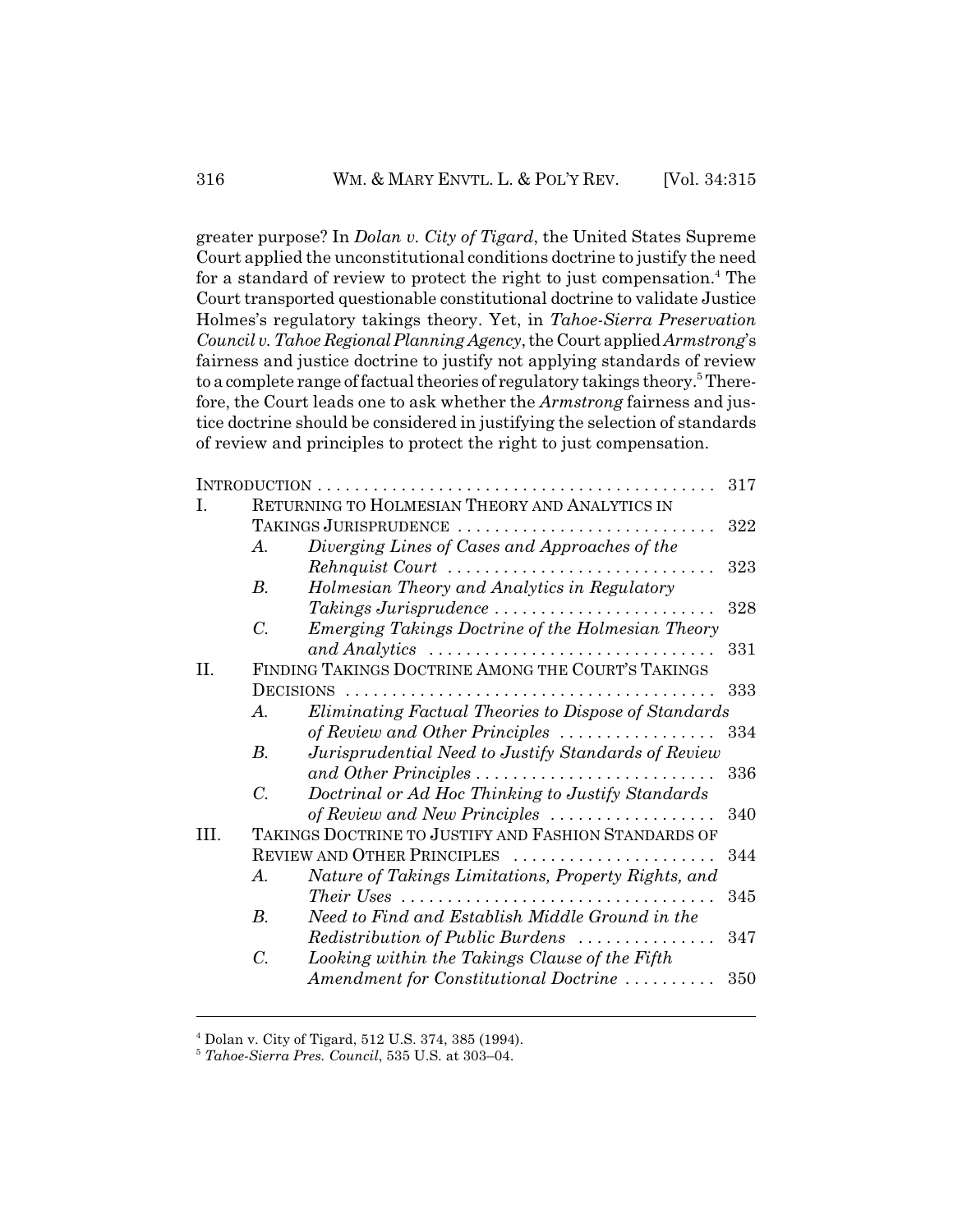| IV.        | EQUITY AND PROCESS SCRUTINY OF THE PRAGMATIC |                                                                                    |     |  |  |
|------------|----------------------------------------------|------------------------------------------------------------------------------------|-----|--|--|
|            | APPROACH TO FIT REGULATION TO CIRCUMSTANCES  |                                                                                    |     |  |  |
|            | $\bm{A}$ .                                   | Armstrong Fairness and Justice Doctrine to                                         | 353 |  |  |
|            |                                              | Create Equity and Judicial Process in                                              |     |  |  |
|            |                                              | $Reviewing Regulation \dots \dots \dots \dots \dots \dots$                         | 353 |  |  |
|            | $B$ .                                        | Armstrong Fairness and Justice of the Per Se                                       |     |  |  |
|            |                                              | Approach in a Pragmatic Context                                                    | 355 |  |  |
|            | $C$ .                                        | Too Much Reliance on Deference and Single                                          |     |  |  |
|            |                                              | Circumstance to Justify Proportionality $\ldots \ldots \ldots$                     | 361 |  |  |
| V.         |                                              | RELYING ON DOCTRINE TO TEST MEANS AND ENDS OF                                      |     |  |  |
|            | ESTABLISHED POLICIES                         |                                                                                    |     |  |  |
|            | A.                                           | Supporting Armstrong and Its Application as a                                      | 364 |  |  |
|            |                                              | $\textit{Dotrinal Approach} \dots \dots \dots \dots \dots \dots \dots \dots \dots$ | 364 |  |  |
|            | B.                                           | Recognizing the Doctrinal Downside of Relying on                                   |     |  |  |
|            |                                              | Ad Hoc Inquiry and Pragmatic Approach                                              | 366 |  |  |
|            | $\overline{C}$ .                             | Recognizing the Burdens and Benefits Distributed                                   |     |  |  |
|            |                                              | under Regulation $\ldots, \ldots, \ldots, \ldots, \ldots, \ldots, \ldots$          | 367 |  |  |
| VI.        |                                              | CONSTITUTIONAL CONTEXT FOR TRIGGERING AND APPLYING                                 |     |  |  |
|            | 368<br>ARMSTRONG DOCTRINE                    |                                                                                    |     |  |  |
|            | A.                                           | Redistributing Burdens and Benefits as the Context                                 |     |  |  |
|            |                                              | for Armstrong Doctrine $\ldots \ldots \ldots \ldots \ldots \ldots$                 | 369 |  |  |
|            | <i>B.</i>                                    | Triggering the Application of Armstrong Doctrine                                   |     |  |  |
|            |                                              | in the Context of Takings to Justify a Standard                                    |     |  |  |
|            |                                              | of $Review \dots$                                                                  | 370 |  |  |
|            | $C$ .                                        | Using Armstrong Doctrine to Place Regulation in a                                  |     |  |  |
|            |                                              | Takings Context $\ldots \ldots \ldots \ldots \ldots \ldots \ldots \ldots$          | 372 |  |  |
| CONCLUSION |                                              |                                                                                    | 373 |  |  |
|            |                                              |                                                                                    |     |  |  |

2010] REGULATORY TAKINGS DOCTRINE 317

#### **INTRODUCTION**

Regulatory takings theory and analytics have generated little takings doctrine but have formed a *disconnected mass* of United States Supreme Court decisions that have been, and will remain, evidence of theoretical and analytical failures in the maturation of Takings Clause<sup>6</sup> jurisprudence until regulatory takings doctrine evolves.<sup>7</sup> Evidence exists of the absence of unique theoretical and analytical doctrine to guide the development of Justice Holmes's regulatory takings theory and the Court's

<sup>6</sup> U.S. CONST. amend. V, cl. 4.

<sup>7</sup> *See* Holloway & Guy, *supra* note 1, at 288–95.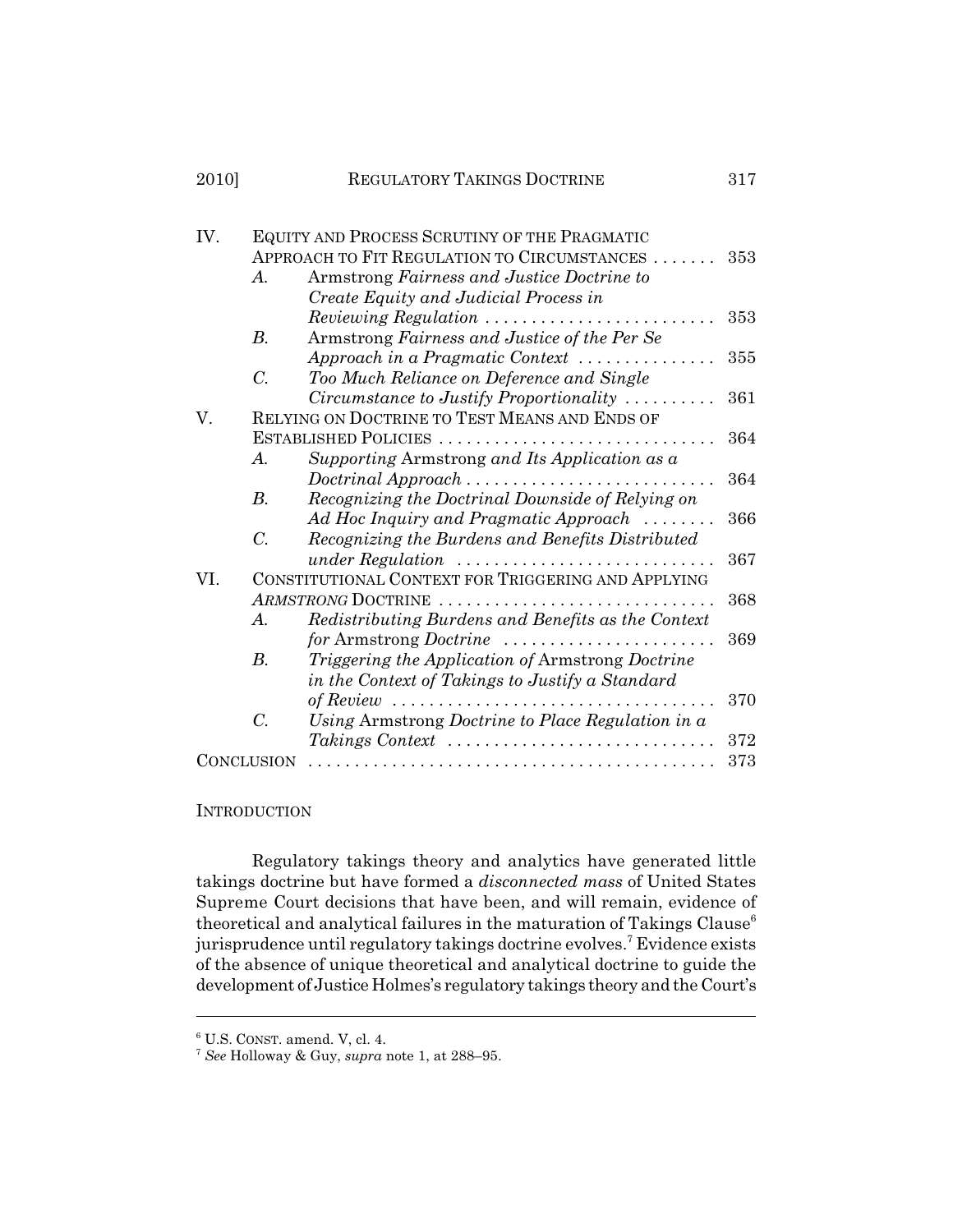justification of takings standards of review and principles.<sup>8</sup> This particular absence has led to the doctrinal importation of other legal doctrines<sup>9</sup> and doctrinal avoidance of the economic principles in determining, justifying, and fashioning takings standards of review and principles.<sup>10</sup> Regulatory takings jurisprudence is the application of mostly ad hoc factual inquiries<sup>11</sup> and vague propositions in regulatory takings claims.<sup>12</sup>

Any theoretical and analytical doctrine<sup>13</sup> should conjoin (connect through a line of analysis) standards of review and coalesce (create a coherent substantive body) takings principles in the growth and development of a stable, descriptive regulatory takings theory. Yet, this doctrinal importation and avoidance show a failure to develop effective regulatory takings doctrine to grow and develop regulatory takings theory.<sup>14</sup> As a consequence, this doctrinal importation and avoidance show few, if any, United States Supreme Court precedents that justify, establish, and fashion takings standards of review and principles providing proportionality between

Legal doctrine sets the terms for future resolution of cases in an area. Doctrine may take many forms; it may be fact-dependent, and therefore limited, or sweeping in its breadth. One doctrinal distinction commonly discussed in the law is the distinction between "rules" and "standards." Rules are strict requirements that define the answer to a dispute, once the predicate facts are established. A rule is something like "any subsequent and unauthorized use of another's mark constitutes trademark infringement." Standards, by contrast, are more amorphous guides to resolving disputes, often listing a set of factors to be considered and balanced. A standard would be a law that directed "trademark infringement occurs when there is a likelihood of confusion between the senior and junior marks, as determined by weighing the following factors . . . ." Both doctrinal approaches are found in the law, but there is little analysis of why one might prefer a rule or a standard and what the subsequent effects of the two types of doctrine might be. It is frequently presumed that standards leave space for more ideological judging, but this claim has never been demonstrated.

<sup>8</sup> *See id.* at 289.

<sup>9</sup> *See id.* at 236–37.

<sup>10</sup> *See id.* at 272.

<sup>11</sup> *See id.* at 264.

<sup>12</sup> *See id.* at 289.

<sup>13</sup> *See* Emerson H. Tiller & Frank B. Cross, *What Is Legal Doctrine?*, 100 NW. U. L. REV. 517 *passim* (2006). Professors Tiller and Cross identify several forms and types of legal doctrine. *See id.* at 517. These forms can be factually intensive inquiries or broad, general propositions. *Id.* Doctrine can be generally described as standards or rules. *See id.* Professors Tiller and Cross describe these forms:

*Id.* at 517–18 (citation omitted).

<sup>14</sup> *See* Holloway & Guy, *supra* note 1, at 238.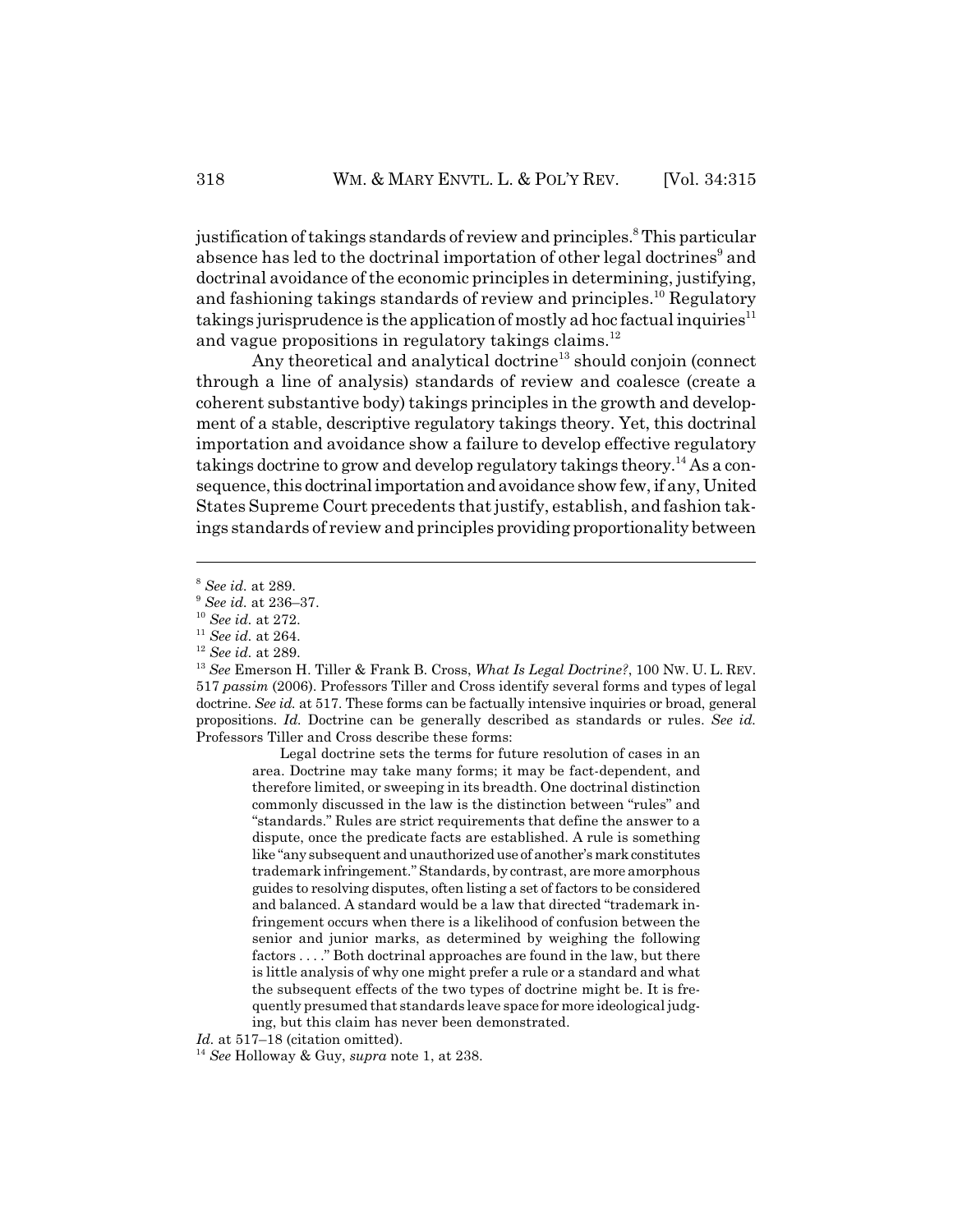government responses and the public burden imposed on landowners; nor does this doctrinal importation and avoidance show precedents creating a greater predictability in the outcome of disputes regarding these responses and newly imposed burdens.<sup>15</sup> This article seeks to show that somewhere between Justice Holmes's regulatory takings theory,<sup>16</sup> and the

Government hardly could go on if to some extent values incident to property could not be diminished without paying for every such change in the general law. As long recognized, some values are enjoyed under an implied limitation and must yield to the police power. But obviously the implied limitation must have its limits, or the contract and due process clauses are gone. One fact for consideration in determining such limits is the extent of the diminution. When it reaches a certain magnitude, in most if not in all cases there must be an exercise of eminent domain and compensation to sustain the act. So the question depends upon the particular facts. The greatest weight is given to the judgment of the legislature, but it always is open to interested parties to contend that the legislature has gone beyond its constitutional power.

*Id.*

In addition, Justice Holmes set forth the substantive foundation of regulatory takings theory when he stated:

The general rule at least is, that while property may be regulated to a certain extent, if regulation goes too far it will be recognized as a taking. It may be doubted how far exceptional cases, like the blowing up of a house to stop a conflagration, go—and if they go beyond the general rule, whether they do not stand as much upon tradition as upon principle. In general it is not plain that a man's misfortunes or necessities will justify his shifting the damages to his neighbor's shoulders. We are in danger of forgetting that a strong public desire to improve the public condition is not enough to warrant achieving the desire by a shorter cut than the constitutional way of paying for the change. As we already have said, this is a question of degree—and therefore cannot be disposed of by general propositions. But we regard this as going beyond any of the cases decided by this Court.

*Id.* at 415–16 (citation omitted).

In *Keystone Bituminous Coal Ass'n v. Debendictis*, 480 U.S. 470 (1987), Chief Justice Rehnquist, writing for the dissent, stated both the analytical and substantive importance of *Pennsylvania Coal* when he stated that:

> [T]he holding in *Pennsylvania Coal* . . . has for 65 years been the foundation of our "regulatory takings" jurisprudence. We have, for example, frequently relied on the admonition that "if regulation goes too far it will be recognized as a taking." Thus, even were I willing to assume that the opinion in *Pennsylvania Coal* standing alone is reasonably subject to an

<sup>15</sup> *See id.* at 236.

<sup>16</sup> Pennsylvania Coal Co. v. Mahon, 260 U.S. 393, 413 (1922). In *Pennsylvania Coal*, Justice Holmes, writing for the majority, set forth the analytical foundation of regulatory takings theory when he stated: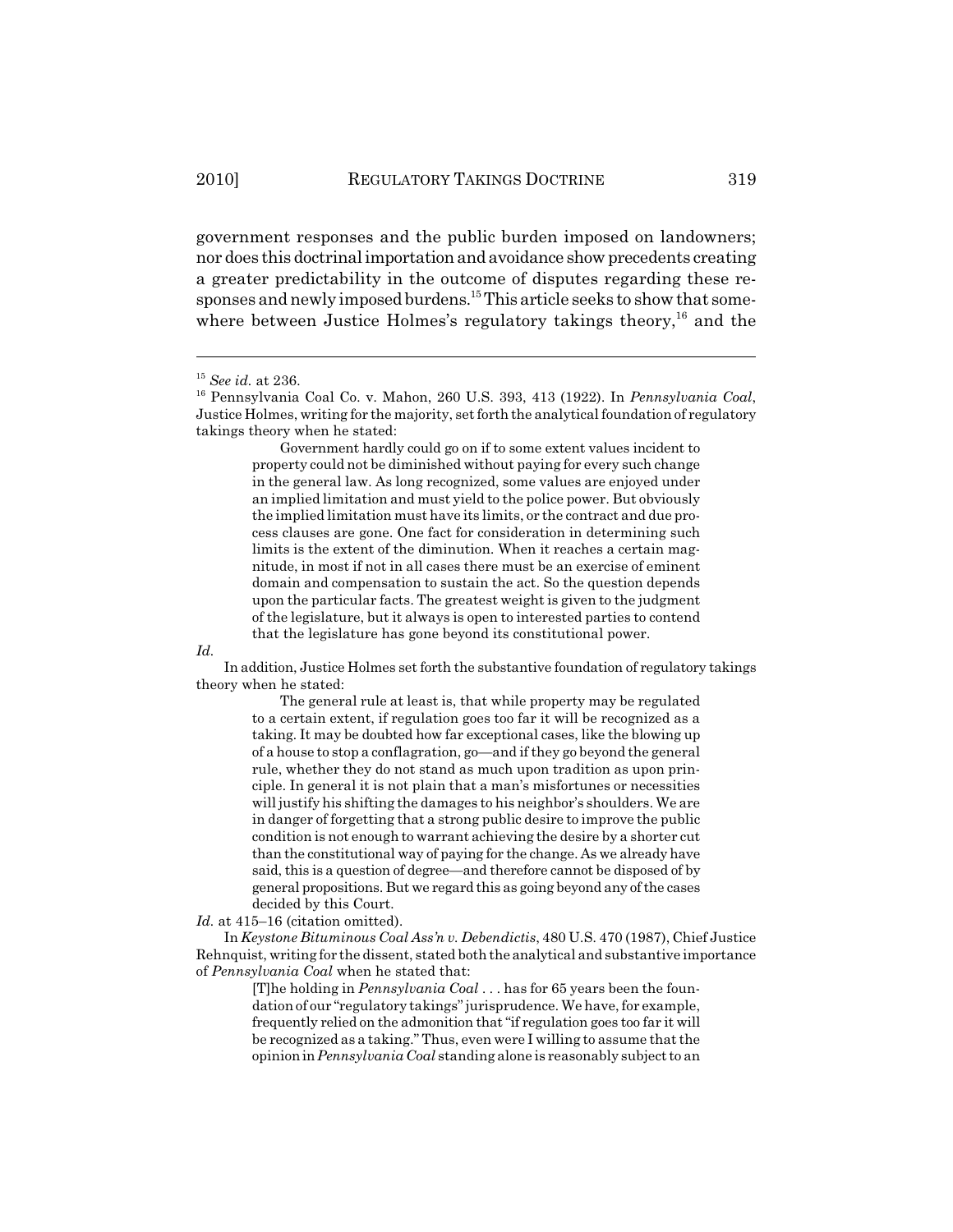Court's takings analytics and substance,<sup> $17$ </sup> is the eminent need for regulatory takings doctrine to execute takings theory. This article explores the need to move, though with caution, regulatory takings theory beyond *Pennsylvania Coal Co. v. Mahon*. 18 This article proffers that unique regulatory takings doctrine is necessary to execute less predictable regulatory takings theory.19 This doctrine justifies standards of review and fashions principles reflective on Justice Holmes's values of private property and limits of legislative judgment.<sup>20</sup>

This article consists of an introduction, six explanatory parts, and a conclusion that illustrate how the meager beginning of *Armstrong v. United States*<sup>21</sup> catalogs the destructive nature of government actions to redistribute public obligations to groups and individuals in society.<sup>22</sup> These parts examine and discuss how *Armstrong* can be viewed as takings doctrine with the substantive capacity and analytical force to determine, justify, and fashion takings standards of review and principles. The Introduction presents the doctrinal argument that seeks to persuade federal and state courts to give greater protection to the guarantees of the right to just compensation. This argument embodies Justice Holmes's notion that the Takings,  $23$  Due Process,  $24$  and Contract<sup>25</sup> Clauses are fully complementary. Part I introduces the theory and analytics, which Justice Holmes set forth and the Court subsequently followed, that secure constitutional protection of private property rights by justifying and establishing takings standards of review and principles that ensure proportionality

interpretation that renders more than half the discussion "advisory,"

lishes it as a cornerstone of the jurisprudence of the Fifth Amendment's Just Compensation Clause.

<sup>18</sup> *Pennsylvania Coal*, 260 U.S. at 393.

I would have no doubt that our repeated reliance on that opinion estab-

*Id.* at 508 (Rehnquist, C.J., dissenting) (citation omitted).

Now, the jurisprudential question is how the United States Supreme Court will move, execute, extend, and validate the analytics and substance of Justice Holmes's regulatory takings theory in *Pennsylvania Coal*.

<sup>&</sup>lt;sup>17</sup> *See infra* Part I and accompanying notes (discussing the significance of the seminal takings cases decided by the United States Supreme Court).

<sup>&</sup>lt;sup>19</sup> See infra Part VI and accompanying notes (discussing the significance of the application of *Armstrong* to takings cases).

<sup>20</sup> *See Pennsylvania Coal*, 260 U.S. at 413.

<sup>&</sup>lt;sup>21</sup> 364 U.S. 40 (1960).

<sup>22</sup> *See infra* Parts IV–VI.

 $23$  U.S. CONST. amend. V, cl. 4.

 $24$  U.S. CONST. amend. V, cl. 3.

 $25$  U.S. CONST. art. I, § 10, cl. 1.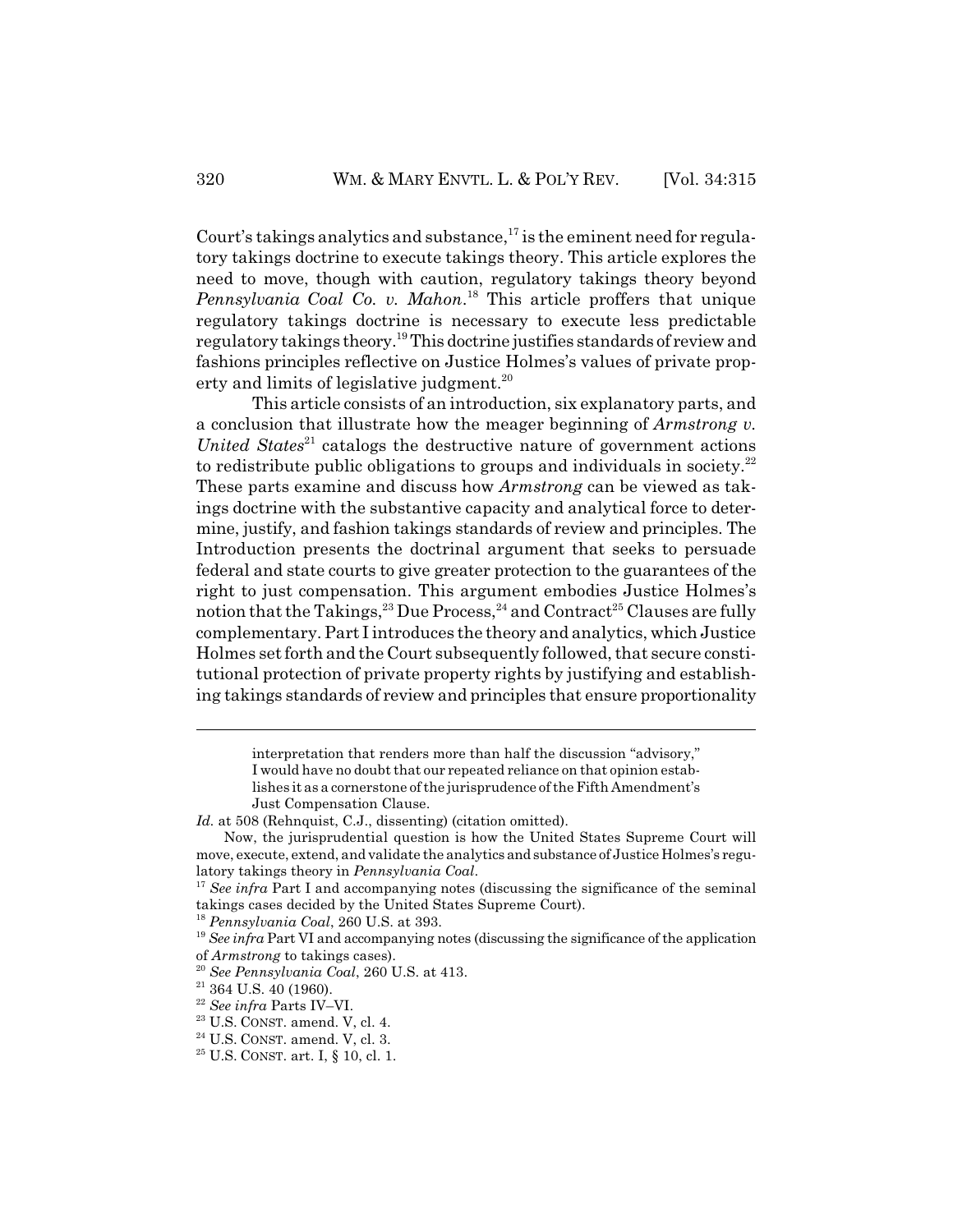between government regulatory responses and the public burdens on landowners. Part II sets forth economic, policy-making, and constitutional justifications to establish and fashion a range of regulatory takings standards of review and principles under the Takings Clause. Part III discusses the constitutional need and ultimate constitutional source for takings doctrine to justify, fashion, and establish takings standards of review and principles to guide and control the growth and development of regulatory takings theory. These first three parts show how the Court has used the *Armstrong* doctrine and should continue to develop its use of the *Armstrong* doctrine to determine, justify, and fashion deferential, intermediate, and *per se* standards of review and other principles under the Takings Clause.26 One or two Court decisions may not *a priori* create constitutional or takings doctrine that can survive constitutional muster, but these decisions may still serve as the genesis of stabilizing theoreticalanalytical doctrine in a field of law unsettled for slightly less than a century, $^{27}$  circa 1922. $^{28}$ 

A judicial backdrop of several cases may go far in showing the need for theoretical-analytical doctrine to conjoin and coalesce a morass or body of unruly or untamed takings standards and principles.<sup>29</sup> Consequently, Parts IV–VI examine judicial support and doctrinal justifications for takings doctrine to determine, justify, and fashion standards of review and other takings principles. Part IV examines *Tahoe-Sierra Preservation Council, Inc. v. Tahoe Regional Planning Agency*30 and *Palazzolo v. Rhode Island*31 to show the presence and need for the *Armstrong* takings doctrine to weigh and balance conflicting government objectives, economic needs, and social welfare concerns of community policies under the Takings Clause. Part V discusses the need to rely on firm constitutional doctrine to test means and ends of distributing and redistributing the public burdens and benefits of community policy-making for economic, political, and social programs. Part VI discusses the need for constitutional doctrine to address public and private concerns regarding benefits and advantages of regulation to further government objectives burdening private property.

<sup>26</sup> U.S. CONST. amend. V, cl. 4; *see infra* Part VI and accompanying notes (discussing the significance of the application of *Armstrong* to takings cases).

<sup>27</sup> *See infra* Part I.C.

<sup>28</sup> Pennsylvania Coal Co. v. Mahon, 260 U.S. 393 (1922).

<sup>29</sup> *See* Tiller & Cross, *sup ra* note 13.

<sup>30 535</sup> U.S. 302 (2002).

<sup>31 533</sup> U.S. 606 (2001).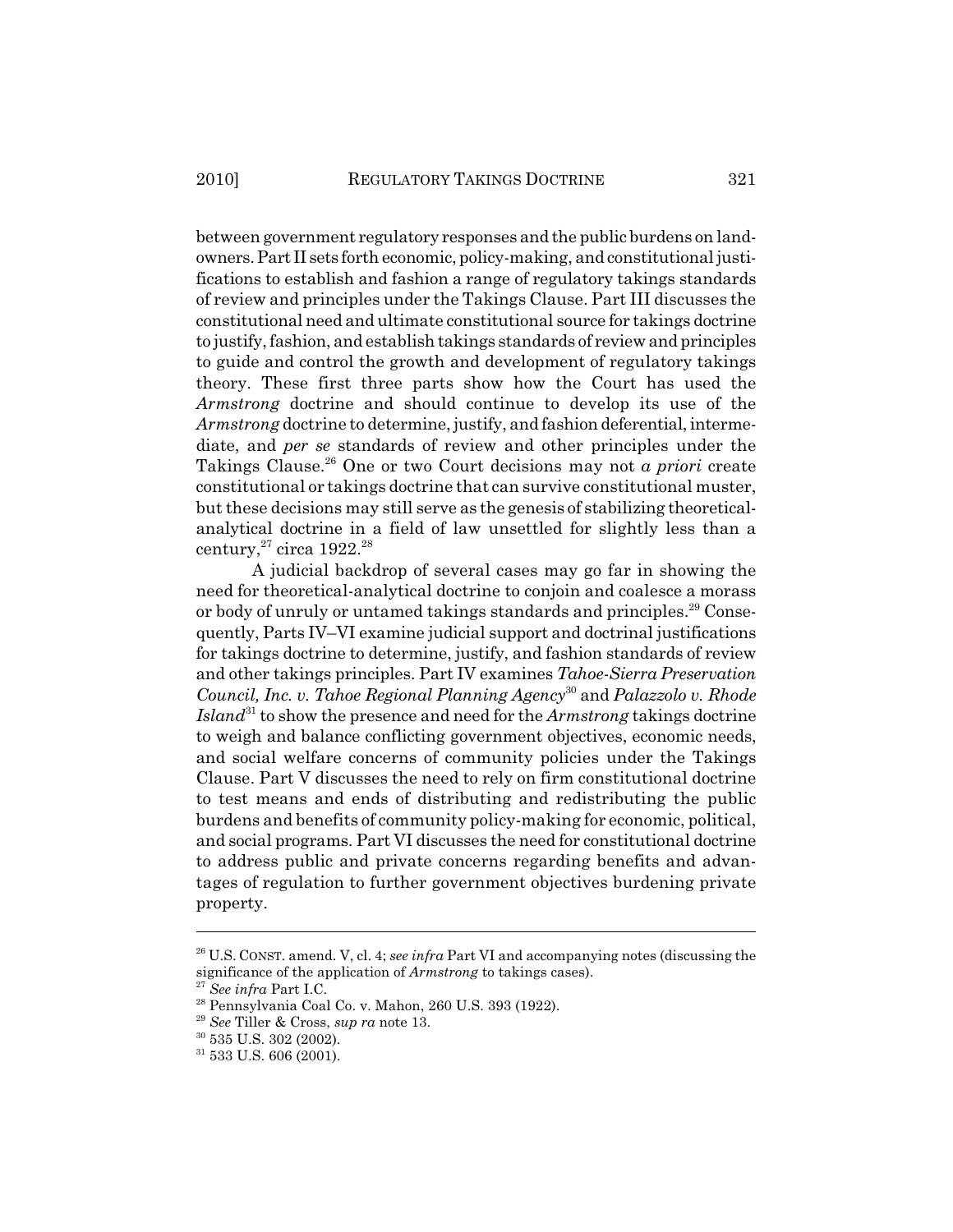Finally, the Conclusion demonstrates uses or applications of *Armstrong* doctrine in *Tahoe-Sierra Preservation Council* and *Palazzolo* to find and support, respectively, proportionality under the *Penn Central Transportation Co.* v. *New York City*32 inquiry and the *Lucas v. South Carolina Coastal Council*<sup>33</sup> *per se* test to create a neophytic doctrine. The neophytic doctrine includes consideration of the nature of government action and the economic effects on property rights of burdensome government regulation.<sup>34</sup> This neophyte is more than ambiguous case law or superfluous judicial dicta.<sup>35</sup> Instead, *Tahoe-Sierra Preservation Council* and *Palazzolo* elevate *Armstrong*'s widely used language that embodies the Framer's purpose and intent of the Takings Clause to a basic and inherent takings doctrine.<sup>36</sup> Purposely, this neophytic doctrine can determine, justify, and fashion proportionate standards of review and takings principles to resolve claims arising under the Takings Clause and regulatory takings theory of *Pennsylvania Coal*. 37

#### I. RETURNING TO HOLMESIAN THEORY AND ANALYTICS IN TAKINGS JURISPRUDENCE38

Land use, real estate, and corporate attorneys, and a few federal trial and appellate judges have not been successful in persuading the Court to justify, establish, and fashion standards of review providing heightened scrutiny of regulation and takings principles providing greater substantive protection for private property rights.<sup>39</sup> These standards and principles would apply to land use, environmental and social regulation, and state and municipal condemnations for economic development and revitalization.40 Landowners challenge these takings of land and other private property as repugnant or a violation of the Takings Clause of the Fifth Amendment.<sup>41</sup> Simply, the Court has rejected constitutional

<sup>32 438</sup> U.S. 104 (1978).

<sup>&</sup>lt;sup>33</sup> 505 U.S. 1003 (1992).

<sup>34</sup> *See infra* Conclusion.

<sup>35</sup> *See infra* Conclusion.

<sup>36</sup> *See infra* Conclusion.

<sup>37</sup> *See infra* Conclusion.

<sup>38</sup> Pennsylvania Coal Co. v. Mahon, 260 U.S. 393, 413 (1922).

<sup>39</sup> *See* Holloway & Guy, *supra* note 1, at 242–43.

<sup>40</sup> *See id.* at 294.

<sup>41</sup> *See* Tahoe-Sierra Pres. Council, Inc. v. Tahoe Reg'l Planning Agency, 535 U.S. 302 (2002).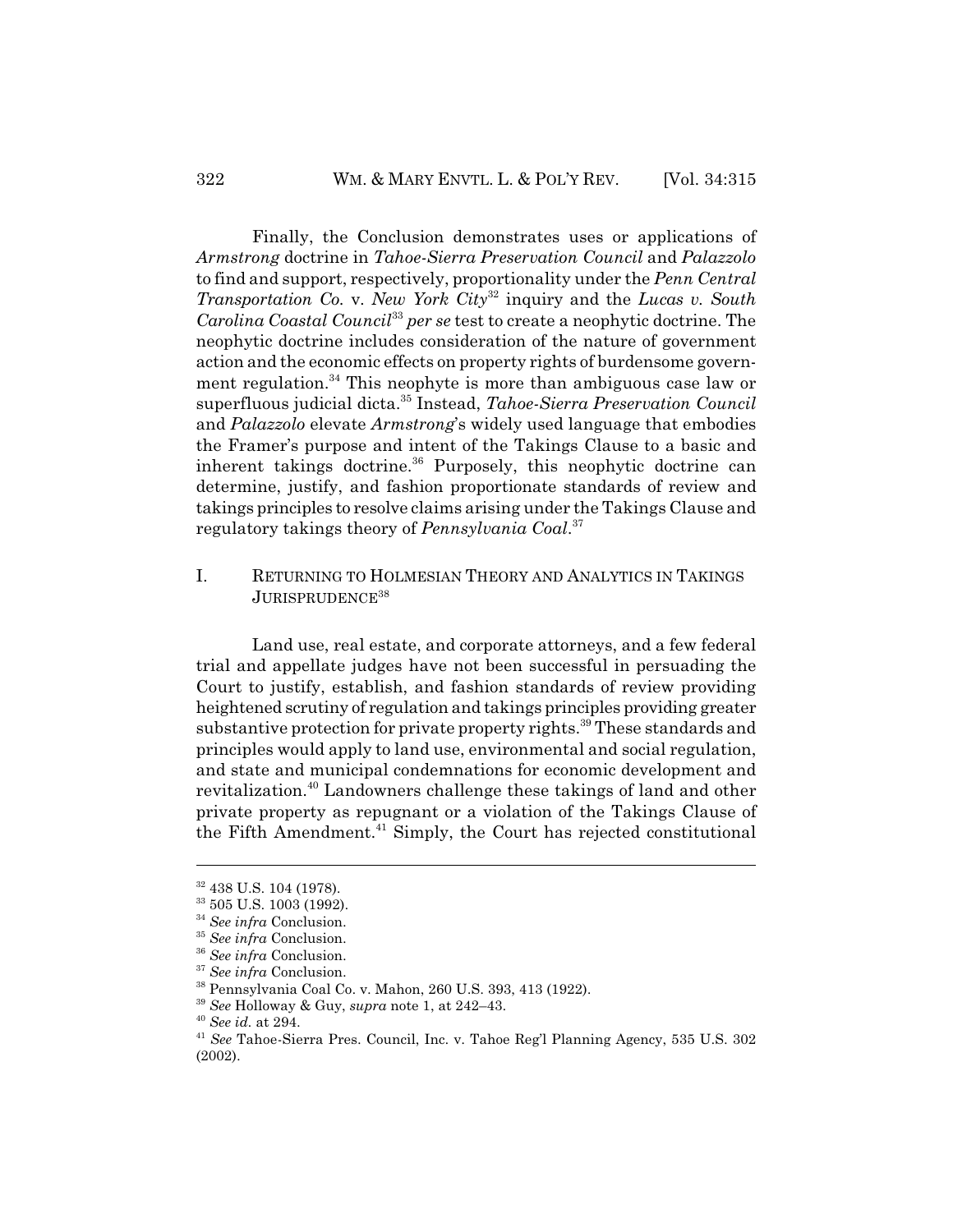arguments supporting the creation of stringent standards of review to weigh and balance legislative judgment and has refused to establish takings principles or general propositions to judge the economic effects of regulation in regulatory takings claims.42

#### *A. Diverging Lines of Cases and Approaches of the Rehnquist Court*

The determination of proportionality between government responses and newly shifted burdens, especially economic and business expectations and impacts, has resulted in two distinct lines of takings disputes.43 The Court has shown a markedly different approach to determine outcomes of each line of disputes where regulatory takings theory of *Pennsylvania Coal* calls for the application of a factual inquiry, gives the greater weight to legislative judgment, and finds little or no use for general takings principles or propositions.44 In one line of disputes, the Court refused to impose heightened scrutiny on a public use claim in *Kelo v. City of New London*; 45 to create an intermediate standard of review for takings claims challenging a rent control regulation in *Lingle v. Chevron U.S.A., Inc.*; 46 to impose

<sup>42</sup> *See, e.g.*, Kelo v. City of New London, 545 U.S. 569 (2005); *Tahoe-Sierra Pres. Council*, 535 U.S. at 302. *Pennsylvania Coal* includes weighing, balancing and judging public needs and legislative and private interests and economic effects as aspects of regulatory takings theory. Pennsylvania Coal Co. v. Mahon, 260 U.S. 393, 413 (1922). These analytics seek a proportionate redistribution of public burdens and distribution of public benefits in American communities. *See id.* at 415–16. Federal and state courts are subject to *Pennsylvania Coal*, which establishes a factual inquiry to judge regulatory takings disputes under presumptively normal circumstances. *See id.* Moreover, these courts are bound by *Pennsylvania Coal*'s allocation of the greater weight or deference to legislative judgment and actions subject to judicial scrutiny. *See id. Pennsylvania Coal*'s factual inquiry and legislative deference permit courts to ascertain the proportionality of the balance between public needs and landowner obligations that affect the redistribution of public burdens, thus determining when government goes too far. *Id.*

<sup>43</sup> *See* Holloway & Guy, *supra* note 1, at 247–52.

<sup>44</sup> *Pennsylvania Coal*, 260 U.S. at 415–16.

<sup>45</sup> *Kelo*, 545 U.S. at 484. In *Kelo*, the Court concluded that heightened scrutiny is not the appropriate standard of review for public use claims challenging an exercise of eminent domain power to take or condemn private property for community revitalization or economic development regulations, policies, or projects. *Id.* at 484–85. Instead, the Court held that rational basis (actually a deferential test) was the most appropriate standard of review when legislative bodies exercise eminent domain power to condemn private properties for public use to further economic development, giving an expansive interpretation to the Public Use Clause. *Id.* at 488–89.

<sup>46 544</sup> U.S. 528, 545 (2005). In *Lingle*, the Court concluded that heightened scrutiny does not exist as an intermediate standard of review for takings claims challenging an exercise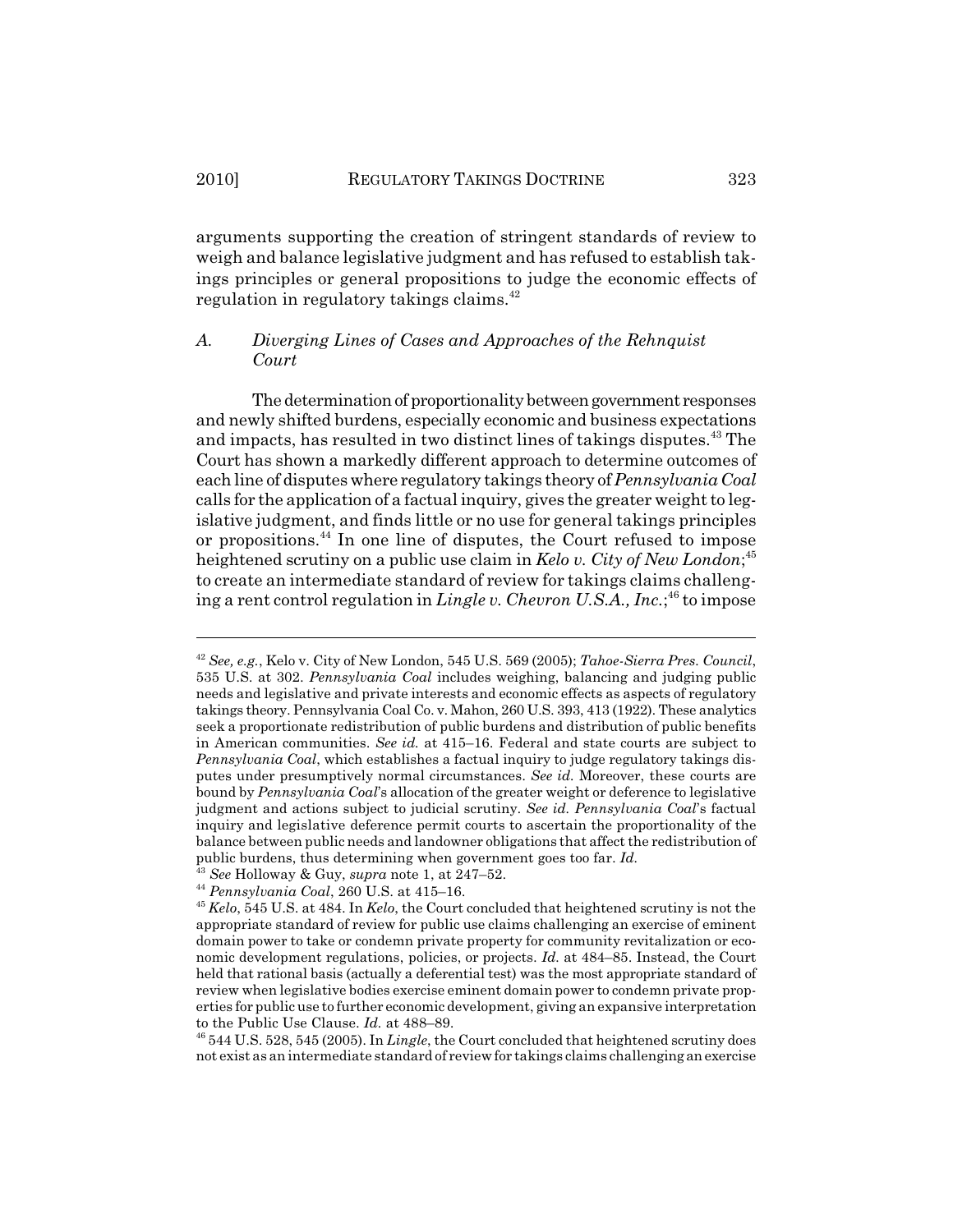a categorical *per se* test on a moratorium in *Tahoe-Sierra Preservation Council*; 47 or to strengthen review of the economic impact and expectations analyses in *Palazzolo*. 48 Moreover, the Court refused to impose heightened

48 Palazzolo v. Rhode Island, 533 U.S. 606, 632 (2002). In *Palazzolo*, the Court concluded that the acquisition of land that had been subject to land use or environmental regulations, but for which the grantor had never filed or perfected a ripe regulatory takings claim, would cut off or deny the grantee (new landowner) the right to challenge this regulation under the Takings Clause, though neither could the grantor (original owner) have done so due to the lack of a ripe regulatory takings claim. *Id.* at 629–30. The Court held that wetlands regulations did not deny all economically viable use of the property in question, in that a few acres of the tract of land could be used to construct one or more houses, and remanded the decision to the Rhode Island Supreme Court for it to apply the *Penn Central* standard. *Id.* at 632.

In *Palazzolo*, Justices O'Connor and Scalia did not agree on how lower courts should decide the takings issues regarding the determination of the economic impact and investment-backed expectations of the landowners. *Compare id.* at 632–36 (O'Connor, J., concurring), *with id.* at 636–37 (Scalia, J., concurring). Justice O'Connor would apply the *Penn Central* inquiry and takings principles to the financial, economic, regulatory, and political circumstances, such as original land value, to determine whether a regulatory taking had occurred through the economic effects of the wetlands regulation. *Id.* at 636 (O'Connor, J., concurring). Justice O'Connor stated that "[t]he Takings Clause requires careful examination and weighing of all the relevant circumstances in this context." *Palazzolo*, 533 U.S. at 632 (O'Connor, J., concurring). Justice Scalia would rely on established takings principles, such as background principles of common law, but would not consider whether past regulatory circumstances that were not background principles of common law caused or played any role in an interference with reasonable, distinct, investmentbacked expectations. *Id.* at 637 (Scalia, J., concurring). Justice Scalia stated:

In my view, the fact that a restriction existed at the time the purchaser took title (other than a restriction forming part of the "background principles of the State's law of property and nuisance," *Lucas* v. *South Carolina Coastal Council*, 505 U.S. 1003, 1029 (1992)) should have no bearing upon the determination of whether the restriction is so substantial as to constitute a taking.

of police power to impose rent control obligations on the owners and landlords of commercial private property to protect tenants from unjust rent increases. *Id.* at 545. The Court held that the "substantially advances" language of *Agins v. City of Tiburon*, 447 U.S. 255, 260 (1980), does not create an intermediate standard of review for a rent control statute challenged as a regulatory taking of private property for public use. *See Lingle*, 545 U.S. at 548.

<sup>47 535</sup> U.S. 302, 342 (2002). In *Tahoe-Sierra Preservation Council*, the Court concluded that a heightened scrutiny or *per se* test is not the appropriate standard of review for regulatory takings claims challenging an exercise of police power to impose an interim development control or land use moratorium to control development for roughly thirtytwo months. *Id.* at 341–42. Instead, the Court held that the deferential *Penn Central* inquiry is the most appropriate standard of review when legislative bodies exercise police power to control development while municipalities, counties, and agencies are creating or modifying environmental, land use, and growth management regulatory schemes for communities and regions. *Id.* at 342.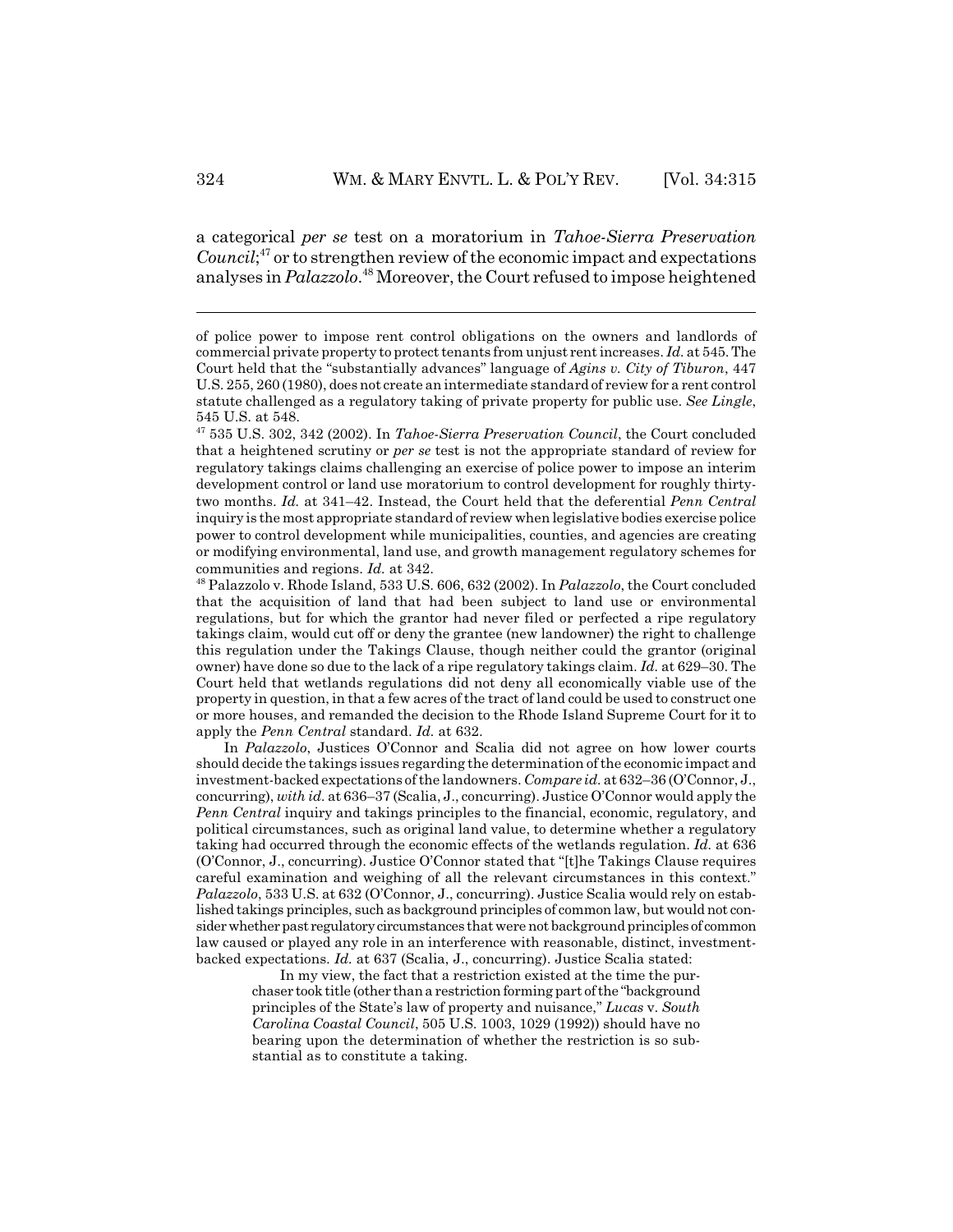scrutiny to find a takings but instead gave less weight to the economic impact and made a facial takings challenge almost insurmountable in *Keystone Bituminous Coal Association v. Debendictis*. 49 Simply, this line of cases, or their analytical approach, finds a reasonable proportionality between these government responses and their private impacts under a deferential analysis. This line of disputes and its analytical approaches show little need to expose regulation, either means or ends, to greater scrutiny in testing the proportionality between regulation and its public burden when regulation redistributes public burdens and creates public benefits.

In the other line of disputes, the Court has accepted common law and constitutional arguments and even a more pragmatic argument<sup>50</sup> in

Petitioners thus face an uphill battle in making a facial attack on the Act as a taking. The hill is made especially steep because petitioners have not claimed, at this stage, that the Act makes it commercially impracticable for them to continue mining their bituminous coal interests in western Pennsylvania.

<sup>50</sup> *See Keystone Bituminous Coal Ass'n*, 480 U.S. at 487–88. In *Keystone Bituminous Coal Ass'n*, the Court relied on the nature of the government action to justify its decision and to distinguish a public interest from private interests protecting community needs. *Id.* Justice Stevens added pragmatism or practice when he stated:

> Thus, the Subsidence Act differs from the Kohler Act in critical and dispositive respects. With regard to the Kohler Act, the Court believed that the Commonwealth had acted only to ensure against damage to some private landowners' homes. Justice Holmes stated that if the private individuals needed support for their structures, they should not have "take[n] the risk of acquiring only surface rights." Here, by contrast, the Commonwealth is acting to protect the public interest in health, the environment, and the fiscal integrity of the area. That private individuals erred in taking a risk cannot estop the Commonwealth from exercising its police power to abate activity akin to a public nuisance. The Subsidence Act is a prime example that "circumstances may so change in time . . . as to clothe with such a [public] interest what at other times . . . would be a matter of purely private concern."

*Id.*

<sup>49 480</sup> U.S. 470, 495 (1987). The *Keystone Bituminous Coal Ass'n* Court affirmed the doctrine underpinning the difficulty of mounting a successful challenge to a federal, state, or local regulation on its face when the government has not had time to apply the legislation to a parcel or tract of land and thus its economic, social, or political impacts remain technically unknown. *Id.* at 495–96. In *Keystone Bituminous Coal Ass'n*, the petitioners filed a facial takings claim that challenged the constitutionality of a Pennsylvania legislative act on its face or its application to a specific parcel or tract of land. *Id.* The Court referred to this challenge as "an uphill battle." *Id.* at 496. Justice Stevens, writing for majority, stated:

*Id.* at 495–96.

*Id.* (citation omitted).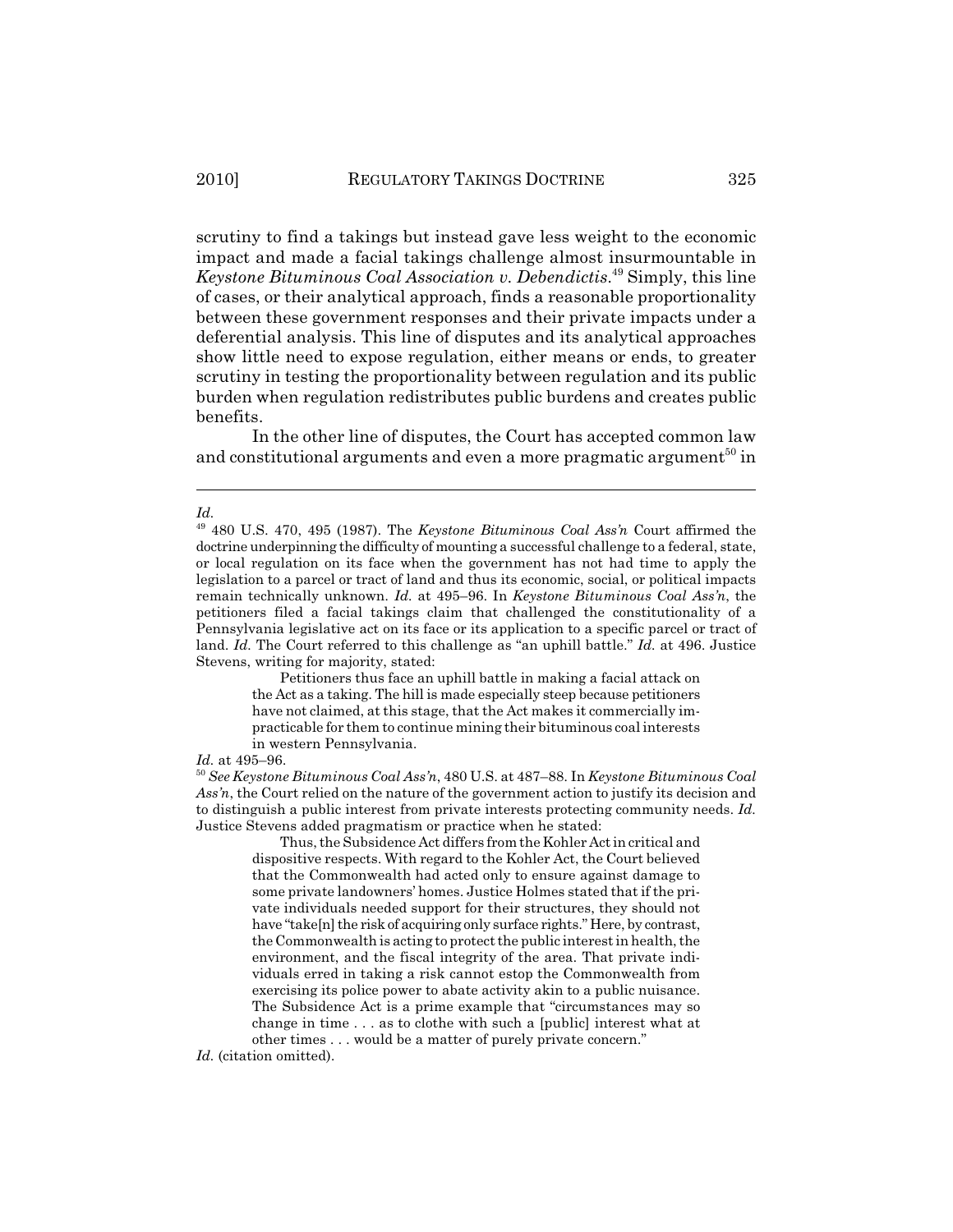several takings disputes creating standards of review and taking principles providing heightened scrutiny and stringent economic effects and expectations analyses, respectively.<sup>51</sup> Specifically, the Court relied on a constitutional argument to limit the conditional demands on the exercise of a fundamental right by requiring a minimum connection between the purpose of legislative judgment and the implementation of its regulation in *Nollan v. California Coastal Commission*. 52 The Court went even further by explicitly accepting problematic constitutional doctrine to limit conditional demands on the exercise of a questionable fundamental right by requiring heightened scrutiny between legislative judgment and the direct cause for the exercise of this judgment in *Dolan v. City of Tigard*,<sup>53</sup>

The Commission argues that a permit condition that serves the same legitimate police-power purpose as a refusal to issue the permit should not be found to be a taking if the refusal to issue the permit would not constitute a taking. We agree. Thus, if the Commission attached to the permit some condition that would have protected the public's ability to see the beach notwithstanding construction of the new house—for example, a height limitation, a width restriction, or a ban on fences—so long as the Commission could have exercised its police power (as we have assumed it could) to forbid construction of the house altogether, imposition of the condition would also be constitutional. Moreover (and here we come closer to the facts of the present case), the condition would be constitutional even if it consisted of the requirement that the Nollans provide a viewing spot on their property for passersby with whose sighting of the ocean their new house would interfere. Although such a requirement, constituting a permanent grant of continuous access to the property, would have to be considered a taking if it were not attached to a development permit, the Commission's assumed power to forbid construction of the house in order to protect the public's view of the beach must surely include the power to condition construction upon some concession by the owner, even a concession of property rights, that serves the same end. If a prohibition designed to accomplish that purpose would be a legitimate exercise of the police power rather than a taking, it would be strange to conclude that providing the owner an alternative to that prohibition which accomplishes the same purpose is not.

*Id.* at 836–37.

The Court concluded that prohibition and conditions cannot be used interchangeably in all circumstances of land use regulation and conditions may exact an interest in land for which government must compensate. *Id.* at 837.

53 512 U.S. 374, 385 (1994). In *Dolan*, the Court concluded that the doctrine of unconstitutional conditions protected the right to just compensation, contrasting *Dolan* against

<sup>51</sup> *See, e.g.*, *id.* at 470.

<sup>52 483</sup> U.S. 825, 828 (1987). In *Nollan*, the Court concluded that conditions and prohibitions do not always go hand-in-hand and showed some reliance on the doctrine of unconstitutional conditions in protecting the right to just compensation by stating: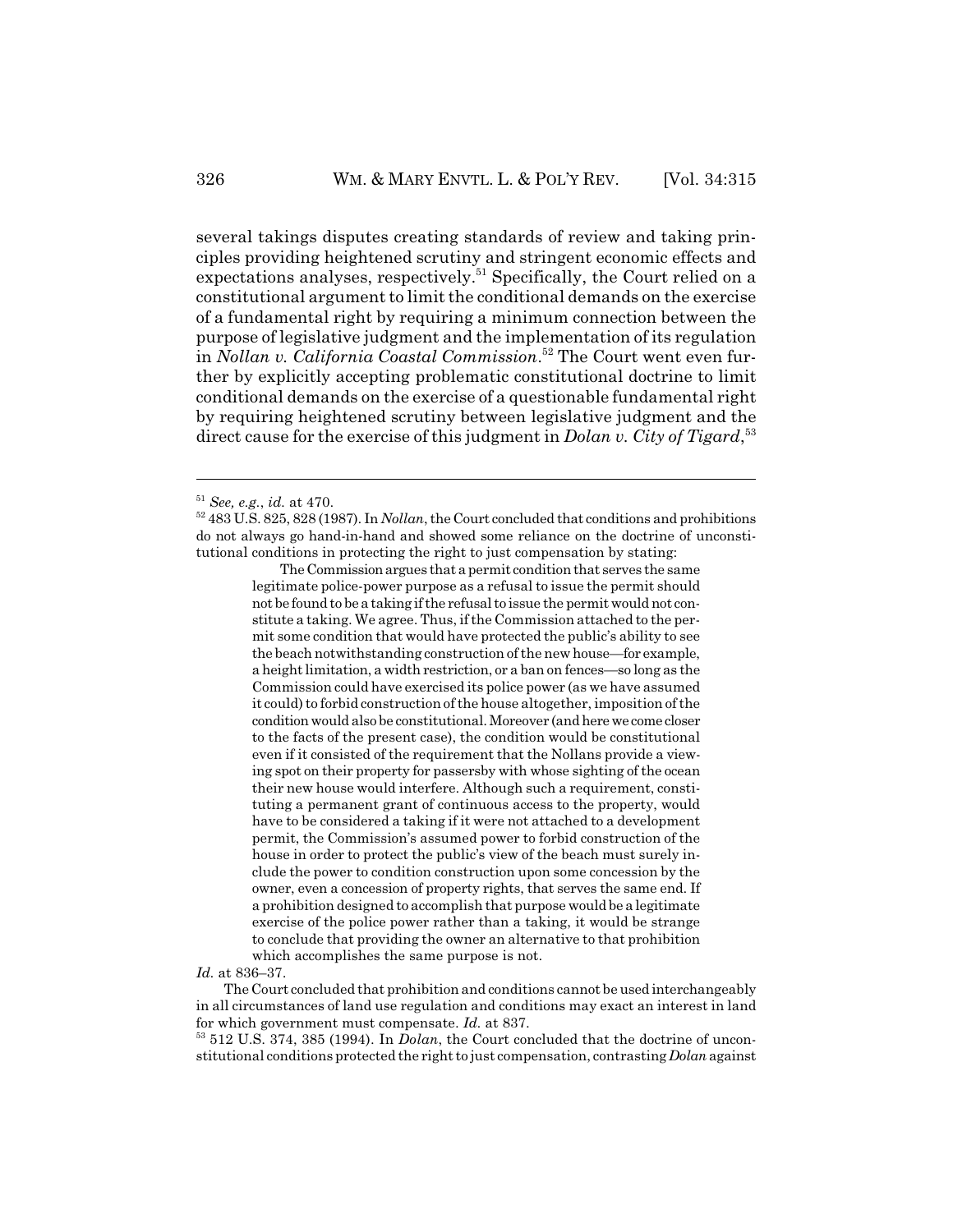and agreed with common law doctrine to limit land use environmental restrictions on beachfront development in *Lucas v. South Carolina Coastal Council*. 54 Moreover, the Court has accepted common law arguments to protect the right to transfer under transferable development

*Pennsylvania Coal Co. v. Mahon*, 260 U.S. 393, 413 (1922) and *Agins v. City of Tiburon*, 447 U.S. 255, 260 (1980). The Court stated:

The sort of land use regulations discussed in the cases just cited, however, differ in two relevant particulars from the present case. First, they involved essentially legislative determinations classifying entire areas of the city, whereas here the city made an adjudicative decision to condition petitioner's application for a building permit on an individual parcel. Second, the conditions imposed were not simply a limitation on the use petitioner might make of her own parcel, but a requirement that she deed portions of the property to the city. In *Nollan* we held that governmental authority to exact such a condition was circumscribed by the Fifth and Fourteenth Amendments. Under the well-settled doctrine of "unconstitutional conditions," the government may not require a person to give up a constitutional right—here the right to receive just compensation when property is taken for a public use—in exchange for a discretionary benefit conferred by the government where the benefit sought has little or no relationship to the property.

Petitioner contends that the city has forced her to choose between the building permit and her right under the Fifth Amendment to just compensation for the public easements.

*Id.* at 385–86 (citation omitted).

In *Dolan*, the Court explicitly concluded that a condition on receipt of public or government benefit may cause a constitutional violation, namely the surrender of a fundamental, if not an important, right. *Id.* at 392.

54 505 U.S. 1003, 1027 (1992). In *Lucas*, the Court concluded that implied limitations or restrictions that were part of land title at common law could be used to restrict use and development by writing that:

Where the State seeks to sustain regulation that deprives land of all economically beneficial use, we think it may resist compensation only if the logically antecedent inquiry into the nature of the owner's estate shows that the proscribed use interests were not part of his title to begin with. This accords, we think, with our "takings" jurisprudence, which has traditionally been guided by the understandings of our citizens regarding the content of, and the State's power over, the "bundle of rights" that they acquire when they obtain title to property. It seems to us that the property owner necessarily expects the uses of his property to be restricted, from time to time, by various measures newly enacted by the State in legitimate exercise of its police powers; "[a]s long recognized, some values are enjoyed under an implied limitation and must yield to the police power." *Pennsylvania Coal Co. v. Mahon*, 260 U.S. at 413.

*Id.* at 1027.

In *Lucas*, the Court also concluded that denial of beneficial or economically viable use could exist if this severe limitation had been part of the title to the land at common. *Id.*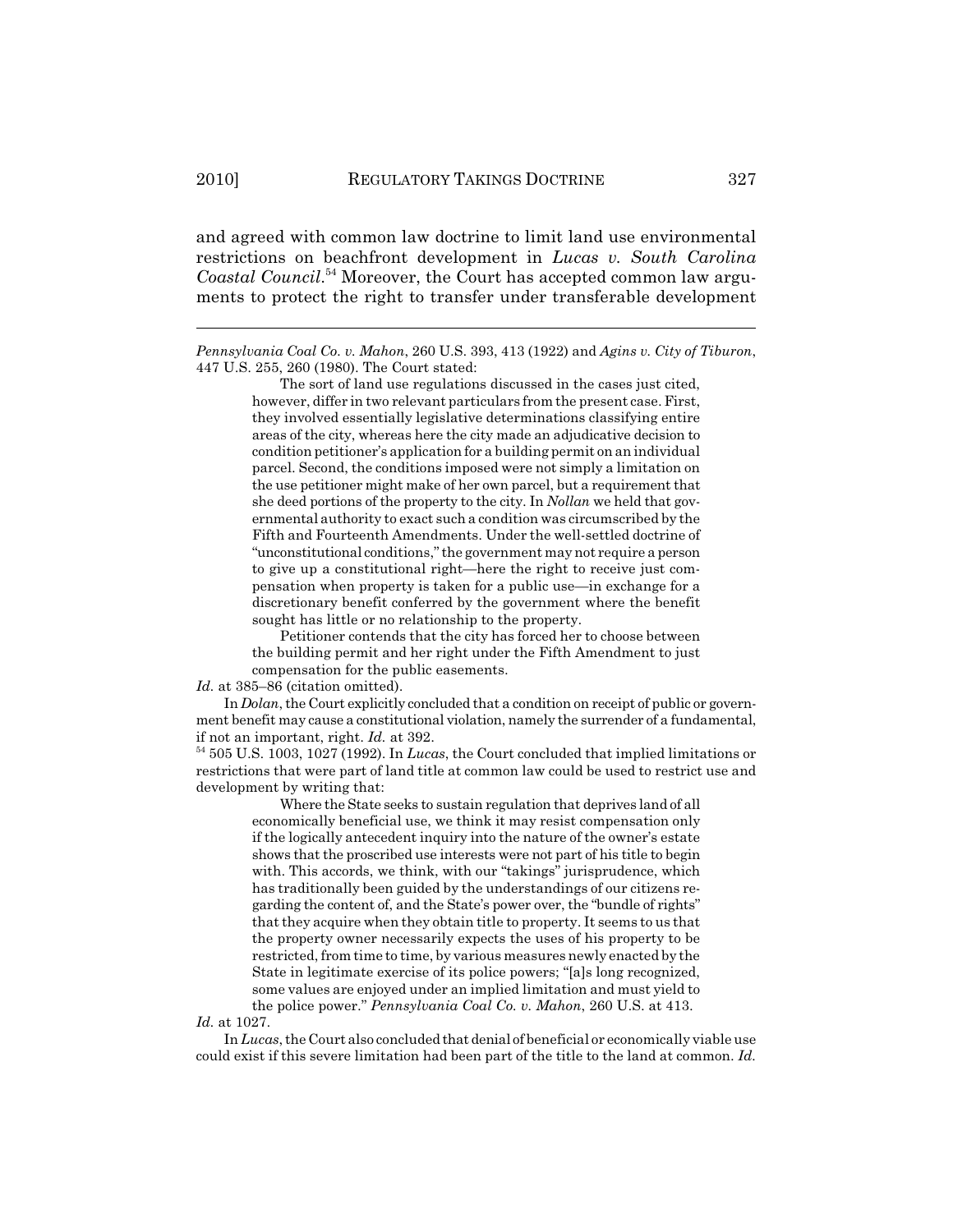rights ("TDR") regulation in *Suitum v. Tahoe Regional Planning Agency*<sup>55</sup> and to prevent the abrogation of the rights of descent and devise in limiting the impact of government regulation on descendants' estates in Hodel v. Irving.<sup>56</sup> Simply, this line of disputes and analytical approaches show the lack of reasonable proportionality between regulation and its public burden and expose this regulation, either means or ends, to greater scrutiny in testing the proportionality when particular regulation redistributes public burdens from government to landowners.

#### *B. Holmesian Theory and Analytics in Regulatory Takings*  $Jurisprudence<sup>57</sup>$

These lines of cases,<sup>58</sup> or their analytical approaches, are doctrinally deficient by lacking doctrine within their own constitutional or theoretical substance, namely the Takings Clause.<sup>59</sup> They undermine Holmesian theory and analytics of regulatory takings<sup>60</sup> by developing and applying the regulatory principles on an ad hoc approach with little theoretical and analytical guidance of a takings doctrine to establish standards of review

<sup>55 520</sup> U.S. 725, 741 (1997). In *Suitum*, the Court limited the impact of TDR regulation on the right to transfer by a landowner when it stated:

<sup>[</sup>A]s to Suitum's right to transfer her TDRs, the only contingency apart from private market demand turns on the right of the agency to deny approval for a specific transfer on grounds that the buyer's use of the TDRs would violate the terms of the scheme or other local land use regulation, and the right of a local regulatory body to deny transfer approval for the latter reason. . . . While a particular sale is subject to approval, salability is not, and the agency's own position assumes that there are many potential, lawful buyers for Suitum's TDRs, whose receipt of those rights would unquestionably be approved.

*Id.* at 741.

In *Suitum*, although the takings issue involved the valuation of TDRs, the sale or transfer of land would only be an issue if it violated land use or environmental regulation. *Id.* at 729, 741.

<sup>56 481</sup> U.S. 704, 716–17 (1987); *see also* Kaiser Aetna v. United States, 444 U.S. 164, 176 (1979) (recognizing the importance of the right to exclude others in the bundle of rights and imposing a limit on government regulation to redistribute public burdens, namely providing access to a dredged pond).

<sup>57</sup> *Pennsylvania Coal*, 260 U.S. at 413.

<sup>58</sup> *See supra* Part I.A and accompanying notes (establishing two divergent lines of cases and their analytical approaches).

<sup>59</sup> U.S.CONST. amend. V, cl. 4.; *see infra* Part I.B and accompanying notes (discussing the nature and force of Holmesian analytics embodied by regulatory takings theory).

<sup>60</sup> *See Pennsylvania Coal*, 260 U.S. 393, 413 (1922).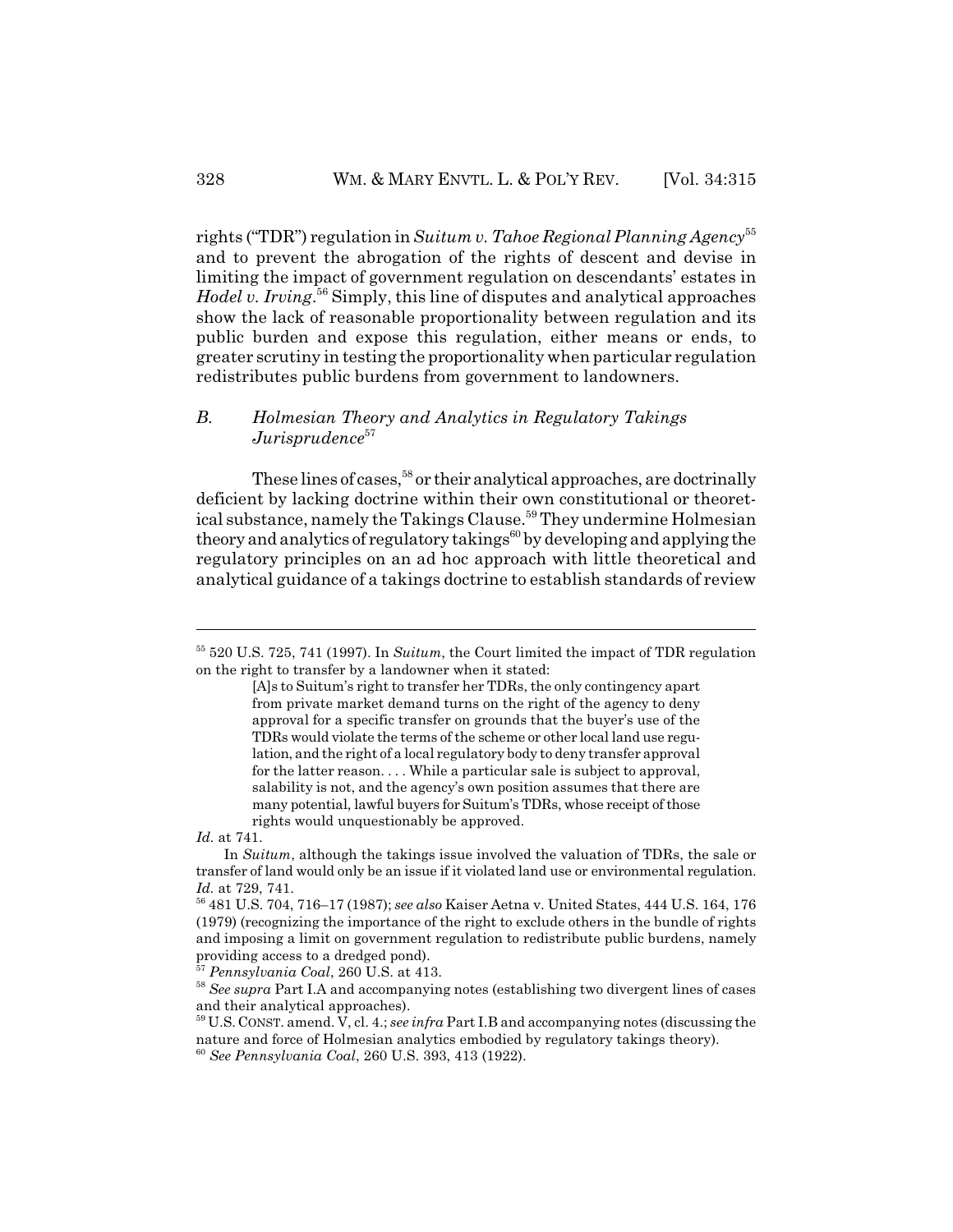and general principles. $61$  Putting aside the Court's predilection for ideologically different views from the cathedral, the major difference between the two groups of Court decisions is that the latter<sup>62</sup> has grounds in constitutional or other doctrine protecting the right to just compensation as the constitutional means to protect private property under the Takings Clause. The latter group is represented mostly by *Lucas*63 and seems to conclude that precisely-framed and narrowly-tailored propositions, which include takings standards of review and general principles, are less likely to disrupt regulatory and policy-making processes and programs.<sup>64</sup> These propositions and standards are more likely to readjust the proportionality between the exercise of legislative judgment and the limitation of the right to just compensation in redistributing public burdens and distributing public benefits of market, industrial, educational, and other changes in our society.65 This limitation protects property rights by forcing government to weigh the costs of redistributing public burdens and distributing new public benefits through condemnation, regulation, contract, and other actions likely to take private property.<sup>66</sup> However, the first group

<sup>62</sup> *See* Suitum v. Tahoe Reg'l Planning Agency, 520 U.S. 725 (1997); Dolan v. City of Tigard, 512 U.S. 374 (1994); Lucas v. S.C. Coastal Council, 505 U.S. 1003 (1992); Hodel v. Irving, 481 U.S. 704 (1987); Nollan v. Cal. Coastal Comm'n, 483 U.S. 825 (1987).

<sup>63</sup> *See Lucas*, 505 U.S. at 1003.

As noted above, the primary power of doctrine lies in its ability to influence decisions by lower courts. A number of political scientists have studied this particular issue and found that Supreme Court doctrine does appear to drive subsequent lower court opinions.

*Id.* (citation omitted).

<sup>61</sup> *See infra* Part II and accompanying notes (discussing the lack of, and need for, takings doctrine in justifying and establishing standards of review and general principles).

<sup>&</sup>lt;sup>64</sup> See infra Part III.B and accompanying notes (discussing balancing takings standards of review against government policy-making processes).

<sup>65</sup> *See* Tiller & Cross, *supra* note 13, at 525–26. Professors Tiller and Cross discuss the impact of legal doctrine on judicial decision-making, stating:

Mark Richards and Bert Kritzer found that certain Supreme Court decisions established new "jurisprudential regimes" that dictated the structure of subsequent decisions. The decisions had influence by "establishing which case factors are relevant for decision making and/or by setting the level of scrutiny or balancing the justices are to employ in assessing case factors." This approach came close to a true study of doctrine and found some effect even at the Supreme Court level. The research did not address the questions of why the Justices crafted specific language or exactly how different language mattered, but it established the very important point that doctrine *does* matter in future decisions.

<sup>66</sup> *See infra* Part III.A and accompanying notes (discussing Court efforts to consider costs of redistributing public burdens and distributing public benefits when these actions may result in the taking of private property).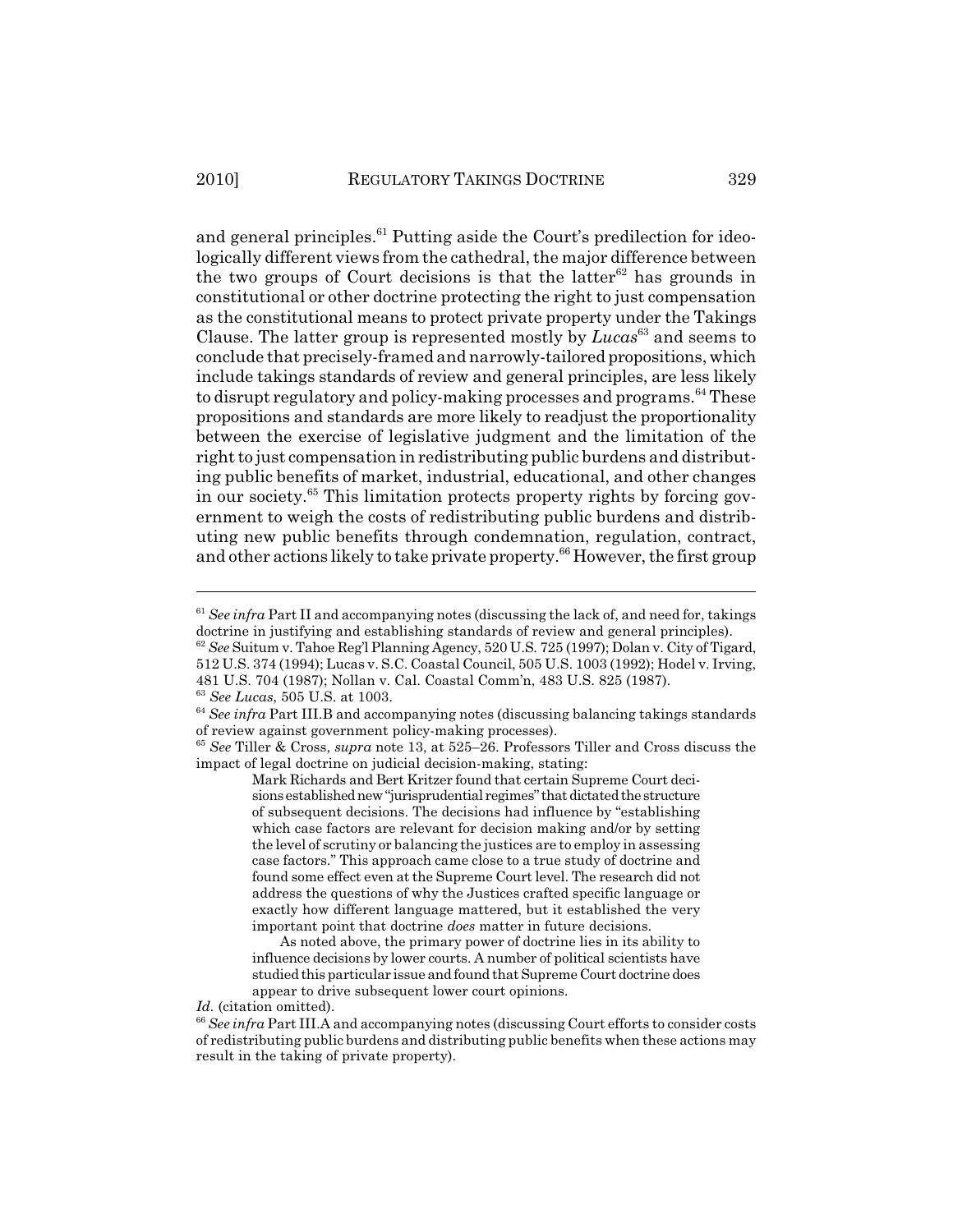of Court decisions<sup>67</sup> share an underlying dependence on a uniquely ad hoc, factual inquiry of *Penn Central*<sup>68</sup> to weigh policy, regulatory, and economic circumstances of regulatory takings disputes.<sup>69</sup> This ad hoc factual inquiry is likely not to limit sufficient government power, likely to defer to government in the redistribution of public burdens and benefits, and likely to skew proportionality to favor a greater redistribution of burdens to holders of property rights.<sup>70</sup> Looking at both groups, one can find the need for stable, consistent takings doctrine to determine and judge the need for takings standards of review and principles. This article offers a doctrinal solution. Sadly, both groups contribute too little to the regulatory takings theory of *Pennsylvania Coal*. 71

The competing lines of cases show that regulatory takings theory suffers an analytic and substantive disconnect between the development of sound takings doctrine and the application of takings standards of review and principles.<sup>72</sup> The problem is that community policy-makers will encounter policy uncertainty, fiscal liability, and legal risks.<sup>73</sup> In addition, landowners and other private property owners will face regulatory liability, economic uncertainty, and financial risks.<sup>74</sup> Both governments and these owners face constant exposure to a confusing takings environment: the indefinite nature and piecemeal development of federal takings standards of review and general takings principles that scrutinize and judge, respectively, land use, growth management, and environmental and other regulation.75 Takings doctrine inhering to the Takings Clause is needed to alleviate much of the existing uncertainty surrounding the constitutional conflict between government judgment and property rights foisted onto communities and states by the Court's inability to use its theory to establish and develop a coherent body of analytics and

<sup>67</sup> *See* Kelo v. City of New London, 545 U.S. 569 (2005); Lingle v. Chevron U.S.A., Inc., 544 U.S. 528 (2005); Palazzolo v. Rhode Island, 533 U.S. 606 (2002); Tahoe-Sierra Pres. Council, Inc. v. Tahoe Reg'l Planning Agency, 535 U.S. 302 (2002); Penn Cent. Transp. Co. v. New York City, 483 U.S. 104 (1978).

<sup>68</sup> *See Penn Cent. Transp. Co.*, 483 U.S. at 104.

<sup>69</sup> *See infra* Part II and accompanying notes (discussing the development of the ad hoc *Penn Central* inquiry in weighing the circumstances surrounding takings disputes).

<sup>70</sup> *See infra* Part II and accompanying notes.

<sup>71</sup> Pennsylvania Coal Co. v. Mahon, 260 U.S. 393, 413 (1922).

<sup>72</sup> *See infra* Part II and accompanying notes.

<sup>73</sup> *See infra* Part IV and accompanying notes (discussing the *Armstrong* doctrine and its capacity to address the needs of community policymaking).

<sup>74</sup> *See infra* Part IV and accompanying notes.

<sup>75</sup> *See infra* Part IV and accompanying notes.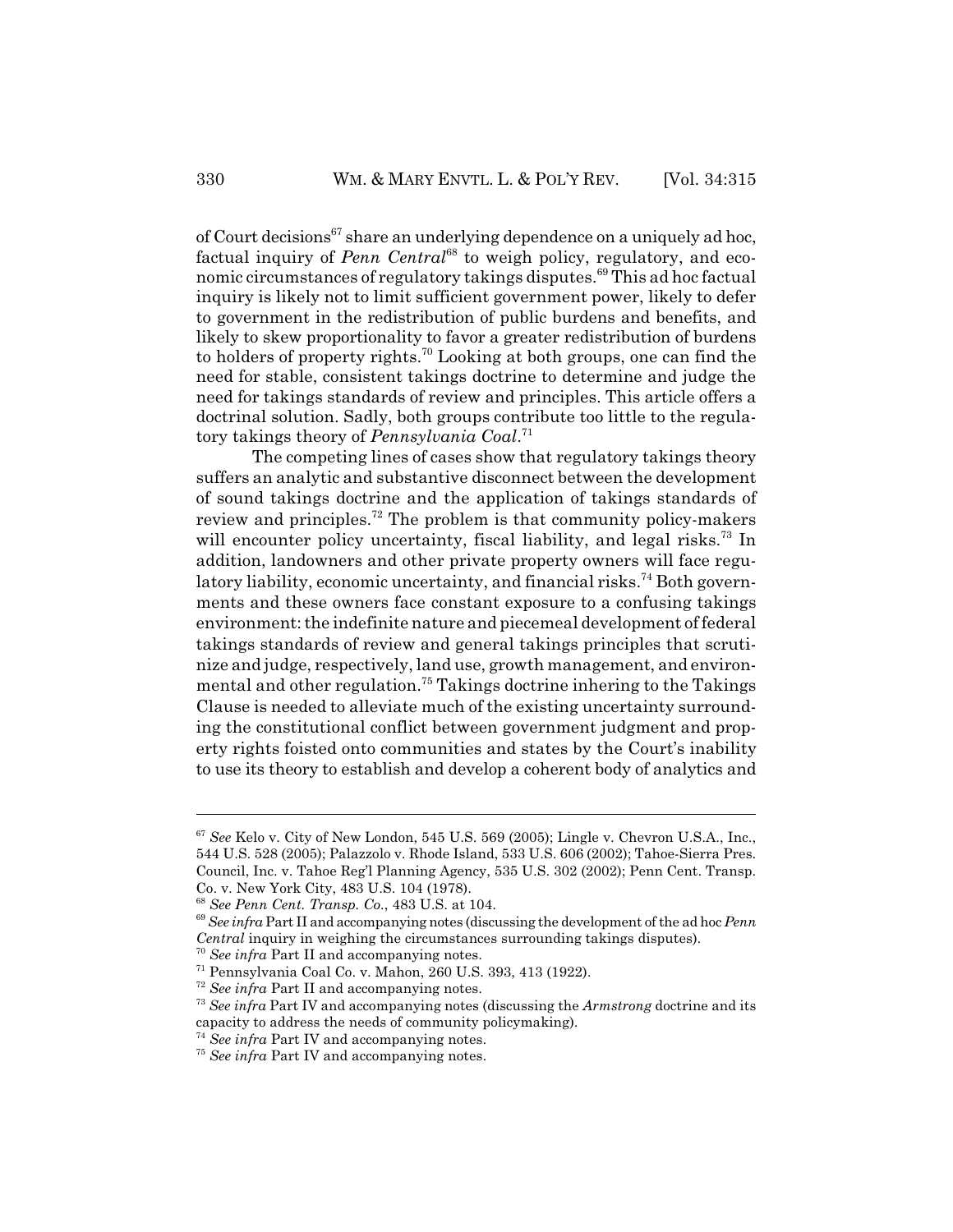substance.76 Consequently, our first step is to know and accept the existence of regulatory takings theory and to look within the Court's takings precedents for constitutional doctrine upon which to build analytics and substance. Therefore, this article offers a doctrinal solution that, on the first hand, conjoins the factual analytics of *Penn Central*, 77 economic analytics of *Lucas*, 78 and constitutional analytics of *Dolan*, 79 and, on the other hand, coalesces the weak legal-economic theory underlying *Penn Central*, 80 the infirm legal-policy theory of *Tahoe-Sierra Preservation Council*, 81 and the unfulfilled temporary-permanent dichotomy of *First English Evangelical Lutheran Church of Glendale v. County of Los Angeles*. 82

## *C. Emerging Takings Doctrine of the Holmesian Theory and Analytics*

This jurisprudential solution is the use, development, and application of *Armstrong* to conjoin analytics and coalesce substance of takings

82 482 U.S. 304 (1987). In *First English*, the Court concluded that government regulations can create a temporary taking of private property that would require the payment of just compensation. *Id.* at 322. The Court stated:

*Id.*

<sup>76</sup> *See infra* Parts II.B and III.B and accompanying notes (discussing the need for a coherent takings doctrine to clear up uncertainty with property rights and government action).

<sup>77</sup> *See* Penn Cent. Transp. Co. v. New York City, 483 U.S. 104 (1978); *see also infra* Part II and accompanying notes (discussing the development of the ad hoc, factual inquiry of *Penn Central* (the *Penn Central* inquiry) to weigh regulatory, policy, and economic circumstances in resolving regulatory takings claims).

<sup>78</sup> *See* Lucas v. S.C. Coastal Council, 505 U.S. 1003 (1992); *see also infra* Part II.A and accompanying notes (discussing the common law grounds to justify the *Lucas per se* test to resolve regulatory takings claims involving a denial of all economically viable use). 79 Dolan v. City of Tigard, 512 U.S. 374 (1994).

<sup>80</sup> *See Penn Cent. Transp. Co.*, 483 U.S. at 104; *see also infra* Part II.A and accompanying notes (discussing the constitutional grounds to justify creating heightened scrutiny in *Dolan* and *Nollan* to resolve regulatory takings claims involving objectives and needs for land dedication conditions).

<sup>81</sup> *See* 535 U.S. 302 (2002); *see also infra* Part IV.A and accompanying notes (discussing the application of takings principles in *Tahoe-Sierra Preservation Council* to resolve regulatory takings claims by weighing heavily the impact on municipal policymaking in finding established regulation unconstitutional).

Here we must assume that the Los Angeles County ordinance has denied appellant all use of its property for a considerable period of years, and we hold that invalidation of the ordinance without payment of fair value for the use of the property during this period of time would be a constitutionally insufficient remedy.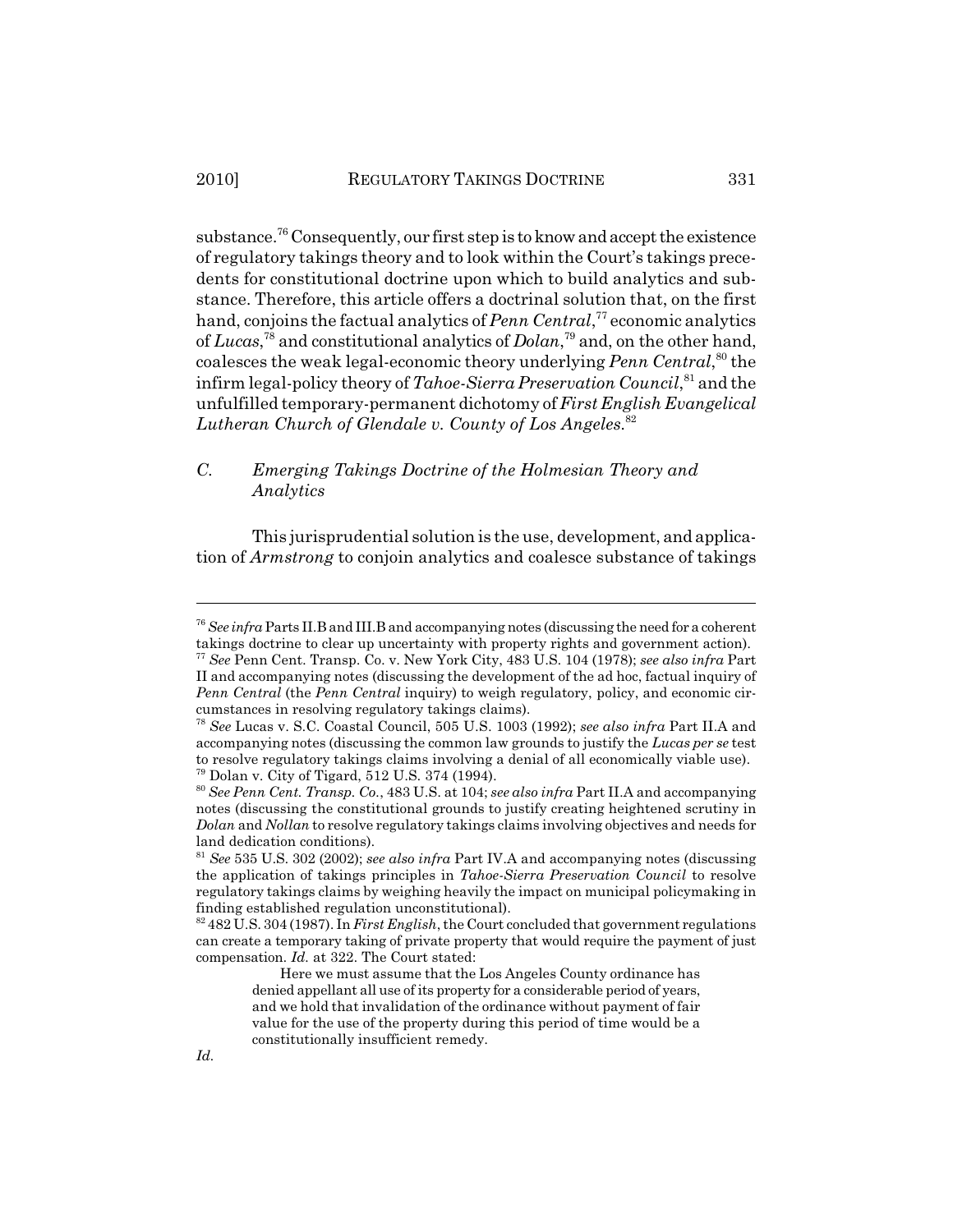jurisprudence. The *Armstrong*<sup>83</sup> doctrine embodies the fairness, or equity, and justice, or process, of the Takings Clause and its intent where the limitation on government power is a great economic force and less personal burden for government actions. This limitation must not succumb to the deferential weight or preferential need for public needs, objectives, and purposes in redistributing public burdens and creating public benefits to resolve conflicting public needs and private opportunities. $84$ *Armstrong*'s most representative doctrinal statement is: "The Fifth Amendment's guarantee that private property shall not be taken for a public use without just compensation was designed to bar Government from forcing some people alone to bear public burdens which, in all fairness and justice, should be borne by the public as a whole."<sup>85</sup>

It is well settled that the *Armstrong* doctrinal statement is a firm, resilient measure of *Armstrong*'s ability to contribute a substantive purpose and intent to takings disputes,<sup>86</sup> but its use must also include a deeper analytical capability and broader substantive force to execute both purpose and intent.87 In *Tahoe-Sierra Preservation Council*, 88 the Court's insightful application and confident use show *Armstrong*'s ability to contribute analytics and substance in light of *Pennsylvania Coal*'s<sup>89</sup> descriptive regulatory takings theory.<sup>90</sup> The Court's explicit use, if not definitive application, creates a bridge between constitutional theory and its executing or implementing constitutional doctrine. This bridge or portal is the path for regulatory takings disputes and claims raising takings issues requiring the application of constitutional or other doctrine to justify, establish, and fashion takings standards of review and principles.<sup>91</sup>

As stated above, one or two Court decisions may not *a priori* create constitutional or takings doctrine that can survive constitutional muster in guiding the creation and development of takings standards of review

<sup>83</sup> Armstrong v. United States, 364 U.S. 40, 49 (1960).

<sup>84</sup>*See infra* Part IV and accompanying notes (examining the need for an *Armstrong*-based takings doctrine conflicting needs of the government and private property owners).

<sup>85</sup> *See Armstrong*, 364 U.S. at 49.

<sup>86</sup> *See* Tahoe-Sierra Pres. Council, Inc. v. Tahoe Reg'l Planning Agency, 535 U.S. 302, 303–04 (2002).

<sup>87</sup> *See infra* Part IV and accompanying notes (discussing the need for *Armstrong* doctrine to have expanded analytical capability and broader substantive force).

<sup>88</sup> *See Tahoe-Sierra Pres. Council*, 535 U.S. at 303–04.

<sup>89</sup> Pennsylvania Coal Co. v. Mahon, 260 U.S. 393, 413 (1922).

<sup>90</sup> *See infra* Parts V–VI and accompanying notes (discussing the use of *Armstrong* doctrine to justify, fashion, and apply takings standards of review and principles).

<sup>&</sup>lt;sup>91</sup> *See infra* Parts V–VI and accompanying notes.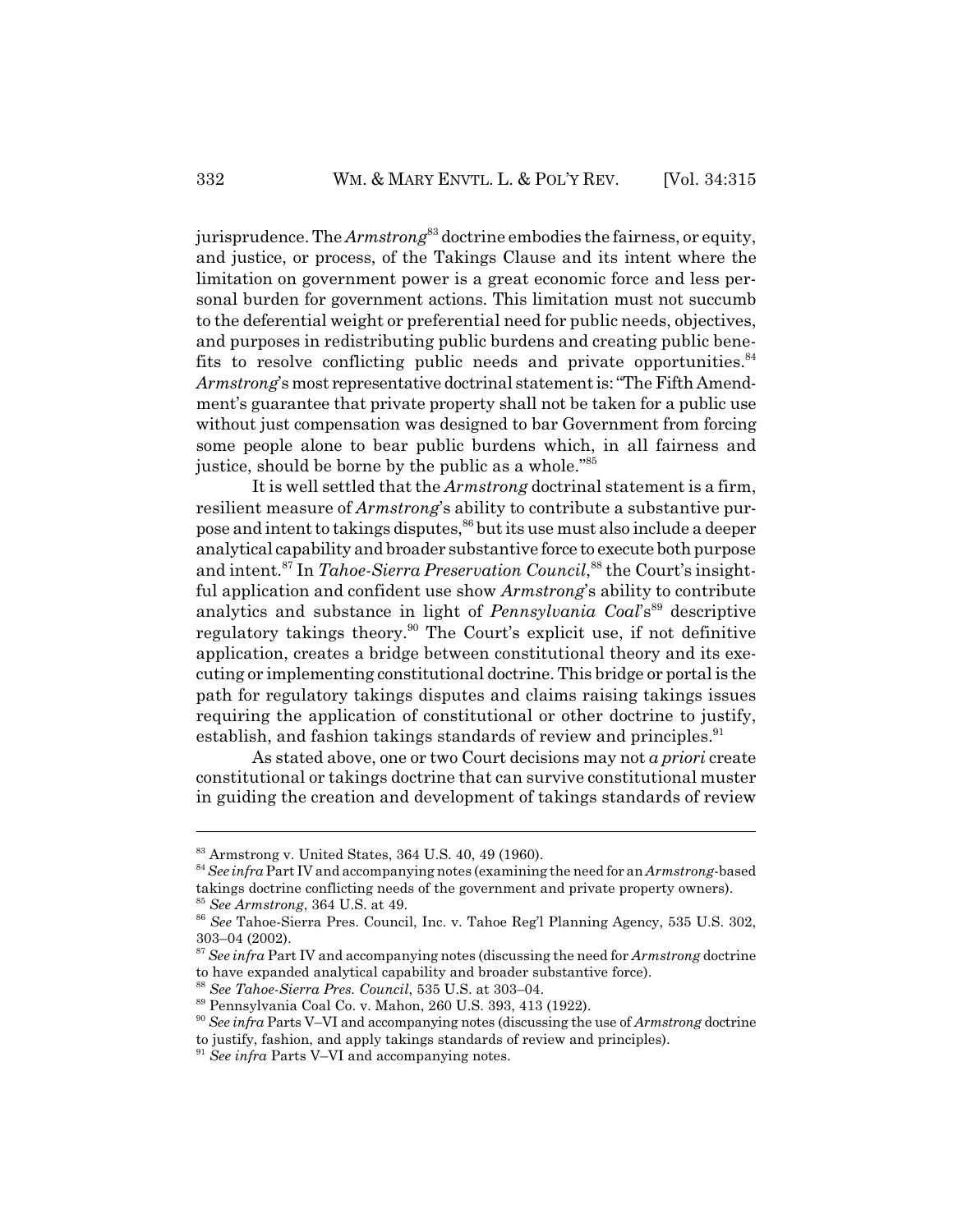and principles.<sup>92</sup> Somewhere, as with all things, there must be a genesis. In the beginning, *Armstrong* may serve only to birth, if not stabilize, remnants of theoretical-analytical doctrine in a field of law unsettled for slightly less than a century, circa 1922.<sup>93</sup> The two lines of analytical approaches go far in showing the need for theoretical-analytical doctrine to conjoin and coalesce a morass or body of unruly or untamed takings standards and principles.94 *Tahoe-Sierra Preservation Council* and *Palazzolo* go far in elevating *Armstrong*. 95 Moreover, the repeated and insistent use of *Armstrong* to identify the Framers' purpose and intent for the Takings Clause<sup>96</sup> is hollow.<sup>97</sup> To give effect to the Framer's intent and purpose, *Armstrong*98 must logically expand the theoretical capacity and analytical forces to guide and execute the Takings Clause, by creating substance and analytics. For the time being, *Armstrong* is either the genesis or stabilizer of takings substance and analytics to determine, justify, and fashion proportionate standards of review and general takings principles to resolve takings claims arising under the Takings Clause and regulatory takings theory of *Pennsylvania Coal*. 99

#### II. FINDING TAKINGS DOCTRINE AMONG THE COURT'S TAKINGS **DECISIONS**

*Armstrong* illustrated the destructive nature of government actions to redistribute public obligations to groups and individuals in society,

<sup>&</sup>lt;sup>92</sup> See supra Introduction and accompanying notes.

<sup>93</sup> *See* Robert Brauneis, *"The Foundation of Our 'Regulatory Takings' Jurisprudence": The Myth and Meaning of Justice Holmes's Opinion in* Pennsylvania Coal Co. v. Mahon, 106 YALE L.J. 613, 615–17 (1996).

<sup>&</sup>lt;sup>94</sup> See supra Part I.A (discussing the diverging lines of Taking Clause cases).

<sup>95</sup> Tahoe-Sierra Pres. Council, Inc. v. Tahoe Reg'l Planning Agency, 535 U.S. 302, 303–04 (2002); Palazzolo v. Rhode Island, 533 U.S. 606, 618 (2002).

 $96$  U.S. CONST. amend. V, cl. 4.

 $97$  Armstrong v. United States, 364 U.S. 40, 48–49 (1960) (observing that the Fifth Amendment was intended to "bar Government from forcing some people alone to bear public burdens which, in all fairness and justice, should be bourne by the public as a whole"). *Id.* at 49.

<sup>98</sup> *Id.*

<sup>99</sup> Pennsylvania Coal Co. v. Mahon, 260 U.S. 393, 413 (1922); *see Armstrong*, 364 U.S. at 49 ("The Fifth Amendment's guarantee that private property shall not be taken for a public use without just compensation was designed to bar Government from forcing some people alone to bear public burdens which, in all fairness and justice, should be borne by the public as a whole."); *see also* Richard A. Epstein, *From* Penn Central *to* Lingle*: The Long Backwards Road*, 40 J. MARSHALL L. REV. 593, 600 (2007) (arguing that the *Armstrong* decision established a "relatively strong statement about property rights," but without a "set formula" to evaluate subsequent cases).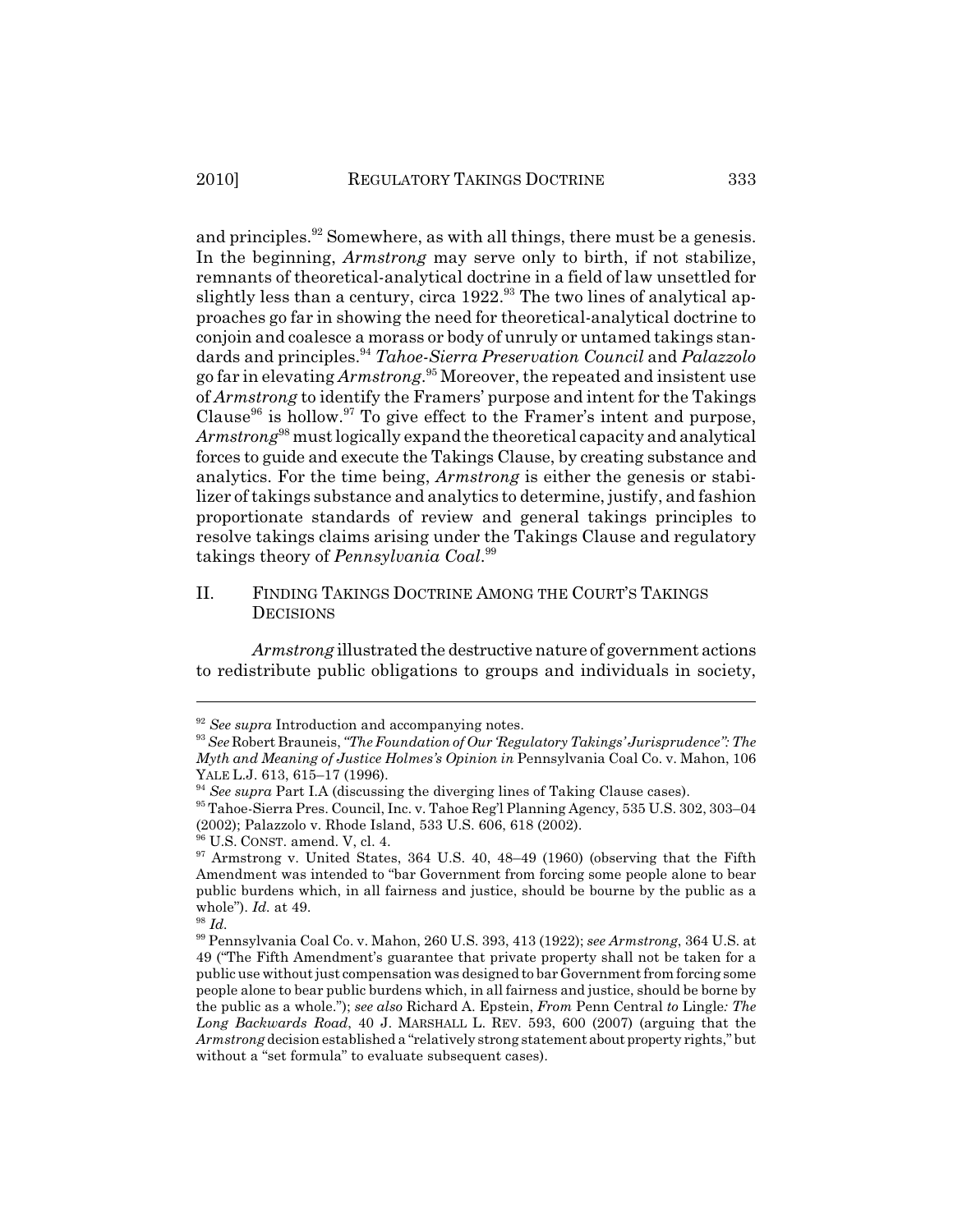notwithstanding the most worthy objectives of community and state policymakers.100 *Armstrong* possesses the substantive capacity and analytical force necessary to become regulatory takings doctrine. Its force and capacity enable it to determine, justify, and fashion takings principles and standards of review. This doctrine is necessary to complete the guarantee to protect private property rights by justifying and establishing takings standards of review and principles. The Takings Clause can reach its fullness when its applications establish proportionality between policymaking responses to community needs and public burdens of land owners under regulation of land development impacts, natural resources degradation, environmental quality, social welfare problems, or other public areas. Part II sets forth economic, policymaking, and constitutional justifications to establish and fashion a range of standards of review under the Takings Clause.

### *A. Eliminating Factual Theories to Dispose of Standards of Review and Other Principles*

*Tahoe-Sierra Preservation Council*101 and *Palazzolo*102 offer renewed hope to attorneys who have yet to be successful, since *Dolan*<sup>103</sup> (nearly thirteen years ago), in finding constitutional doctrine to justify greater protection of the right to just compensation, which, in turn, means providing greater protection to private property rights. *Tahoe-Sierra Preservation Council*104 and *Palazzolo*'s105 strong reliance on *Armstrong* pass the point of using mere dicta to illuminate or illustrate points of law and their applications or lack thereof. *Tahoe-Sierra Preservation Council* applied *Armstrong* to evaluate the utility of and eliminate the need for factual theories underlain by a full set or complete range of standards of review under the Takings Clause.<sup>106</sup> One cannot ignore that evaluating and eliminating factual theories by using the *application* of a range of standards of review and takings principles calls into play constitutional doctrine

<sup>100</sup> *Armstrong*, 364 U.S. at 41–46.

<sup>101</sup> Tahoe-Sierra Pres. Council, Inc. v. Tahoe Reg'l Planning Agency, 535 U.S. 302, 336–42  $(2002)$ 

<sup>102</sup> Palazzolo v. Rhode Island, 533 U.S. 606, 626–32 (2001).

<sup>103</sup> Dolan v. City of Tigard, 512 U.S. 374, 384 (1994).

<sup>104</sup> *Tahoe-Sierra Pres. Council*, 535 U.S. at 332–35.

<sup>105</sup> *Palazzolo*, 533 U.S. at 617–18.

<sup>106</sup> U.S. CONST. amend. V, cl. 4.; *Tahoe-Sierra Pres. Council*, Inc., 535 U.S. at 333–35.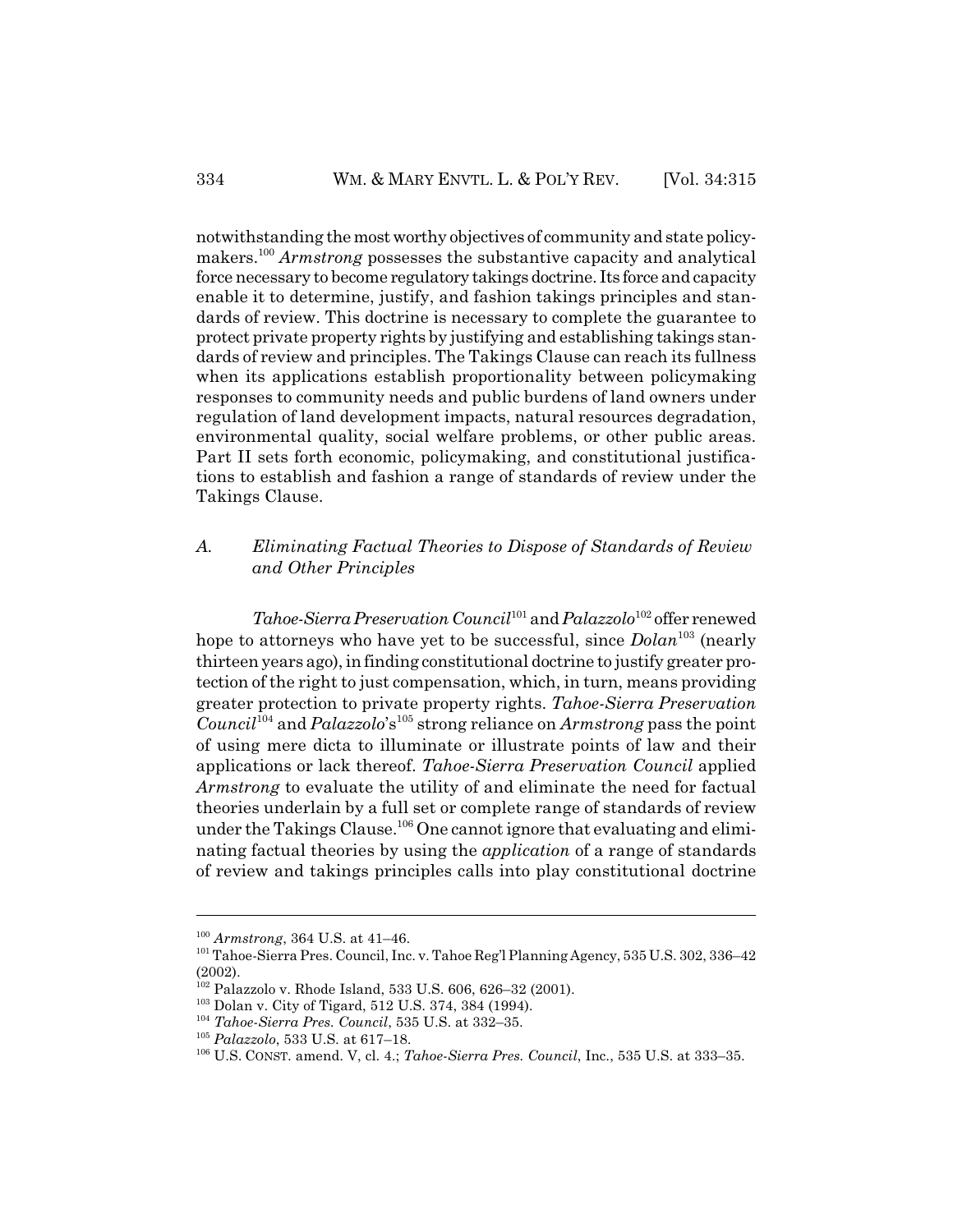possessing, and thereafter birthing, enough substance, analysis, and reasoning to determine, justify, and fashion standards of review and other principles under the Takings Clause.<sup>107</sup> These theories are underlain, if not illustrative, of the full set and complete range of takings standards of review, where such theories illustrate deferential, $^{108}$  intermediate, $^{109}$ and strict scrutiny,<sup>110</sup> and a categorical *per se* test,<sup>111</sup> supported or reliant upon an ad hoc inquiry,<sup>112</sup> constitutional doctrine<sup>113</sup> and common law principle,114 respectively. The jurisprudential question, then, is: If *Armstrong* can evaluate, differentiate and eliminate standards of review and principles among the complete set of takings standards of review, then how far can it go to determine, justify, and fashion a takings standard of review or principle to protect the right to just compensation, including its constitutionally valid and repugnant condemnations and regulations?<sup>115</sup>

<sup>107</sup> U.S. CONST. amend. V, cl. 4.; *see Dolan*, 512 U.S. at 385. The Court applied the unconstitutional doctrine to determine, justify, and fashion the rough proportionality test, an intermediate standard of review, to review takings claims involving land dedication conditions. *Dolan*, 512 U.S. at 385. Equally important, the Court evaluated and eliminated various state standards of review that had been applied to review takings claims involving land dedication of conditions. *Id.* at 389–91. In *Dolan*, the Court's evaluation, elimination, and selection of a standard of review took place in light of the unconstitutional conditions doctrine. *Id.* at 385.

<sup>108</sup> *See* City of Monterey v. Del Monte Dunes at Monterey, Ltd., 526 U.S. 687, 702–03 (1999) (concluding that deferential review is appropriate for legislative decisions); Penn Cent. Transp. Co. v. New York City, 438 U.S. 104, 124–25 (1978) (finding that zoning regulations need not amount to a takings).

<sup>&</sup>lt;sup>109</sup> *See Dolan*, 512 U.S. 374, 391 (1994) (concluding that an intermediate standard is appropriate to review adjudicative decisions requesting an interest in land).

<sup>110</sup>*See* Loretto v. Teleprompter Manhattan CATV Corp., 458 U.S. 419, 441 (1982) (finding that a local regulation permitting the location of an antenna on the rooftop of a private structure was a physical occupation and thus a physical taking subject to strict scrutiny by the Court, reviewing both ends and means).

<sup>111</sup> *See* Lucas v. S.C. Coastal Council, 505 U.S. 1003, 1027 (1992) (concluding that a categorical *per se* standard is most appropriate when government denies all economically viable use of the land).

<sup>112</sup> *See Penn Cent. Transp. Co.*, 483 U.S. at 124–25 (fashioning a deferential test based on deference to government in making zoning and other land use regulations of property rights to further land use and other policies).

<sup>113</sup> *See Dolan*, 512 U.S. at 391 (fashioning an intermediate standard of review under the unconstitutional conditions doctrine).

<sup>114</sup> *See Lucas*, 505 U.S. at 1027 (fashioning a categorical *per se* test that is based on the common law doctrine).

<sup>115</sup> *See infra* Part IV.B and accompanying notes (examining the use of *Armstrong* doctrine in *Tahoe-Sierra Preservation Council* to examine factual theories put forth by the United States Supreme Court).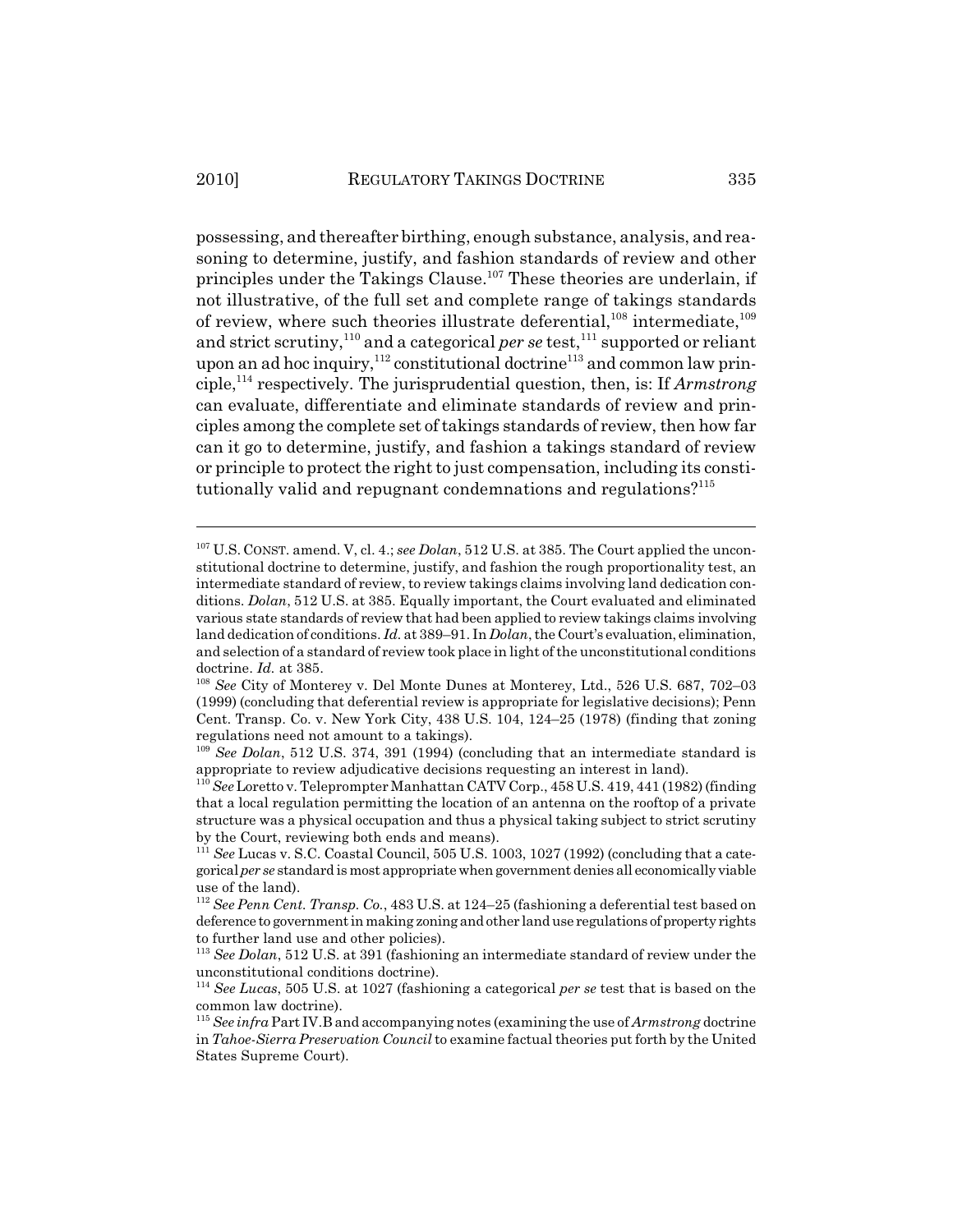#### *B. Jurisprudential Need to Justify Standards of Review and Other Principles*

Of course, a single judicial decision may not create takings doctrine, but the intrigue of examining the long standing use and more recent application of *Armstrong* to attenuate the purpose, accentuate the intent, and perpetuate the force of the Takings Clause cannot go unnoticed by scholars seeking a foundational but compelling means to conjoin various threads of takings standards and coalesce the morass of principles and precedents into a coherent, harmonious body of takings analytics and substance befitting the Holmesian theory and analytics116 that underpin *Pennsylvania* 

Government hardly could go on if to some extent values incident to property could not be diminished without paying for every such change in the general law. As long recognized, some values are enjoyed under an implied limitation and must yield to the police power. But obviously the implied limitation must have its limits, or the contract and due process clauses are gone.

*Id.*

Therefore, any analytic of regulatory takings theory must be underpinned by doctrine grounded on Justice Holmes's precept binding together limits on government powers and protection of private property rights where the exercise of government powers limits the values or rights of private property to such an extent that the protection of the private property under the Contract or Due Process Clause is null and void.

Justice Holmes's precept analyzes incidental effects and scrutinizes government policymaking to determine if this regulation extends beyond the limitations of the Due Process and Contract Clauses and denies protection to private property. *Pennsylvania Coal*, 260 U.S. at 413. Justice Holmes starts the economic or property analytics by first judging the extent of the regulation of property value, and enters economics through judging the magnitude of any incidental effects. *Id.* at 413–14. However, Justice Holmes grounds regulatory takings theory in common law factual or policy analytics, wherein the second consideration would be the government's judgment and giving the greater weight to this judgment by retaining deference to government policymaking for the public safety, health and welfare. *Id.* In setting forth the analytic logic of balancing economics and politics (policymaking), Justice Holmes stated:

<sup>116</sup> *See* Pennsylvania Coal Co. v. Mahon, 260 U.S. 393, 413 (1922). In *Pennsylvania Coal*, Justice Holmes sets forth the threshold percept as the development of substance law by government to perpetuate society, but with incidental effects on private property rights not exceeding limits already existing in the Due Process and Contract Clauses to preserve private property. *Id.* In this same line of thinking, Justice Holmes established that the incidental effects are an implied limitation on the value, use, and other rights of private property. *Id.* Moreover, Justice Holmes concluded commenting on this precept by stating that an implied limitation without limits or bounds may weaken the Due Process and Contract Clauses. *Id.* In setting forth the percept grounding regulatory takings theory, Justice Holmes stated: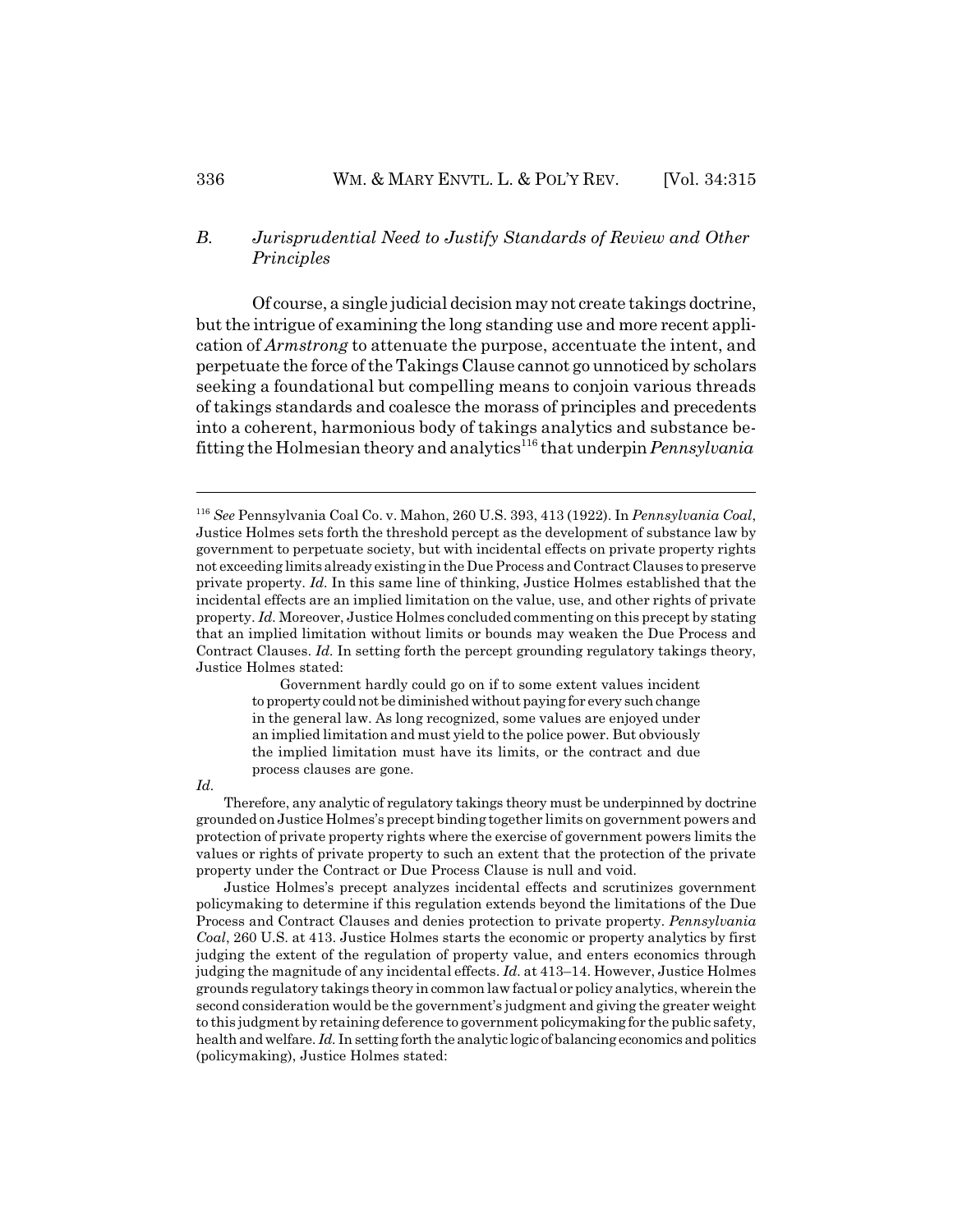*Coal*. In constitutional and common law jurisprudence, Holmesian theory and analytics must create or rely on fundamental doctrine to justify and establish, and then develop and use, means-ends tests, principles, and their applications under a stable theoretical takings thread growing from the Takings Clause.<sup>117</sup> This article outlines our approach to furthering

*Id.* at 413.

Holmesian analytics include weighing the magnitude of incidental effects against the impact of repugnant incidental effects on the values of private property beyond the reach of Due Process and Contract Clauses. *Id.* But, this permits judicial scrutiny to begin with a factual inquiry where government judgment is given deference under the Takings Clause. *Pennsylvania Coal*, 260 U.S. at 413–16. Holmesian analytics create the need for an array of takings standards of review and an effective list of substantive principles. Why? These standards and principles determine the extent of the magnitude of economic effects and scrutinize government judgment within the factual inquiry, or factual analytics, employed to weigh economic, political and other circumstances. *Id.* at 415–16. In Holmesian analytics, these standards and principles exist independently of the factual inquiry. *Id.* at 413. This independent existence creates a theoretical-analytical need to determine, fashion, and justify takings standards of review and principles independent of the factual inquiry.

This theoretical-analytical need is takings doctrine that has been slow to evolve under factual analytics. It is doctrine that establishes standards and principles to determine the magnitude of economic effects and to scrutinize government judgment, which possesses the greater weight in determining a taking and the need for just compensation. *See id.* at 413. Takings doctrine establishes standards and principles that create a constitutional norm and create predictability, though not absolute, in shifting the burdens of the public to owners of real and personal property. *See* Brauneis, *supra* note 93, at 615–17. Justice Holmes must have foreseen legal doctrine when he concluded that a limit to burden-shifting regulation exists beyond the Due Process and Contract Clauses, stating, "The general rule at least is, that while property may be regulated to a certain extent, if regulation goes too far it will be recognized as a taking." *Pennsylvania Coal*, 260 U.S. at 415. Justice Holmes recognized then, what is most obvious today, that private property is subject to regulation by government in many circumstances. *Id.* at 413. Yet, Justice Holmes went further, limiting regulation by recognizing that exceptional cases may not stand on tradition rather than principle. *Id.* at 415–16. He found that it is not readily understood—shifting certainty and an orderly evolution of regulatory takings theory.

117 U.S. CONST. amend. V, cl. 4; *see also Pennsylvania Coal*, 260 U.S. at 415–16. Justice Holmes sets forth analytics of regulatory takings theory, questioning whether government power shifting the burden of hardships from one individual to another is justifiable under all or many circumstances. Justice Holmes stated:

In general it is not plain that a man's misfortunes or necessities will justify his shifting the damages to his neighbor's shoulders. We are in

One fact for consideration in determining such limits is the extent of the diminution. When it reaches a certain magnitude, in most if not in all cases there must be an exercise of eminent domain and compensation to sustain the act. So the question depends upon the particular facts. The greatest weight is given to the judgment of the legislature, but it always is open to interested parties to contend that the legislature has gone beyond its constitutional power.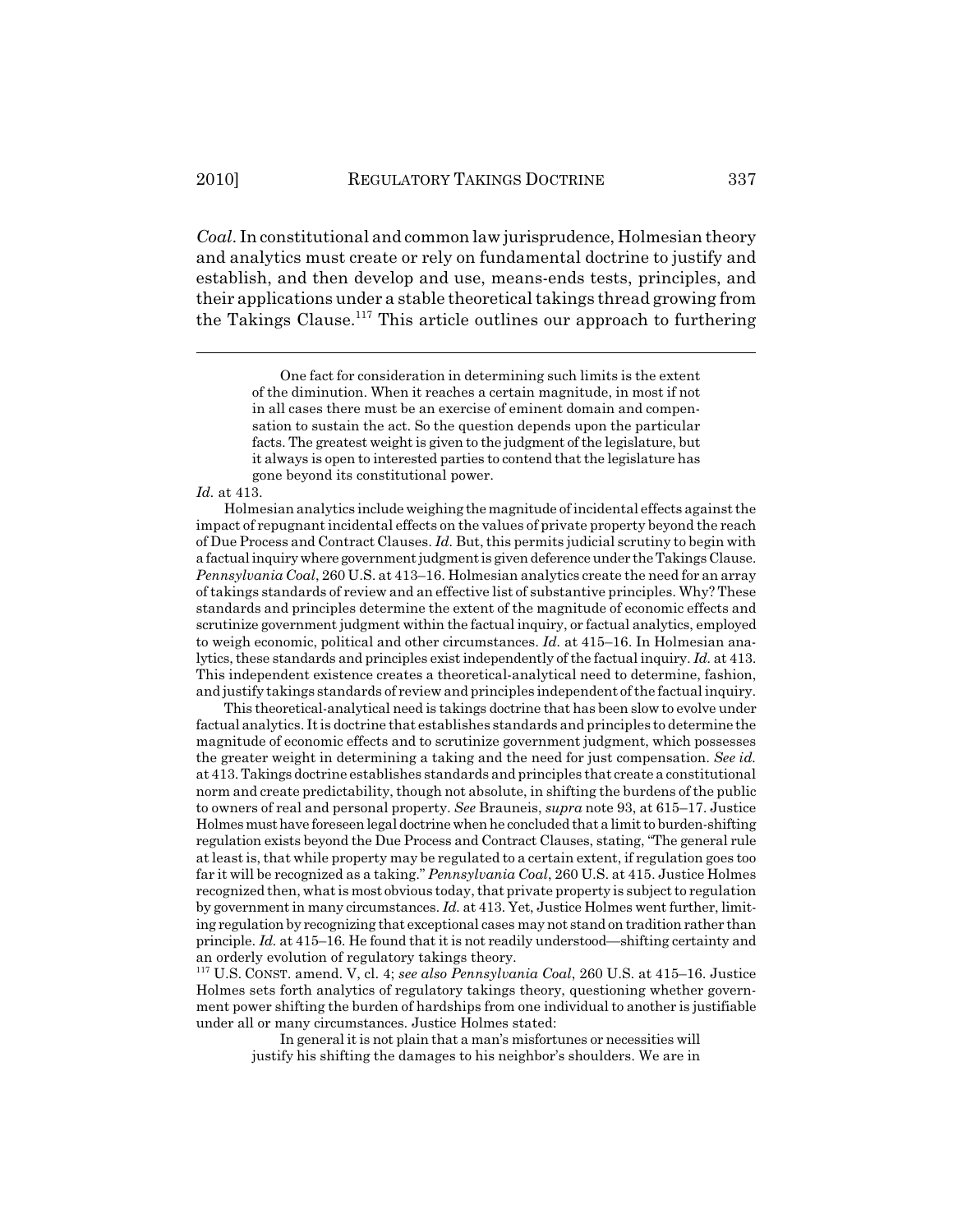Holmesian analytics applied to examine and judge regulation that provides benefits to individuals and the public where these benefits may signal an unconstitutional shift of public burdens to owners of private property by limiting the utility and economics of private property.<sup>118</sup>

The logic and structure of Holmesian analytics leave little doubt regarding the nature of the *dominant* analytical inquiry, but do not limit or bound economic or other types of regulatory effects challenged as being

Id. at 416 (citation omitted).

Holmesian analytics determine if the judgment of government is permitted to transfer or shift social, economic, and other burdens of social life, public welfare, or economic transactions to groups or individuals, such as landowners. *Id.*

Holmesian analytics establish the factual inquiry, and recognize that the application of factual inquiry to the regulatory takings claim is a "question of degree." *Id.* This outcome depends on the extent of the magnitude of the incidental effects on private property and scrutiny of the government's judgment possessing greater weight. *Id.* at 415–16. Holmesian analytics guard against the use of bright line tests or "general propositions," and recognize that the facts of *Pennsylvania Coal* were entirely different from earlier takings decisions caused by the emergency circumstances of World War I, and that these facts presented an entirely different issue for the Court to decide. *Id.* Justice Holmes finds that the takings decisions caused by the war were at the edge of the takings and just compensation limitations but were permissible because the emergency was temporary and just compensation was provided. *Pennsylvania Coal*, 260 U.S. at 416. Justice Holmes stated:

> As we already have said, this is a question of degree—and therefore cannot be disposed of by general propositions. But we regard this as going beyond any of the cases decided by this Court. The late decisions upon laws dealing with the congestion of Washington and New York, caused by the war, dealt with laws intended to meet a temporary emergency and providing for compensation determined to be reasonable by an impartial board. They went to the verge of the law but fell far short of the present act.

*Id.* (citation omitted).

Holmesian analytics favor a factual inquiry, abhor general propositions to resolve takings claims, and see a limit on regulation even for temporary emergencies. *Id.* at 415–16. Against a backdrop of Holmesian analytics to execute regulatory takings theory, the Court's precedents do not coherently explain theoretical-analytical or doctrinal approaches it has taken to execute regulatory takings theory. *See supra* Part I.A and accompanying notes (discussing the Court's reliance on common law and constitutional doctrine and pragmatism to establish standards of review and other principles); *see also* Brauneis, *supra* note 93, at 616–17.

<sup>118</sup> *See Pennsylvania Coal*, 260 U.S. at 415–16; *supra* Part I.B and accompanying text (explaining how Holmesian analytics seek to enforce the limitations imposed by government seeking to shift more public and individual hardships and misfortunes to landowners and other groups).

danger of forgetting that a strong public desire to improve the public condition is not enough to warrant achieving the desire by a shorter cut than the constitutional way of paying for the change.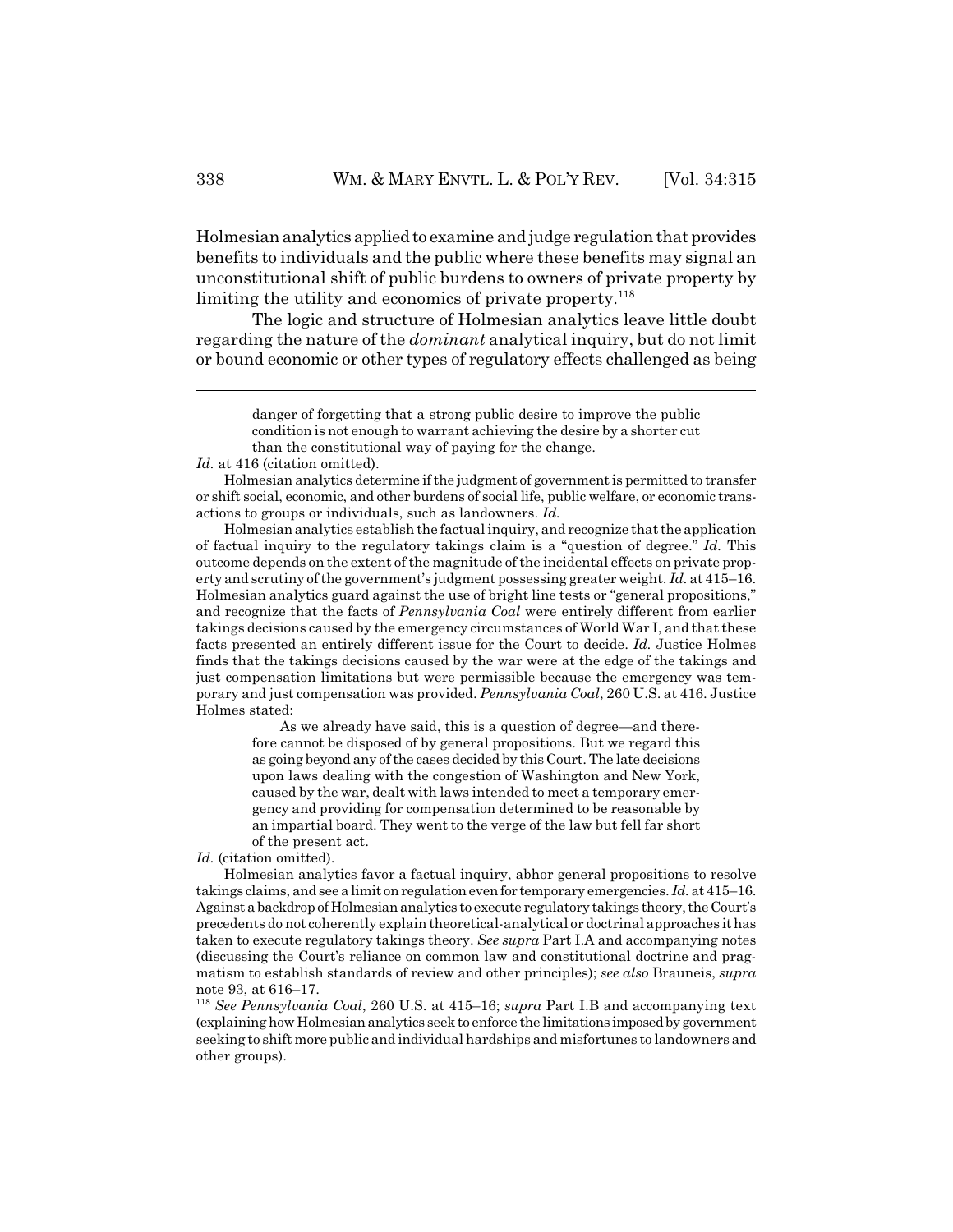more than incidental.<sup>119</sup> In the preferred analytical inquiry, Holmesian analytics place great weight on government judgment by relying on the fact that some circumstances, not including the exceptional cases, may show a sufficient lack of judgment to undermine the utility, economics, and other values of property rights where such values are guaranteed protection but are not protected or secured by the Due Process<sup>120</sup> and  $\text{Contract}^{121}$  Clauses of the Constitution.<sup>122</sup> Herein lies the need for the Takings Clause.<sup>123</sup> The protection of the right to just compensation, which protects the value of private property, fosters a doctrinal need to continue the development and growth of regulatory takings theory.<sup>124</sup>

Except for a few fruitless and less productive threads of takings jurisprudence,<sup>125</sup> Holmesian analytics are mostly underdeveloped and patently piecemeal in the development of regulatory takings theory.126 In fact, this theory rests mostly on an ad hoc, factual inquiry that actually reduces or undermines the nature and force of regulatory takings theory.<sup>127</sup> The Court uses factual inquiries to develop theory, create doctrine, and resolve claims, thus resting the development of regulatory takings theory on unique factual patterns or the circumstances of a few communities.<sup>128</sup> Therefore, regulatory takings theory has moved only a small jurisprudential step from its origin in *Pennsylvania Coal*. 129

<sup>119</sup> *See supra* note 116 and accompanying text.

 $120$  U.S. CONST. amends. V, cl. 3 & XIV, § 1, cl. 3.

<sup>121</sup> U.S. CONST. art. I, § 10, cl. 1.

<sup>&</sup>lt;sup>122</sup> See supra Part I.B and accompanying notes (discussing the logic and structure of the Holmes analytic in weighing incidental effects, creating a factual inquiry, and examining government judgment).

<sup>&</sup>lt;sup>123</sup> U.S. CONST. amend. V, cl. 4.

<sup>124</sup> *See* Alberto B. Lopez, *Weighing and Reweighing Eminent Domain's Political Philosophies Post-*Kelo, 41 WAKE FOREST L. REV. 237, 282–83 (2006).

<sup>&</sup>lt;sup>125</sup> See supra Part I.A and accompanying notes (discussing the use of problematic constitutional and common law doctrines to create takings standards of review and principles). 126 Gary Minda, *The Dilemmas of Property and Sovereignty in the Postmodern Era: New Solutions for the Regulatory Takings Problem*, *in* TAKING PROPERTY AND JUST COMPENSATION: LAW AND ECONOMICS PERSPECTIVES OF THE TAKINGS ISSUE 125, 130–31 (Nicholas Mercuro ed., 1992).

<sup>&</sup>lt;sup>127</sup> See supra Part I.B and accompanying notes (discussing the role and use of the ad hoc inquiry of *Penn Central* in applying a deferential standard of review under regulatory takings theory).

<sup>128</sup> Susan Rose-Ackerman, *Regulatory Takings: Policy Analysis and Democratic Principles*, *in* TAKING PROPERTY AND JUST COMPENSATION:LAW AND ECONOMICS PERSPECTIVE OF THE TAKINGS ISSUE 25, 27 (Nicholas Mercuro ed., 1992).

<sup>&</sup>lt;sup>129</sup> See supra note 42 and accompanying text (explaining the Court's refusal to expand and crystalize the holding of *Pennsylvania Coal* in subsequent cases).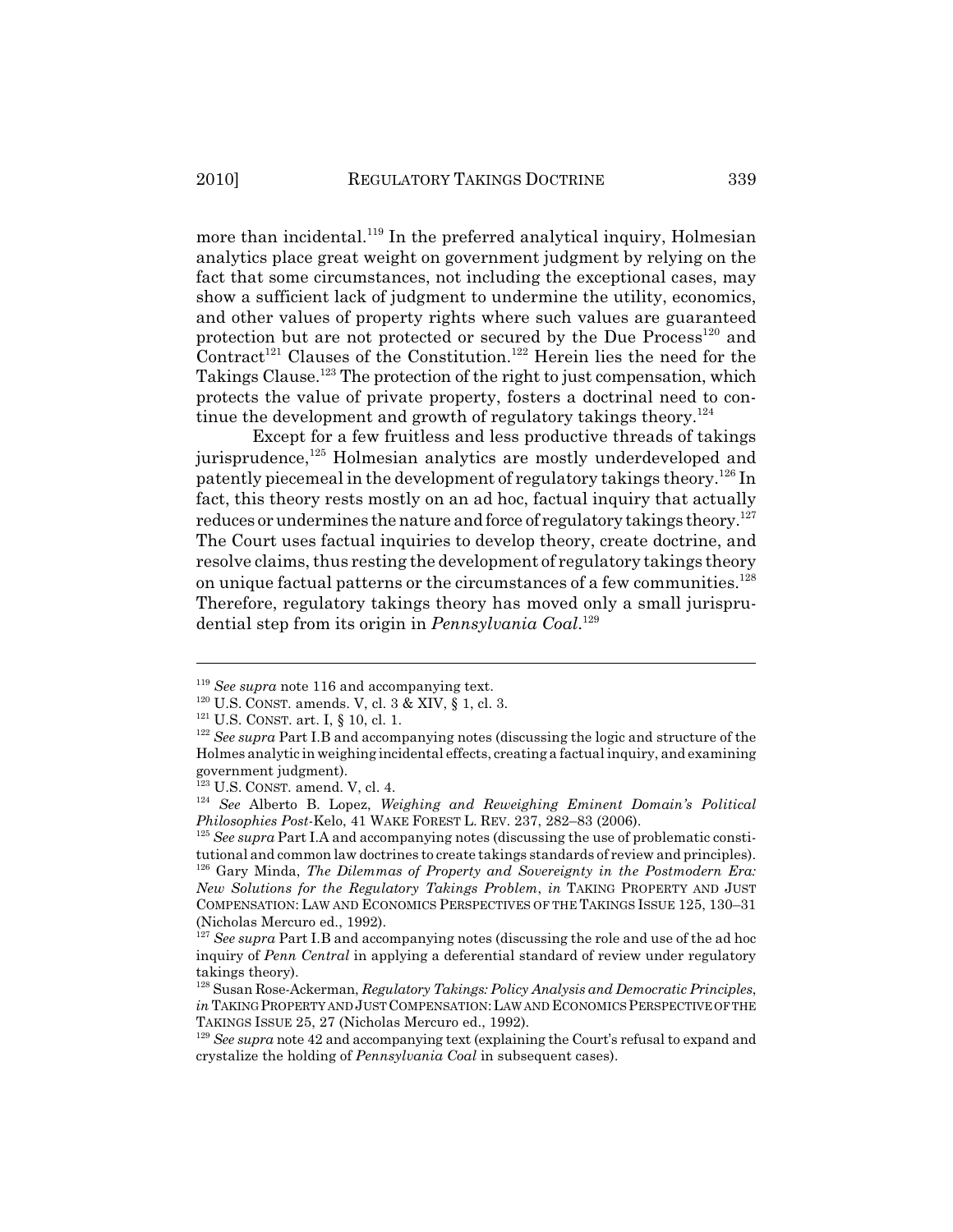It is not safe to assume that every American city is similar and uses the same plans, policies, and regulations.<sup>130</sup> A theoretical-analytical intermediacy between theoretical development and factual analytical inquiry is missing in regulatory takings jurisprudence.<sup>131</sup> Doctrinal borrowing from common law and constitutional doctrine shows the lack of development of takings doctrine and its analytics.<sup>132</sup> Reinserting or reviving the jurisprudential development of Holmesian analytics to execute regulatory takings will yield a more stable and predictable theoreticalanalytical doctrine,133 which will coalesce diverging takings standards of review and principles. In Holmesian analytics, these standards and principles determine the extent of the magnitude of economic effects of regulation and scrutinize the limit of government judgment possessing the greater weight. $134$ 

#### *C. Doctrinal or Ad Hoc Thinking to Justify Standards of Review and New Principles*

Explaining away *Armstrong*'s135 doctrine as illustrative dicta and relying on *Lingle v. Chevron U.S.A., Inc.*136 to eliminate takings dicta cannot logically follow; the Court straightforwardly applied *Armstrong*'s fairness and justice doctrine in *Tahoe-Sierra Preservation Council*137 (and perhaps did so going far beyond any ad hoc inquiry or its prelude, thus examining, and then eliminating, factual theories). Of course, one application of

<sup>&</sup>lt;sup>130</sup> Compare SAN FRANCISCO PLANNING DEPARTMENT, PLAN ELEMENT: TRANSPORTATION (PART I) (2009), http://www.sf-planning.org/index.aspx?page=1617(focusing on reducing traffic to increase sustainability), *with* BOSTON REDEVELOPMENT AUTHORITY, URBAN RING TRANSIT PROJECT (2008), http://www.bostonredevelopmentauthority.org/planning/Planning InitsIndividual .asp?action=ViewInit&InitID=2 (focusing on adding a transportation route to shorten travel times).

<sup>131</sup> *See supra* Part I.A.

<sup>132</sup> Holloway & Guy, *supra* note 1, at 246–51 (showing the disconnect between the Court's decisions and the different sources the Court used to arrive at those decisions).

<sup>133</sup> *See supra* Part II.A–B and accompanying notes (explaining the need for takings doctrine to execute the regulatory takings theory of *Pennsylvania Coal*).

<sup>134</sup> *See supra* note 116 and accompanying text (explaining the need for a theoreticalanalytical doctrine of regulatory takings theory that is executed by balancing the different takings standards of review and principles).

<sup>135</sup> Armstrong v. United States, 364 U.S. 40, 49 (1960).

 $136$  544 U.S. 528 (2005).

<sup>137</sup> Tahoe-Sierra Pres. Council v. Tahoe Reg'l Planning Agency, 535 U.S. 302, 321 (2001) ("Next we shall explain why the *Armstrong* principle requires rejection of that rule as well as the less extreme position advanced by petitioners at oral argument.").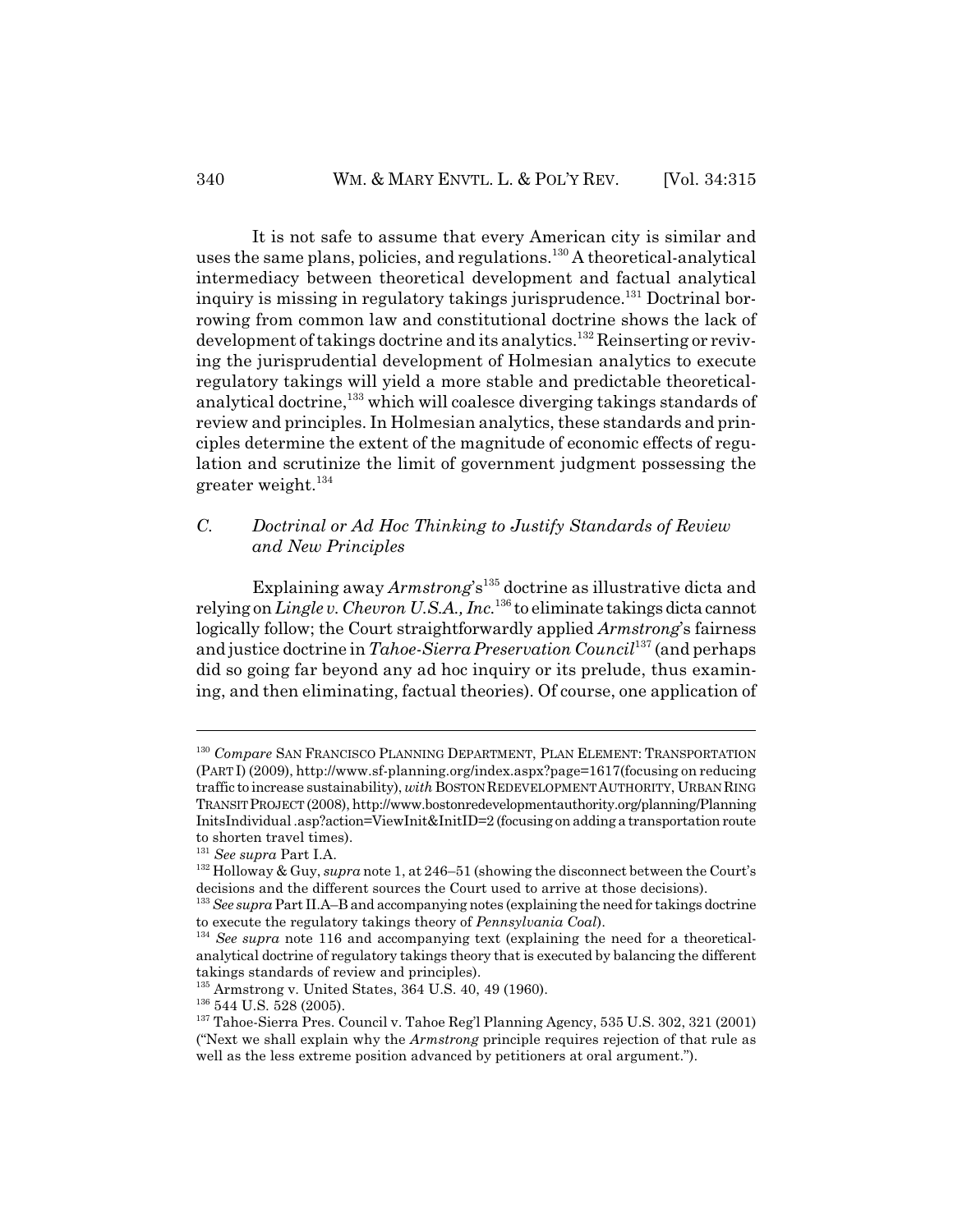*Armstrong* does not create unassailable takings doctrine, but the Court has used the *Armstrong* doctrine in numerous cases to validate the Framers' purpose and intent of the Takings Clause.<sup>138</sup> The Court goes much further, and perhaps too far to turn back, by using *Armstrong* doctrine to eliminate factual theories underlain by the other takings standards of review and fundamental takings principles.139 This judicial and constitutional validation gives *Armstrong* doctrine more takings credibility and weight to guide the creation of regulatory takings standards of review and principles.

*Tahoe-Sierra Preservation Council* uses a uniquely theoretical application of the *Armstrong* doctrine to eliminate factual patterns containing

While the Takings Clause presupposes that government can take private property without the owner's consent, the just compensation requirement spreads the cost of condemnations and thus "prevents the public from loading upon one individual more than his just share of the burdens of government." The public use requirement, in turn, imposes a more basic limitation, circumscribing the very scope of the eminent domain power: Government may compel an individual to forfeit her property for the *public's* use, but not for the benefit of another private person. This requirement promotes fairness as well as security.

*Id.* (citation omitted).

. . . .

Moreover, in *Lucas*, Justice Blackmun, writing for one dissent, addressed the conflict that arises when the Court creates heightened scrutiny under the Takings Clause:

Viewed more broadly, the Court's new rule and exception conflict with the very character of our takings jurisprudence. . . . This is unavoidable, for the determination whether a law effects a taking is ultimately a matter of "fairness and justice," and "necessarily requires a weighing of private and public interests," The rigid rules fixed by the Court today clash with this enterprise: "fairness and justice" are often disserved by categorical rules.

The Just Compensation Clause "was designed to bar Government from forcing some people alone to bear public burdens which, in all fairness and justice, should be borne by the public as a whole."

Lucas v. S.C. Coastal Council, 505 U.S. 1003, 1071 (1992) (Blackmun, J., dissenting) (citation omitted).

<sup>139</sup> *See Tahoe-Sierra Pres. Council*, 535 U.S. at 302, 336–37 (explaining that a *per se* rule based on a specific set of facts would not be supported by the *Armstrong* doctrine).

<sup>138</sup> U.S. CONST. amend. V, cl. 4.; *see, e.g.*, *Tahoe-Sierra Pres. Council*, 535 U.S. at 302; Dolan v. City of Tigard, 512 U.S. 374, 384 (1994); Nollan v. Cal. Coastal Comm'n, 483 U.S. 825, 835 n.4 (1987).

The dissent has also relied on *Armstrong* to show that the Court's majority opinion did not necessarily foster the fairness and justice of the Takings and Public Use Clauses, U.S. CONST. amend. V, cl. 4; *see, e.g.*, Kelo v. City of New London, 545 U.S. 469, 497 (2004) (O'Connor, J., dissenting). In *Kelo*, Justice O'Connor, writing for one of the dissents, stated: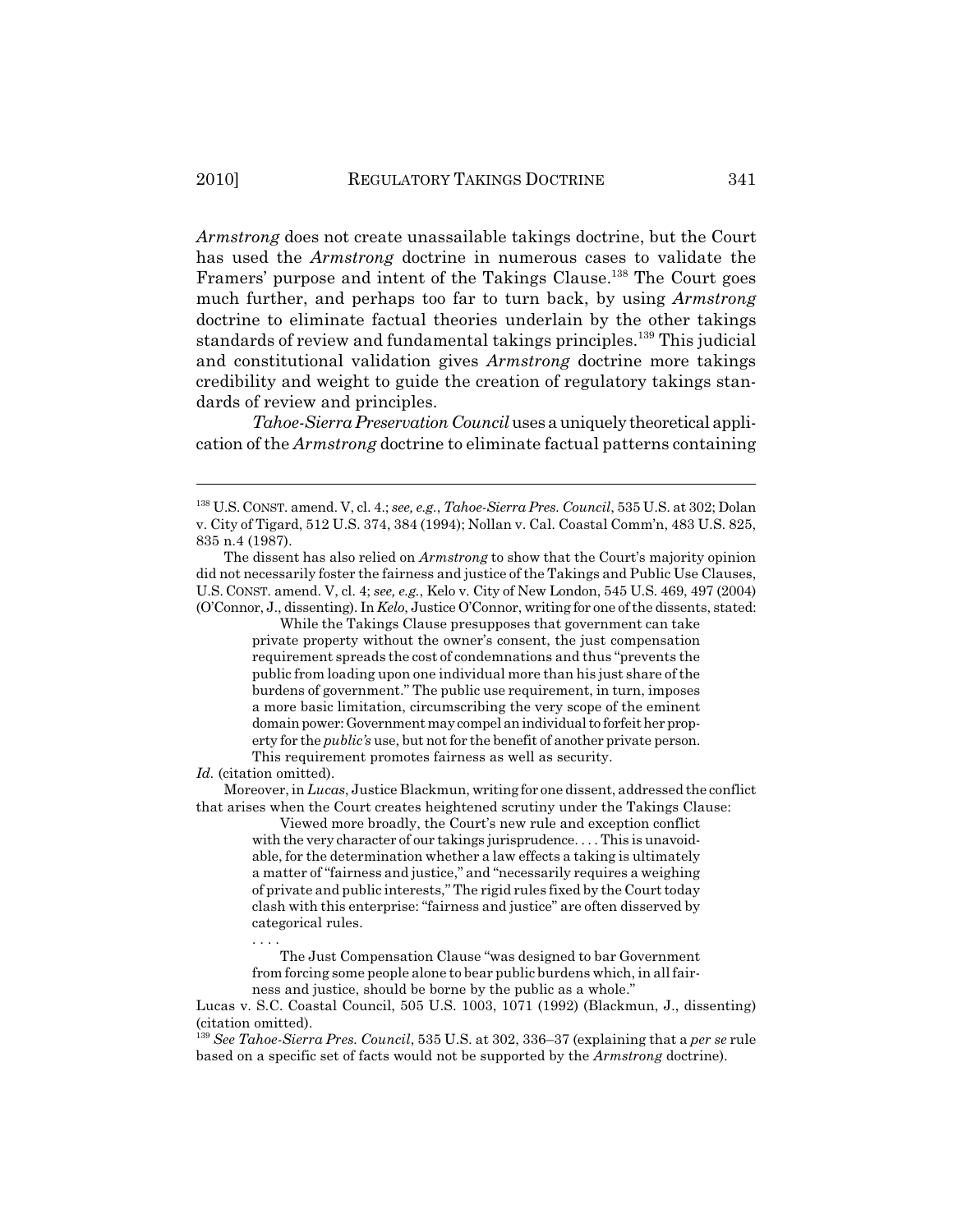different takings standards of review and principles.<sup>140</sup> This application directly implicates both the constitutional equity and the judicial process of the Federal Judiciary's scrutiny of government regulatory actions, and by extension, the outcomes of regulatory takings disputes undertaken to protect property rights under the Takings Clause.<sup>141</sup> Specifically, this application weighs whether government responses are proportionate to the private actions and circumstances justifying the redistribution of public burdens to further the legislature's community objectives.<sup>142</sup> The least doctrinal significance of *Tahoe-Sierra Preservation Council* must be recognized as embryonic takings doctrine that could potentially coalesce and conjoin a morass of takings laws and issues. $143$ 

Of course, the Court may continue to haphazardly establish standards of review and takings principles under an ad hoc approach. This approach is best suited to judge factual circumstances concerning constitutional equity and judicial process through the application of takings standards of review and principles.144 The Court creates a dual use of the *Penn Central*145 inquiry when it uses the inquiry as an ad hoc factual inquiry to apply takings principles, and as doctrine to justify takings standards and principles resting mostly on evolving regulation and changing factual patterns.<sup>146</sup> Although any factual, ad hoc approach may rest on *Pennsylvania Coal*'s<sup>147</sup> takings theory, it critically contains too little theory and analytics (theoretical-analytical capacity) at its core to serve as takings doctrine.148 This factual ad hoc approach lacks a stable framework capable of connecting regulation to its impact on the fundamental right

<sup>140</sup> *See Tahoe-Sierra Pres. Council*, 535 U.S. at 336–37.

<sup>141</sup> U.S. CONST. amend. V, cl. 4.; *see Tahoe-Sierra Pres. Council*, 535 U.S. at 336–37 ("The concepts of 'fairness and justice' . . . are less than fully determinate."); *see also Lucas*, 505 U.S. at 1027 (finding no fairness or equity where the government, in a disproportionate response, takes all beneficial use of land and lacks a valid state purpose to justify the taking); *Dolan*, 512 U.S. at 385 (finding no justice or process when the government limits a fundamentally important right and offers a benefit of "little or no relationship").

<sup>142</sup> Holloway & Guy, *supra* note 1, at 253.

<sup>143</sup> *See Tahoe-Sierra Pres. Council*, 535 U.S. at 336–37.

<sup>144</sup> *See, e.g.*, Penn Cent. Transp. Co. v. New York City, 438 U.S. 104, 124 (1978) (using ad hoc, factual inquiries to determine what important factors were at play).

<sup>145</sup> *Id.*

<sup>146</sup> *Compare supra* Part I.B and accompanying notes, *with supra* note 112 and accompanying text.

<sup>147</sup> Pennsylvania Coal Co. v. Mahon, 260 U.S. 393 (1923).

<sup>&</sup>lt;sup>148</sup> See infra note 214 and accompanying text (showing one of the limitations of the factual, ad hoc inquiry).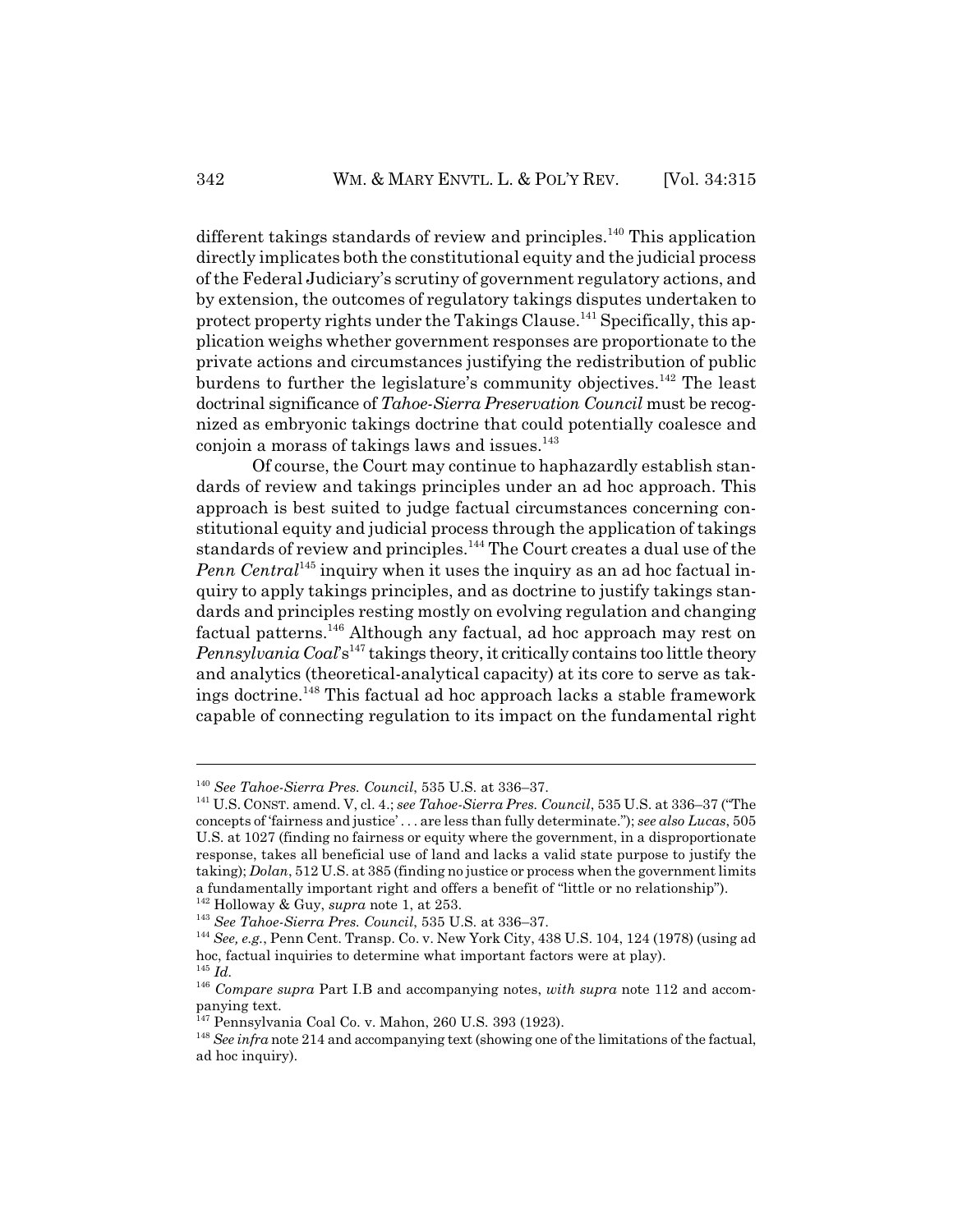of just compensation.149 This connection is what justifies the standards of review and principles that protect that right.<sup>150</sup> There is little to no evidence of a theoretical-analytical model of constitutional doctrine in the line of the Court's takings decisions.151 How? These decisions frequently undermine one another in order to protect the right to just compensation.<sup>152</sup> They consist mostly of a piecemeal approach to evaluating legislative judgment and weighing the economic effects of takings disputes.153 Therefore, the Court has not shown enough constitutional equity and judicial process to establish a proportionate redistribution of public burdens by limiting numerous government policies threatening to circumvent or undermine the right to just compensation.

Economic interests, constitutional limitations, public policy concerns, and governmental policymaking needs must be analyzed and weighed in determining, justifying, and fashioning a full range of standards of review and other principles under the Takings Clause.154 *Tahoe-Sierra Preservation Council* and *Palazzolo* show that *Armstrong* contains basic constitutional doctrine that can be applied or used to determine, justify, and fashion standards of review and other takings principles.<sup>155</sup> Equally important, this doctrine should not disturb or undermine existing standards built on sound constitutional reasoning. These standards and other principles include fundamental justice and fairness, which would not undermine but broaden the equity, process, and outcomes of the factual, ad hoc approach of *Penn Central*. 156 An emerging doctrine must not undermine soundly reasoned precedents protecting the fundamental

<sup>149</sup> Holloway & Guy, *supra* note 1, at 250–51.

 $150$  *Id.* (finding that the lack of a stable framework can allow a heavy public burden to be placed on individuals).

<sup>151</sup> *See supra* Part I.A.

<sup>152</sup> *Compare* Lucas v. S.C. Coastal Council, 505 U.S. 1003, 1028–32 (1992) (concluding that a regulation denied all economically viable use and thus did not allow personal use to rise to the level of the landowner's preexisting potential for economic use), *with* Palazzolo v. Rhode Island, 533 U.S. 606, 616 (2001) (concluding that an upland tract in the middle of the wetlands tract permitted economic use, even if only a personal dwelling, and thus there was not a denial of all economically viable use).

<sup>153</sup> *See supra* Part I.B and accompanying notes (illustrating the clearly diverging lines of cases under the Takings Clause, U.S. CONST. amend. V, cl. 4.).

<sup>154</sup> U.S. CONST. amend. V, cl. 4; *see infra* note 225 and accompanying text.

<sup>155</sup> Tahoe-Sierra Pres. Council v. Tahoe Reg'l Planning Agency, 535 U.S. 302 (2001); *Palazzolo*, 533 U.S. at 606; Armstrong v. United States, 364 U.S. 40, 49 (1960); *see infra* Part IV.A.

<sup>156</sup> Penn Cent. Transp. Co. v. New York City, 438 U.S. 104 (1978); *see supra* note 141 and accompanying text.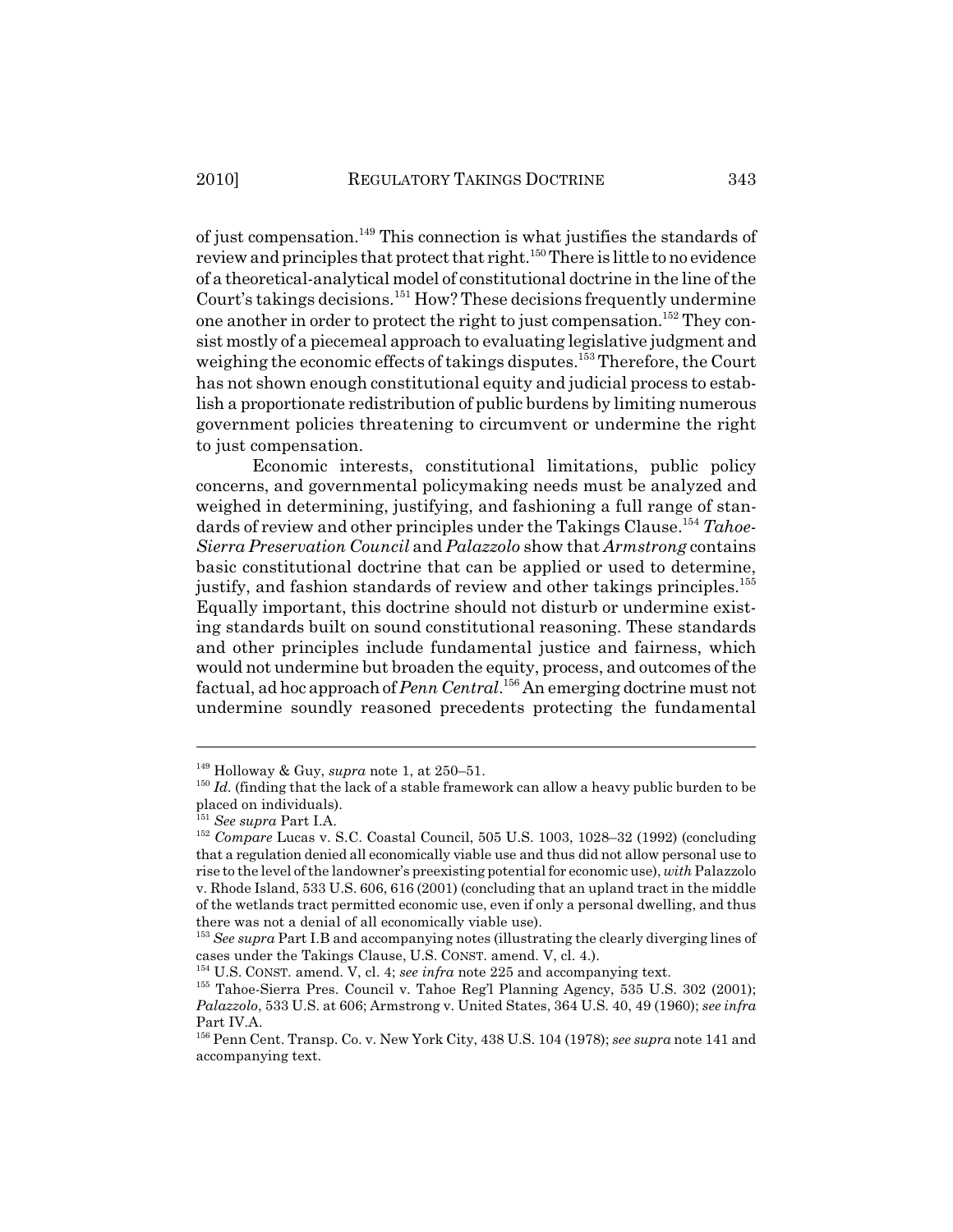constitutional right to receive just compensation.<sup>157</sup> Instead, the doctrine must give this right greater constitutional validity by protecting and furthering the social welfare, political, and economic interests underlying government regulation and its objectives.158

#### III. TAKINGS DOCTRINE TO JUSTIFY AND FASHION STANDARDS OF REVIEW AND OTHER PRINCIPLES

In protecting the Constitution and its rights, powers, and limitations, the *Armstrong* doctrine must address the needs, manner, and range of the full set of standards of review and takings principles necessary to scrutinize and judge the plethora of takings claims arising under the Takings Clause.159 In the nature of *Pennsylvania Coal* and its creation of regulatory takings theory, the *Armstrong* doctrine's genesis is unique to the Takings Clause and the protection of private property in a constitutional democracy because it bestows powers and imposes limitations on government policymaking and regulation.160 The *Armstrong* doctrine goes to the heart of the Takings Clause and fulfills its purpose and intent by protecting the right to just compensation, including its abuse and misuse by government, as a means to protect property rights beyond the limits of the Due Process and Contract Clauses.161 In light of both *Penn Central* and *Pennsylvania Coal* and their predilection for giving greater weight and traditional deference to government judgment,<sup>162</sup> the *Armstrong* doctrine still seeks to capture and weigh the public utility, economic impact, and personal worth of property rights against government policymaking that imposes new public obligations and creates new public benefits by redistributing public burdens in an emerging, competitive global economy and changing natural environment.<sup>163</sup> In reflecting on  $\tilde{L}ucas^{164}$  and giving weight to the economics of private property, the *Armstrong* doctrine seeks

<sup>157</sup> *See supra* Part I.C.

<sup>158</sup> *See infra* Part III.B.

<sup>&</sup>lt;sup>159</sup> U.S. CONST. amend. V, cl. 4*; see infra* Part IV.B (discussing the Court's use of the *Armstrong* doctrine in seven different factual examples in *Tahoe-Sierra Preservation Council*).

<sup>160</sup> U.S. CONST. amend. V, cl. 4; *see supra* Part I.C.

<sup>161</sup> *See infra* Part III.C.

<sup>162</sup> Penn Cent. Transp. Co. v. New York City, 438 U.S. 104 (1978); Pennsylvania Coal Co. v. Mahon, 260 U.S. 393 (1923); *see supra* note 16 and Part I.C (discussing the foundation of *Penn Central* and *Pennsylvania Coal* as deferential to the government, as compared

to *Armstrong*'s foundation's focus on fairness and justice).

<sup>163</sup> Armstrong v. United States, 364 U.S. 40, 49 (1960); see *infra* Part III.B.

<sup>164</sup> Lucas v. S.C. Coastal Council, 505 U.S. 1003 (1992).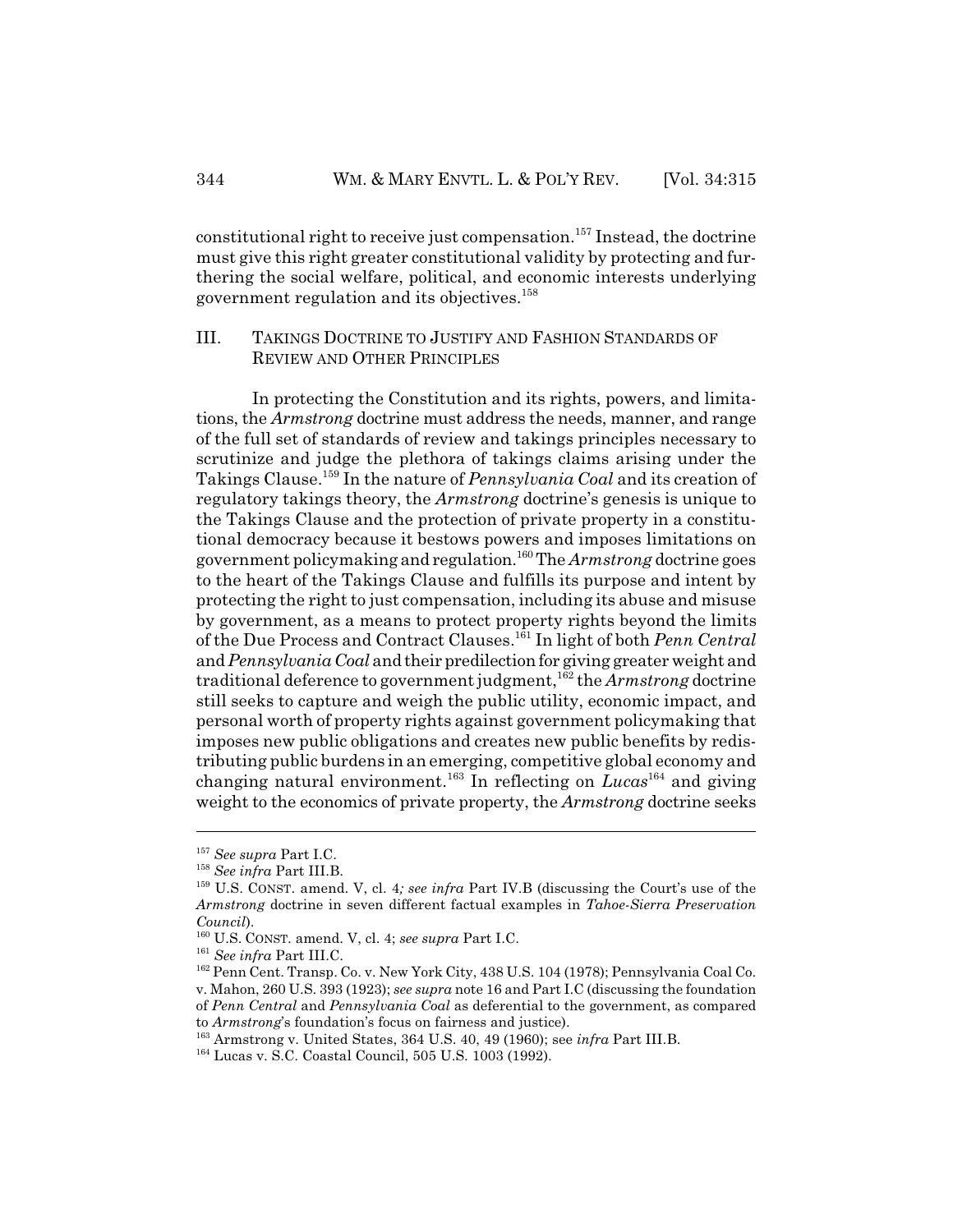to accord economic use, value, expectations, and other values of private property proportionate weight in justifying and fashioning standards of review to protect the right to just compensation.<sup>165</sup> Yet, in a proportionate balance of shifting public and private burdens, the Holmesian value of private property can never be the sole or determinative factor in deferential scrutiny, intermediate scrutiny, strict scrutiny, or any other takings proposition applied to scrutinize government regulation and its objectives.<sup>166</sup> As for constitutional limitations and property interests other than economic value, the right of the Takings Clause is the right to receive just compensation, $167$  and its purpose is to protect private property against unjust regulation and condemnation beyond the limits of the Due Process and Contract Clauses.<sup>168</sup>

#### *A. Nature of Takings Limitations, Property Rights, and Their Uses*

Federal constitutional rights-based arguments best protect property rights when they invoke and protect the stature of the right to just compensation in takings disputes, thus directly involving broader Fifth Amendment limitations.<sup>169</sup> Takings and public use provisions are limitations on the exercise of government powers, and successful claims challenging takings and public use result in a remedy, either equitable or compensatory. When government takes property by regulation and condemnation, government directly triggers the right to just compensation, which is a right conditional on taking for public use. $170$ 

Protecting the right to just compensation protects property rights by forcing government to weigh the costs of redistributing public burdens against gaining uncompensated benefits via government condemnation, regulation, contract, and other actions that are likely to take private property but which do not do so for a public use. The Court is not silent here. *Dolan*, *Lucas*, and *Nollan* protect the right to receive just compensation as an important constitutional right, and protect private property rights

<sup>165</sup> *Armstrong*, 364 U.S. at 49; see *infra* Part III.B.

<sup>166</sup> There must also be some consideration of the public interest that is involved. *See* Gregory Daniel Page, Lucas v. S.C. Coastal Council *and Justice Scalia's Primer on Property Rights: Advancing New Democratic Traditions by Defending the Tradition of Property*, 24 WM. & MARY ENVTL. L. & POL'Y REV. 161, 179 (2000).

<sup>167</sup> U.S. CONST. amend. V, cl. 4.

<sup>168</sup> *See infra* Part III.A.

<sup>&</sup>lt;sup>169</sup> See supra Part I.B and accompanying notes (recognizing that two lines of takings cases exist, whereas one line has had successful arguments).

<sup>&</sup>lt;sup>170</sup> U.S. CONST. amend V, cl. 4.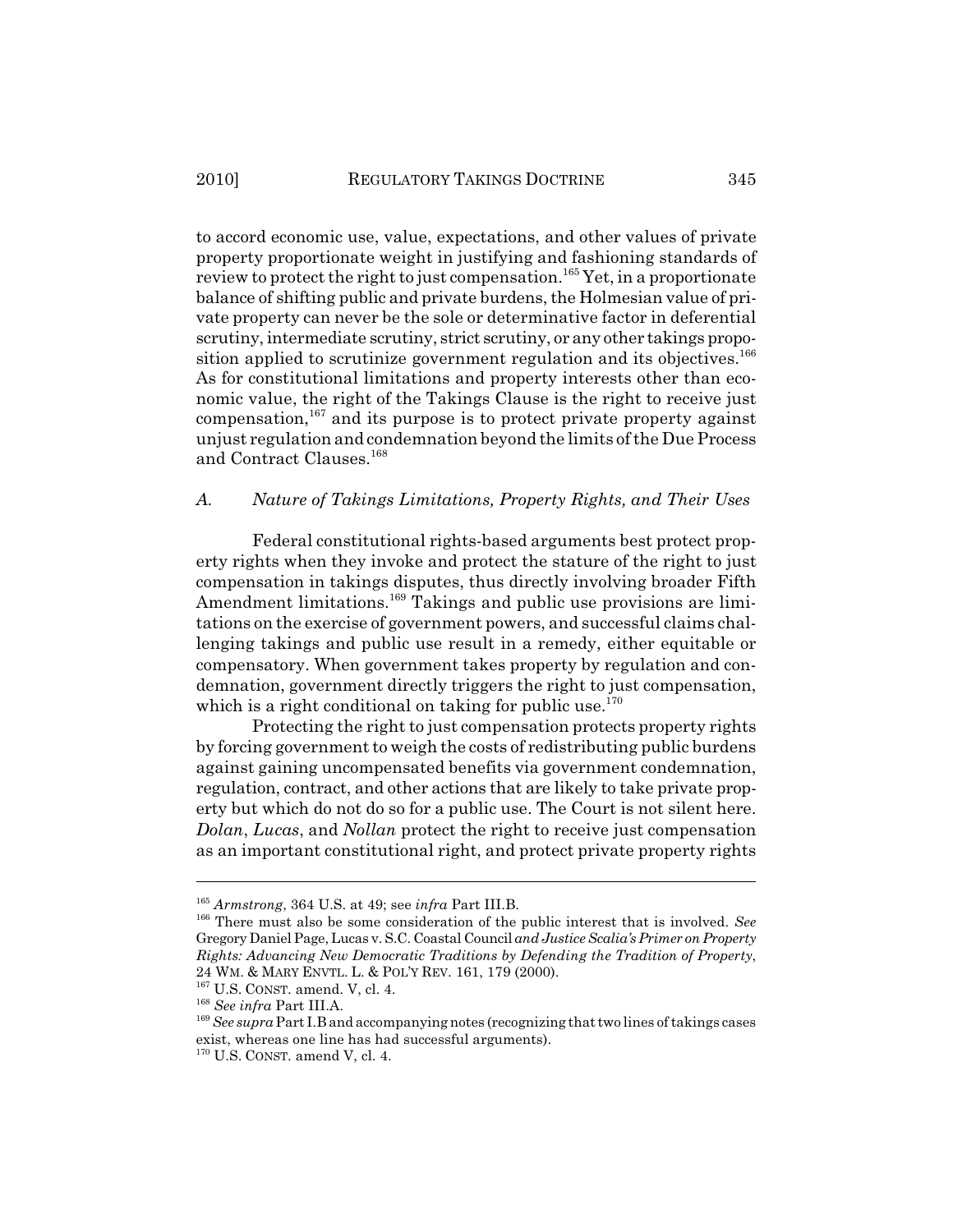by imposing heightened scrutiny.<sup>171</sup> Setting forth this Fifth Amendment protection, the Court made it abundantly clear that takings standards of review must rest on doctrine, either constitutional or common law, to protect the right to just compensation.172 In the aftermath of *Dolan*, 173 a few takings claims have sought greater protection for property rights and may not have fully implicated the need to protect the right to just compensation.174 Obviously, a doctrinal approach would not be foreign to the Court in justifying, establishing, and fashioning standards of review and principles to protect private property rights by giving greater force to the right to receive just compensation of the Fifth Amendment.<sup>175</sup> The doctrinal approach recognizes that the right to receive just compensation, after *Dolan*, 176 may be slowly but surely returning to this lowly stature in the mix of fundamental and important rights.

Property rights are not fundamental constitutional rights, but are so ubiquitous that creating unbridled *per se* and heightened scrutiny tests threaten to decimate the takings, public use, and just compensation limitations of the Fifth Amendment.<sup>177</sup> Moreover, these loose or unstructured *per se* claims could easily threaten to paralyze the making of equitable and sustainable land use, economic development, and other policies under police and other powers, as almost everything is virtually private property and endowed with the same inalienable property rights. Property rights protect both real and personal property in the common law legal system. Their societal ubiquity does not mean that government is free to work its will by judicial logic, political rationality, or bureaucratic force. If government can take at will, the limitations of the Takings Clause are

 $171$  Dolan v. City of Tigard,  $512$  U.S.  $374$  (1994); Lucas v. S.C. Coastal Council,  $505$  U.S. 1003 (1992); Nollan v. Cal. Coastal Comm'n, 483 U.S. 825 (1987).

<sup>&</sup>lt;sup>172</sup> See supra Part I.A and accompanying notes (discussing the use of common law and constitutional doctrine in justifying takings standards of review to protect property rights). <sup>173</sup> *Dolan*, 512 U.S. at 374.

<sup>174</sup>*See* Lingle v. Chevron U.S.A., Inc., 544 U.S. 528, 545 (2005) (refusing to apply heightened scrutiny or an intermediate standard of review to judge a rent control statute imposed on commercial property); *see also* Tahoe-Sierra Pres. Council, Inc. v. Tahoe Reg'l Planning Agency, 535 U.S. 302, 342 (2002) (refusing to apply heightened scrutiny or *per se* test to judge, if not eliminate, many moratoria or interim development controls on land use).

<sup>175</sup> *See Dolan*, 512 U.S. at 389 (applying the rough proportionality test as heightened scrutiny under established constitutional doctrine); *see also Lucas*, 505 U.S. at 1026–27 (applying a categorical *per se* test as heightened scrutiny under common law doctrine); *see also Nollan*, 483 U.S. at 837 (applying an essential nexus test as heightened scrutiny in the shadows of established constitutional doctrine).

<sup>176</sup> *Dolan*, 512 U.S. at 389.

 $177$  U.S. CONST. amend. V, cl. 4.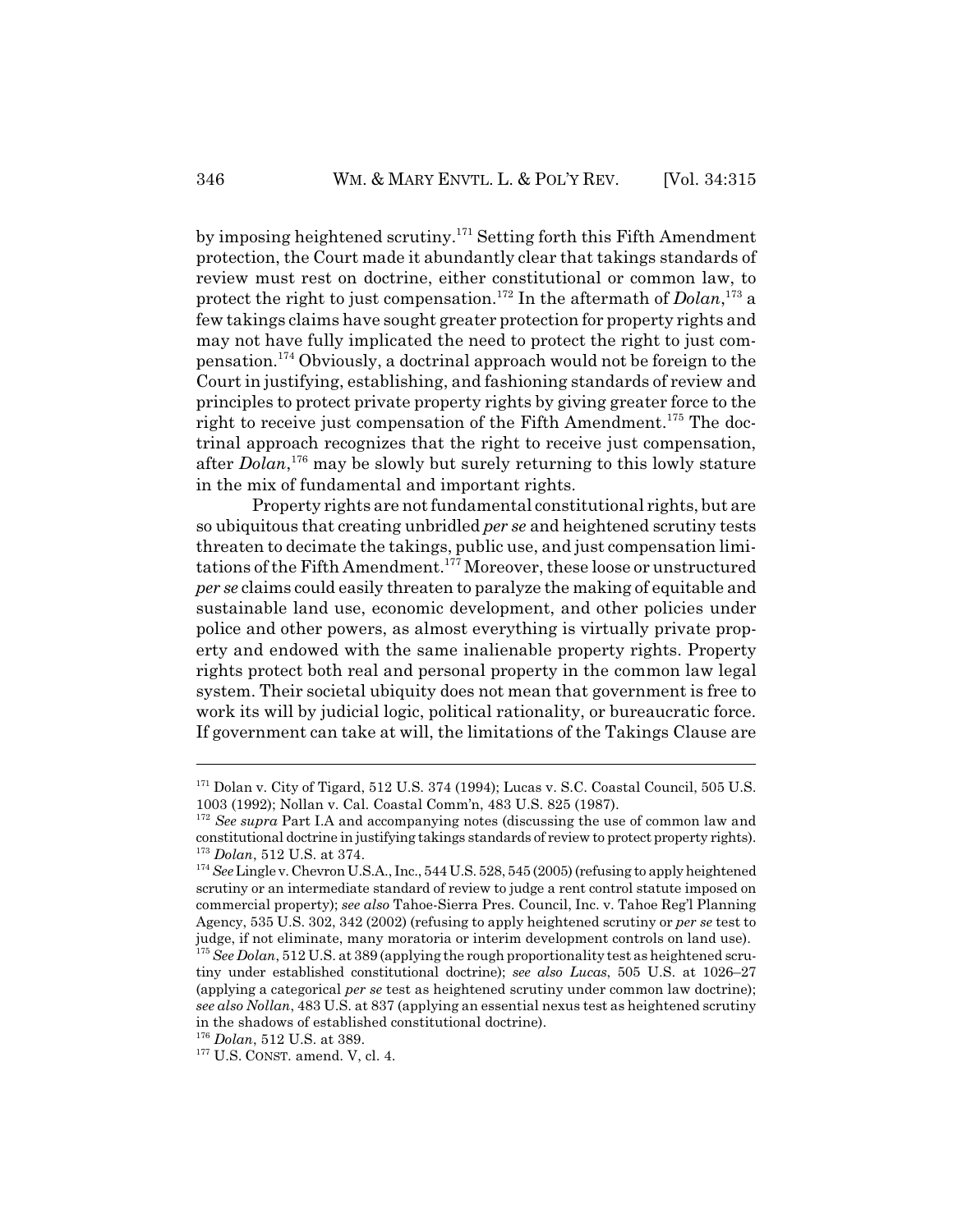worthless to limit public use, contain takings, and ensure just compensation. In this regard, common law doctrine does not go far enough. Inversely, this looks as though giving protection, credence, or stature to private property rights protects the right to just compensation. If so, this would imply strongly a *Property Rights Clause* in the Constitution but would undermine the guarantees of the Due Process and Contract Clauses.<sup>178</sup> Therefore, constitutional doctrine is necessary to determine, justify, and fashion takings standards of review and principles for the use of heightened scrutiny, or for a *per se* test to protect what the Framers enumerated in the Constitution to protect property rights, and not what common law courts reasoned to protect feudal estates of real and personal property. The right to just compensation protects property rights under the Constitution, even though the right to just compensation exists solely as a means to further the interests of private property.

#### *B. Need to Find and Establish Middle Ground in the Redistribution of Public Burdens*

The provision of fairness and justice under the Takings Clause<sup>179</sup> goes far to support an underlying theoretical-analytical doctrine to justify standards of review and underpin takings principles. This doctrine can justify and reaffirm deferential, intermediate, or heightened scrutiny to protect the right to just compensation in securing or guaranteeing equitable legislative judgment and policymaking and permitting appropriate scrutiny and weighing of this judgment and policymaking by federal and state courts. In *Armstrong*, the Court held that the termination of a government contract by breach or default of a private contractor would not cut off materialmen's liens that attached to the delivery of construction materials during the performance of the contract for the United States Navy.180 The Court concluded that materialmen's liens that attached to construction materials were property under Maine law with compensable value.<sup>181</sup> The contractual rights of the United States that compelled transfer of the partially completed boats and unused materials to the United States did not terminate these liens, even though these liens could not be enforced against the United States.<sup>182</sup> The lack of enforceability of the liens was a

<sup>178</sup> *But* s*ee Lucas*, 505 U.S. at 1029–30.

<sup>179</sup> U.S. CONST. amend. V, cl. 4; *see* Armstrong v. United States, 364 U.S. 40, 49 (1960).

<sup>180</sup> *Armstrong*, 364 U.S. at 48.

 $181$  *Id.* at 46.

 $^{182}$   $Id.$  at 46–47.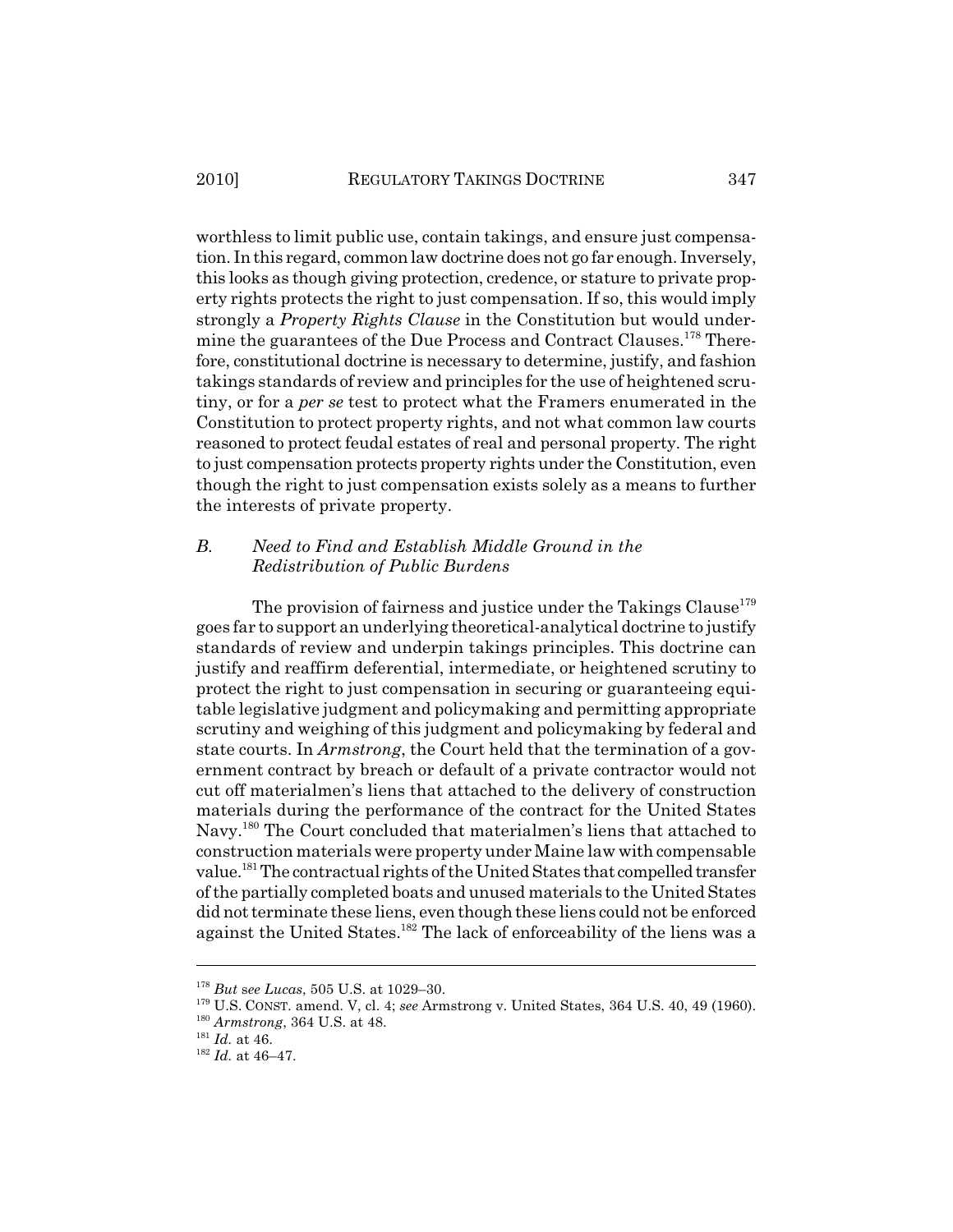destruction of the liens,<sup>183</sup> and this destruction was a taking of private property for public use.<sup>184</sup> The Court noted that the means of taking by contract did not "reliev[e] the Government from its constitutional obligation to pay just compensation for the value of the liens the petitioners lost and of which loss the Government was the direct, positive beneficiary."185

Evidence of *Armstrong*'s foothold toward greater doctrinal substance to justify standards of review is found in Justice O'Connor's concurring opinion in *Palazzolo*, 186 but the advantage favored redistributing the burden borne by government policymaking to landowners by giving too much weight to past and present circumstances.187 Quintessentially, *Armstrong's* foothold toward greater doctrinal significance is Justice Stevens's majority opinion in *Tahoe-Sierra Preservation Council*, where Justice Stevens relied in part on Justice O'Connor's concurring opinion in *Palazzolo* to support a deferential review.188 But, again the advantage favored government

*Id.*

188 Tahoe-Sierra Pres. Council, Inc. v. Tahoe Reg'l Planning Agency, 535 U.S. 302, 334–35 (2002). Justice Stevens, writing for the majority, stated:

> More importantly, for reasons set out at some length by Justice O'Connor in her concurring opinion in *Palazzolo* v. *Rhode Island*, 533 U.S.,[sic] at 636, we are persuaded that the better approach to claims that a regulation has effected a temporary taking "requires careful examination and weighing of all the relevant circumstances." . . . Her comments on the "fairness and justice" inquiry are, nevertheless, instructive:

> "Today's holding does not mean that the timing of the regulation's enactment relative to the acquisition of title is immaterial to the *Penn Central* analysis. Indeed, it would be just as much error to expunge this consideration from the takings inquiry as it would be to accord it exclusive significance. Our polestar instead remains the principles set forth in *Penn Central* itself and our other cases that govern partial regulatory takings. Under these cases, interference with investmentbacked expectations is one of a number of factors that a court must examine. . . .

<sup>183</sup> *See id.*

<sup>184</sup> *Id.* at 48. In *Armstrong*, Justice Black, writing for the majority, stated: The total destruction by the Government of all value of these liens, which constitute compensable property, has every possible element of a Fifth Amendment "taking" and is not a mere "consequential incidence" of a valid regulatory measure. Before the liens were destroyed, the lienholders admittedly had compensable property. Immediately afterwards, they had none. This was not because their property vanished into thin air.

<sup>185</sup> *Id.* at 49.

 $186$  Palazzolo v. Rhode Island, 533 U.S. 606, 632-36 (2001) (O'Connor, J., concurring). <sup>187</sup> *Id.*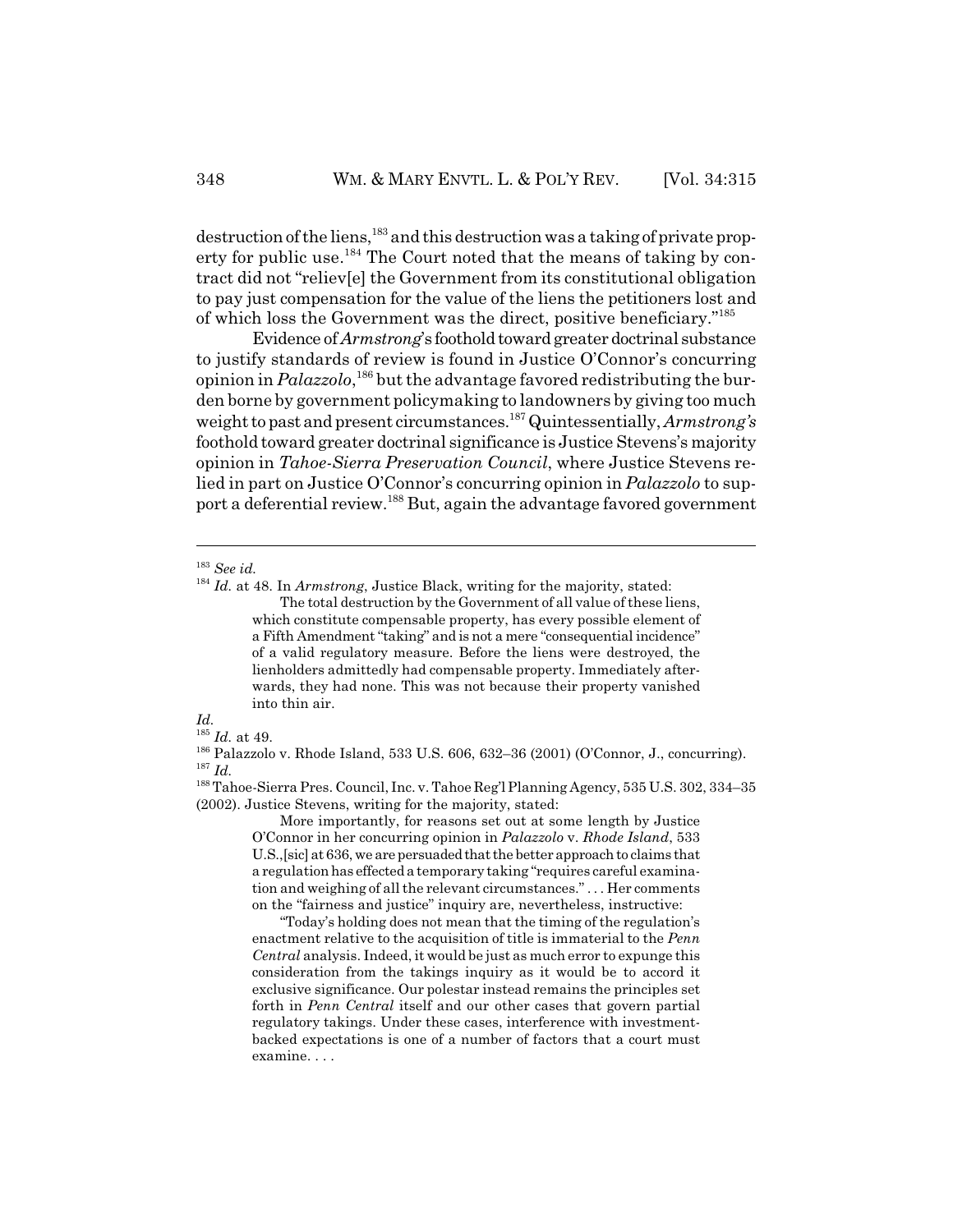policymaking facing future land use changes and relying on well-established land use policies.189 Yet, the analytics and logic of *Tahoe-Sierra Preservation Council* and *Palazzolo*, which demand *Armstrong* justice and fairness but show no doctrinal calculus to determine, justify, and fashion a standard of review to weigh public burdens and regulatory circumstances, most often raise one or more questions regarding proportionality in the redistribution of public burdens and benefits.<sup>190</sup>

In fundamental fairness and justice, the *Armstrong* doctrine must play a role in establishing standards of review. These standards weigh and measure whether the redistribution of public burdens and creation of benefits under government regulation are proportional to restrictions and limitations imposed on exercises of property rights in furthering public needs, notwithstanding reciprocity of advantages to the community

#### *Id.* at 335–36.

Notwithstanding Justice O'Connor's reliance on the *Penn Central* inquiry, the thrust of our argument is that the indeterminate nature of *Armstrong* doctrine can only develop in takings jurisprudence when justice and fairness are treated as constitutional doctrine to justify, fashion, and establish a coherent body of takings standards of review and principles. <sup>189</sup> *Id.* at 334–35. Justice Stevens, writing for the majority, stated:

With respect to these theories, the ultimate constitutional question is whether the concepts of "fairness and justice" that underlie the Takings Clause will be better served by one of these categorical rules or by a *Penn Central* inquiry into all of the relevant circumstances in particular cases. From that perspective, the extreme categorical rule that any deprivation of all economic use, no matter how brief, constitutes a compensable taking surely cannot be sustained. . . . A rule that required compensation for every delay in the use of property would render routine government processes prohibitively expensive or encourage hasty decisionmaking. Such an important change in the law should be the product of legislative rulemaking rather than adjudication.

*Id.*

Justice Stevens's questions could be interpreted as asking whether the "fairness and justice" doctrine of *Armstrong* protects the right to just compensation as the only constitutional alternative remaining to protect private property rights from interim development controls that exist for a combined duration of thirty-two months.

<sup>190</sup> *Tahoe-Sierra Pres. Council*, 535 U.S. at 334–35; *Palazzolo*, 533 U.S. at 606; *see Armstrong*, 364 U.S. at 40.

<sup>&</sup>quot;The Fifth Amendment forbids the taking of private property for public use without just compensation. We have recognized that this constitutional guarantee is ' "designed to bar Government from forcing some people alone to bear public burdens which, in all fairness and justice, should be borne by the public as a whole." ' *Penn Central*, [438 U.S.],[sic] at 123–24 (quoting *Armstrong* v. *United States*, 364 U.S. 40, 49 (1960). The concepts of 'fairness and justice' that underlie the Takings Clause, of course, are less than fully determinate."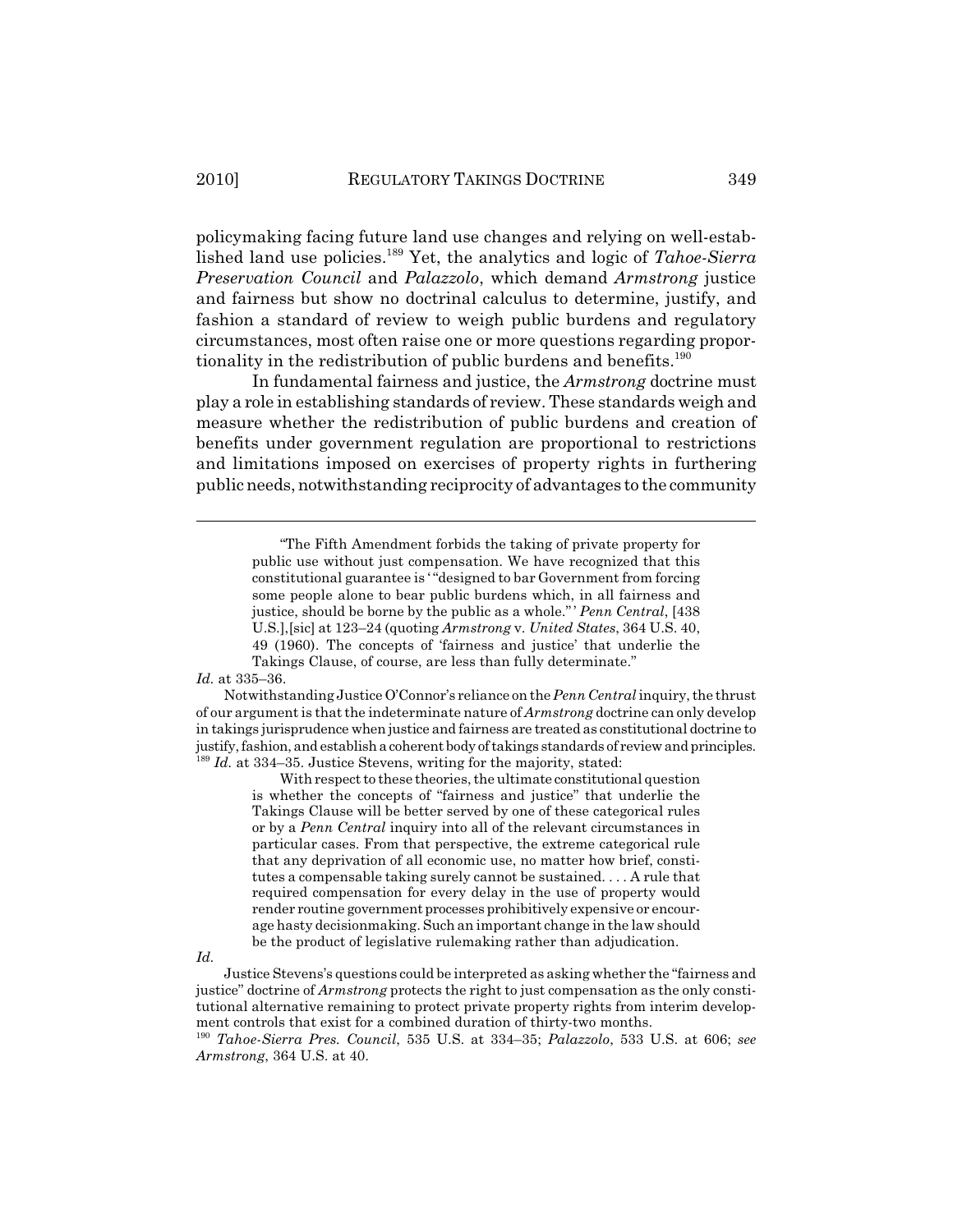as a whole. The ultimate need for the *Armstrong* doctrine in establishing standards of review and other takings principles is to protect the right to just compensation. Specifically, this need includes determining, justifying, and fashioning deferential, intermediate, and heightened scrutiny to find if the appropriate kind of proportionality exists in the distribution or redistribution of public burdens between property owners and government. Doctrinally, the *Armstrong* doctrine would determine the relevance, connection, or germaneness between the right to just compensation and government regulation in establishing more proportionate standards of review to weigh and measure the redistribution of public burdens.

Our emphasis on the right to just compensation is the complete or total reliance on the Framers' intent for the utility and capacity of federal constitutional limitations and rights, such as public use and just compensation, to protect property rights.<sup>191</sup> Unequivocally, bare or naked property rights do not protect private property in constitutional *rights-limitations* regimes between property owners and governments, who are neither common law trespassers nor judges but legislative policymakers.<sup>192</sup> Many of the public use, just compensation, and takings claims discussed *supra* appear to use or rely on the economic force and democratic nature of American property rights to justify the protection of private property.<sup>193</sup> However, the ubiquitous nature and importance of property rights under the Constitution counter this argument. The argument is circuitous, thus leaving attorneys to argue that property rights are valuable so they should be protected, when they also acknowledge or admit that just about everything is or could be property. So, do we give all property rights paramount protection under the Constitution, thus making capital (land) more important than books (knowledge)? Obviously not!

#### *C. Looking within the Takings Clause of the Fifth Amendment for Constitutional Doctrine*

The *Armstrong* doctrine gives real estate, land use, corporate, and other attorneys a way to protect property rights by advocating for greater protection of a federal constitutional right.<sup>194</sup> *Armstrong*'s doctrinal approach is the use of constitutional doctrine to argue for protection of a constitutional right and limitation. This protection of a constitutional

<sup>191</sup> William Michael Treanor, *The Original Understanding of the Takings Clause and the Political Process*, 95 COLUM. L. REV. 782, 785–97 (1995).

<sup>192</sup> *See* Kelo v. City of New London, 545 U.S. 469 (2005).

<sup>193</sup> *See id.*; *Tahoe-Sierra Pres. Council*, 535 U.S. at 302; *Palazzolo*, 533 U.S. at 606.

<sup>194</sup> Jan C. Laitos, *Takings and Causation*, 5 WM. & MARY BILL RTS. J. 359, 362 (1997).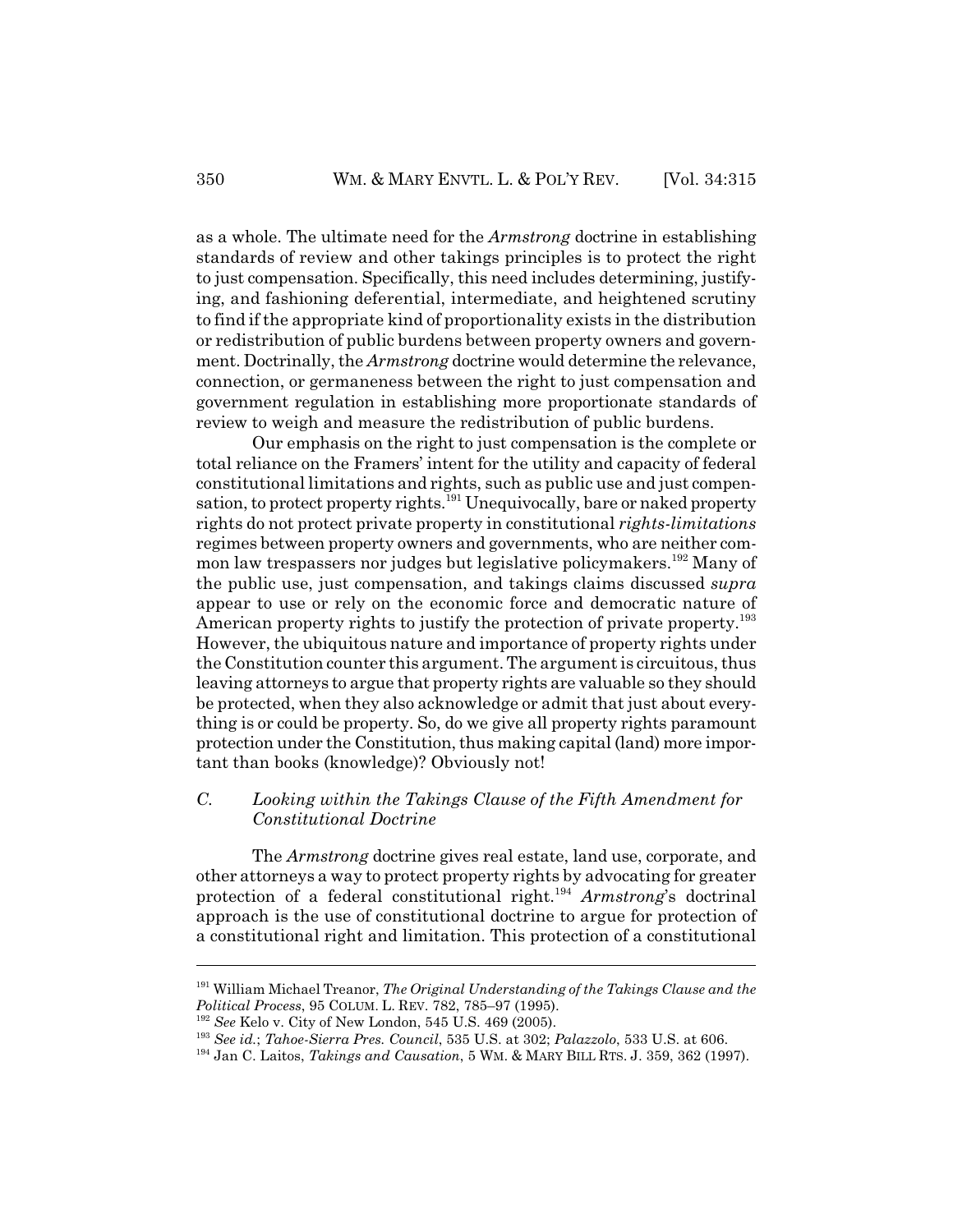right secures the guarantees that protect private interests, such as private property rights.<sup>195</sup> Of course, government officials, policymakers, and their attorneys would benefit from the *Armstrong* doctrine's development of more stable standards of review and takings principles.<sup>196</sup> This argument uses what the Framers enumerated in the Constitution to grow, refine, and finally establish a body of constitutional doctrine to underlie and underpin the associated constitutional rights, and not forsake those rights that are difficult to apply in their development.<sup>197</sup>

The impact of *Tahoe-Sierra Preservation Council*198 and *Palazzolo*<sup>199</sup> on takings jurisprudence in the Rehnquist Court goes far to eliminate the confusion surrounding the three-prong analytical inquiry of *Penn Central*. 200 In *Tahoe-Sierra Preservation Council*, the majority bestows on *Armstrong* greater constitutional purpose by using it to eliminate factual theories of regulatory takings disputes.201 Even earlier, in a concurring opinion of *Palazzolo*, Justice O'Connor relied on *Armstrong* to justify greater weight for circumstances justifying or supporting burdensome government regulation.202 Now, the *Armstrong* doctrine includes an examination of justice and fairness in the application of takings principles and touches upon the diminution of value and other principles underlying the three factors of the *Penn Central*203 inquiry.204 In *Tahoe-Sierra Preservation Council*, the Court went further than it did in *Palazzolo* and actually applied *Armstrong* doctrine to factual theories representing or illustrating various types of regulatory takings disputes.<sup>205</sup>

The jurisprudential question is whether the *Armstrong* fairness and justice doctrine broadly supports or shows enough basic fairness and justice in the aftermath of *Palazzolo* and *Tahoe-Sierra Preservation Council* to provide equity and process in judging takings claims.<sup>206</sup>

<sup>195</sup> *Id.* at 362.

<sup>196</sup> For example, "*Dolan* provided constitutional justifications for a higher standard of review for burdensome constitutional demands." Holloway & Guy, *supra* note 1, at 285. 197 Laitos, *supra* note 194, at 362.

<sup>198</sup> *Tahoe-Sierra Pres. Council*, 535 U.S. 302 (2002).

<sup>199</sup> Palazzolo v. Rhode Island, 533 U.S. 606 (2001).

<sup>200</sup> Penn Cent. Transp. Co. v. New York City, 438 U.S. 104, 138 (1978).

<sup>201</sup> *Tahoe-Sierra Preservation Council*, 535 U.S. at 326.

<sup>202</sup> *Palazzolo*, 533 U.S. at 632–36 (O'Connor, J., concurring).

<sup>203</sup> *Penn Cent. Transp. Co.*, 438 U.S. at 138.

<sup>204</sup> *See Tahoe-Sierra Pres. Council*, 535 U.S. at 333–34.

<sup>205</sup> *Tahoe-Sierra Preservation Council*, 535 U.S. at 333–34; *see infra* Part IV.B and accompanying notes (discussing the use of *Armstrong* by Justices O'Connor and Stevens to support the application of a factual inquiry in *Tahoe-Sierra Preservation Council*).

<sup>206</sup> *See* Holloway and Guy, *supra* note 1, at 237–38.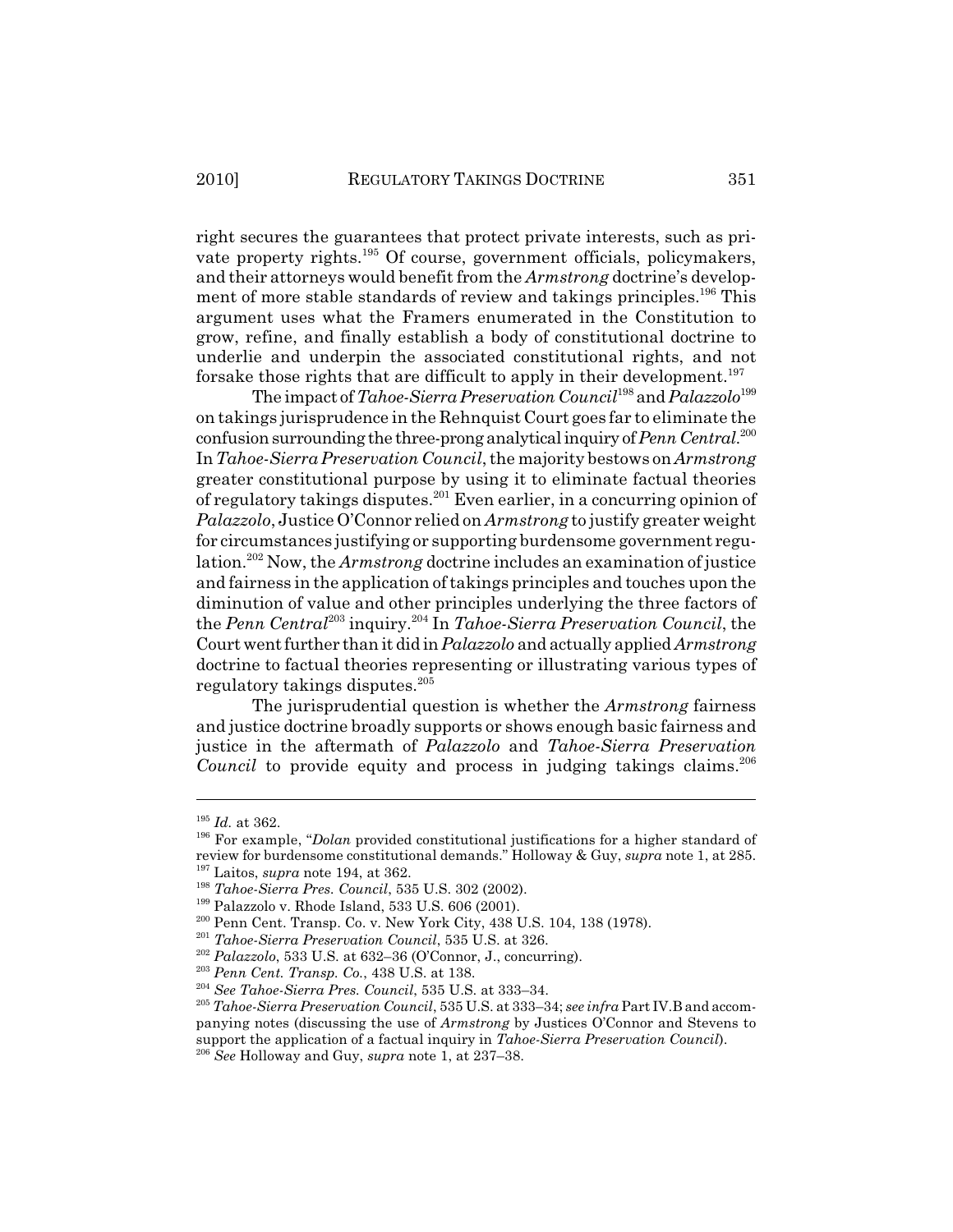*Armstrong* doctrine must be constitutionally robust enough to support the takings theory and principles of *Pennsylvania Coal*207 and fertile enough to birth new standards and takings principles under the *Penn Central*208 inquiry. The outcome of this question means that any takings standards and principles that flow from *Armstrong*'s application are a part of takings jurisprudence for an analytically decisive scrutiny of government means and ends, an analytically active economic effects analysis of economic impacts and financial expectations, and an analytically sensitive approach for determining just compensation. These standards and principles result in a burden on landowners under the Takings Clause.209 First, analytically decisive scrutiny determines whether the means, purposes, and objectives of government responses are proportionate and thus valid to further community interests.210 Secondly, an analytically sensitive economic effects analysis determines, weighs, or considers basic economic theories and principles germane to determining whether land owners, developers, and others are enduring or bearing a disproportionately heavy private burden, namely the temporary loss of use, severe restrictions on use, or other economic effects.<sup>211</sup> Third, an analytically sensitive approach to just compensation determines damages and equity by weighing land values and long standing communal and personal relationships and capturing the loss of community, aesthetics, place, and purpose in the creation of valuable public-private benefits.212 In sum, the ad hoc or pragmatic approach places much weight on land or real estate values under judicially crafted principles of ill defined markets $^{213}$  and often overlooks economic circumstances that should be weighed by courts to understand basic real estate, economic, and business thinking.<sup>214</sup>

 $207$  Pennsylvania Coal Co. v. Mahon, 260 U.S. 393 (1923).

<sup>208</sup> *Penn Cent. Transp.*, 438 U.S. 104, 138 (1978).

<sup>209</sup> U.S. CONT. amend. V, cl. 4; *see* Holloway and Guy, *supra* note 1, at 264.

<sup>210</sup> *See* Holloway and Guy, *supra* note 1, at 278 n.242.

<sup>211</sup> *See id.* at 236–37.

<sup>212</sup> *But cf.* Lopez, *supra* note 124, at 278–82 (discussing the longstanding tradition of using market value to determine damages).

<sup>213</sup> *See* Palazzolo v. Rhode Island, 533 U.S. 606, 630 (2001). Justice Kennedy, writing for a majority that included Chief Justice Rehnquist and Justices Scalia, O'Connor, and Thomas, permitted land value to mitigate a denial of economically viable use. *Id.* at 630. Justice O'Connor listed circumstances that should be weighed in determining land value in a claim involving an interference with reasonable investment-backed expectations. *Id.* at 632–36 (O'Connor, J., concurring). Justice Scalia noted that market circumstances should be given the greater weight. *Id.* at 636–37 (Scalia, J., concurring).

<sup>214</sup> For an example of a more market-sensitive evaluation, see *Cienega Gardens v. United States*, 331 F.3d 1319 (Fed. Cir. 2003). In *Cienega*, Congress passed acts restricting the pre-payment options of the mortgages of low-income housing development owners, allegedly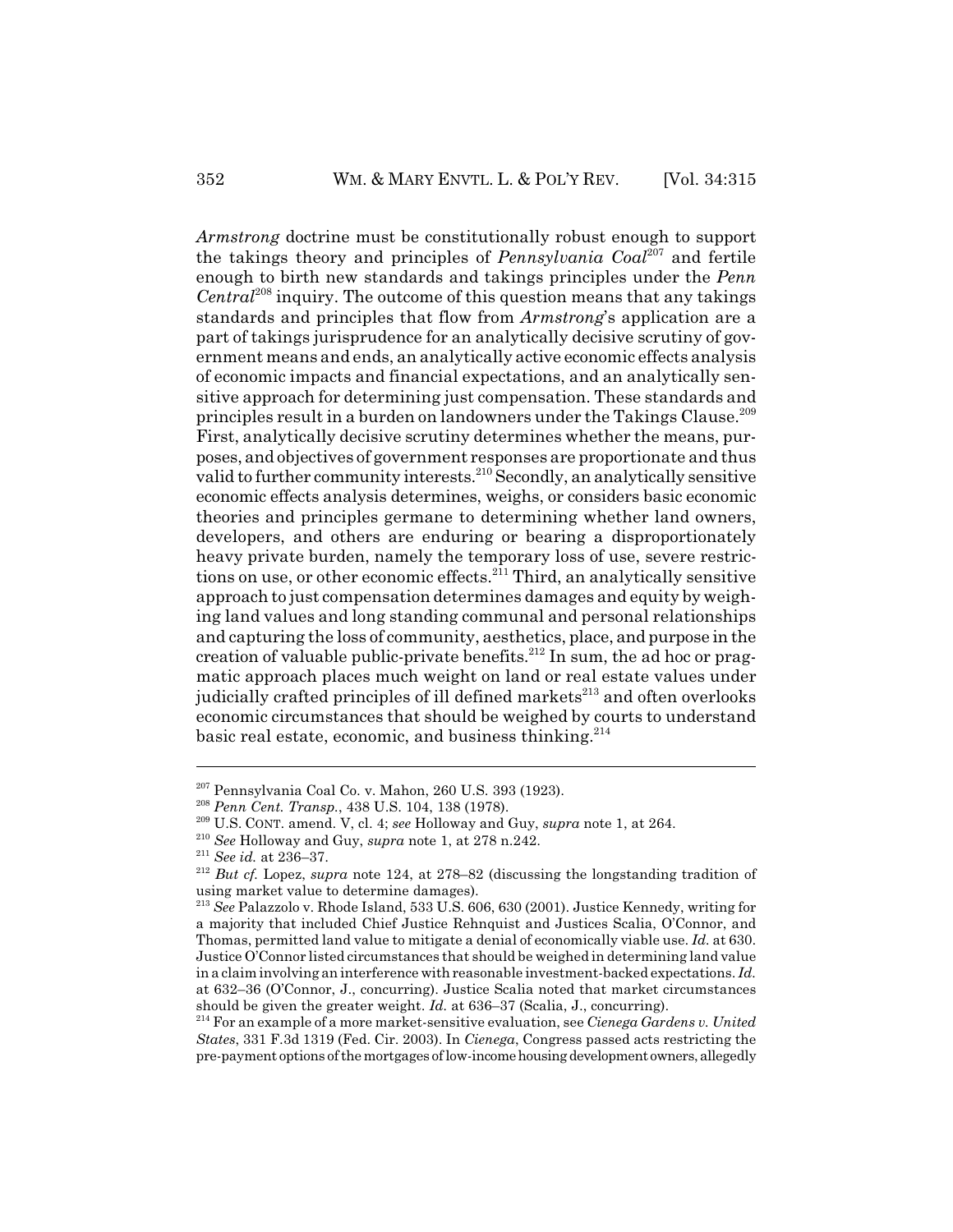#### 2010] REGULATORY TAKINGS DOCTRINE 353

#### IV. EQUITY AND PROCESS SCRUTINY OF THE PRAGMATIC APPROACH TO FIT REGULATION TO CIRCUMSTANCES

This part discusses the use of the *Armstrong* fairness and justice doctrine by the Court under a pragmatic approach and shows the doctrine's capacity to address both economic and social needs and concerns of community policymaking. This part also discusses the need for a doctrinal constitutional underpinning for standards of review, including an ad hoc approach, running through Takings Clause jurisprudence.

#### *A.* Armstrong *Fairness and Justice Doctrine to Create Equity and Judicial Process in Reviewing Regulation*

In *Tahoe-Sierra Preservation Council*, the Court applied the *Armstrong* doctrine to determine if the facts fit one or more factual theories illustrating various types of regulatory takings disputes.<sup>215</sup> Of course, one Court decision may not create doctrine, but the intrigue of examining a Court-established precept that holds any potential of coalescing inconsistent precedents, confusing principles, and various standards of review of regulatory takings theory is too great to forsake. The *Armstrong* doctrine determines whether the public burden shared by government and landowners is *proportionate* under government regulatory and policy constraints and landowners' economic and social burdens.<sup>216</sup> The public burdens borne by property owners include the acceptance of obligations, hardships, and other incidents unique to their class, but these burdens

causing harm by prohibiting certain uses of the property. *Id.* at 1323–24. The Federal Circuit held that the "[o]wners' loss of the contractual prepayment rights was both total and immediate. They were barred from the unregulated rental market and other more lucrative property uses." *Id.* at 1344. In the related case of *City Line Joint Venture v. United States*, 503 F.3d 1319 (Fed. Cir. 2007), the Federal Circuit preferred to hear similar claims based on contract theory instead of as a takings claim, noting that the claimant had contracted with the government and that "a finding of privity of contract is to find a waiver of sovereign immunity." *Id.* at 1322. The court declined to hear takings arguments until the breach of contract claim had been determined. *Id.* at 1323; *see also* Phillip Morris, Inc. v. Reilly, 312 F.3d 24 (1st Cir. 2002) (finding that, where a state law required tobacco companies to disclose their ingredient lists, the companies had reasonable investmentbacked interests in their ingredients lists as trade secrets, and forced disclosure would effect a taking); Franconia Assocs. v. United States, 240 F.3d 1358 (Fed. Cir. 2001) (holding that a similar contractual issue between the federal government and a property owner involved a property interest and raised a takings issue), *rev'd on other grounds*, 536 U.S. 129 (2002).

<sup>215</sup> Tahoe-Sierra Pres. Council v. Tahoe Reg'l Planning Agency, 535 U.S. 302, 321 (2002).  $216$  Armstrong v. United States, 364 U.S. 40, 49 (1960).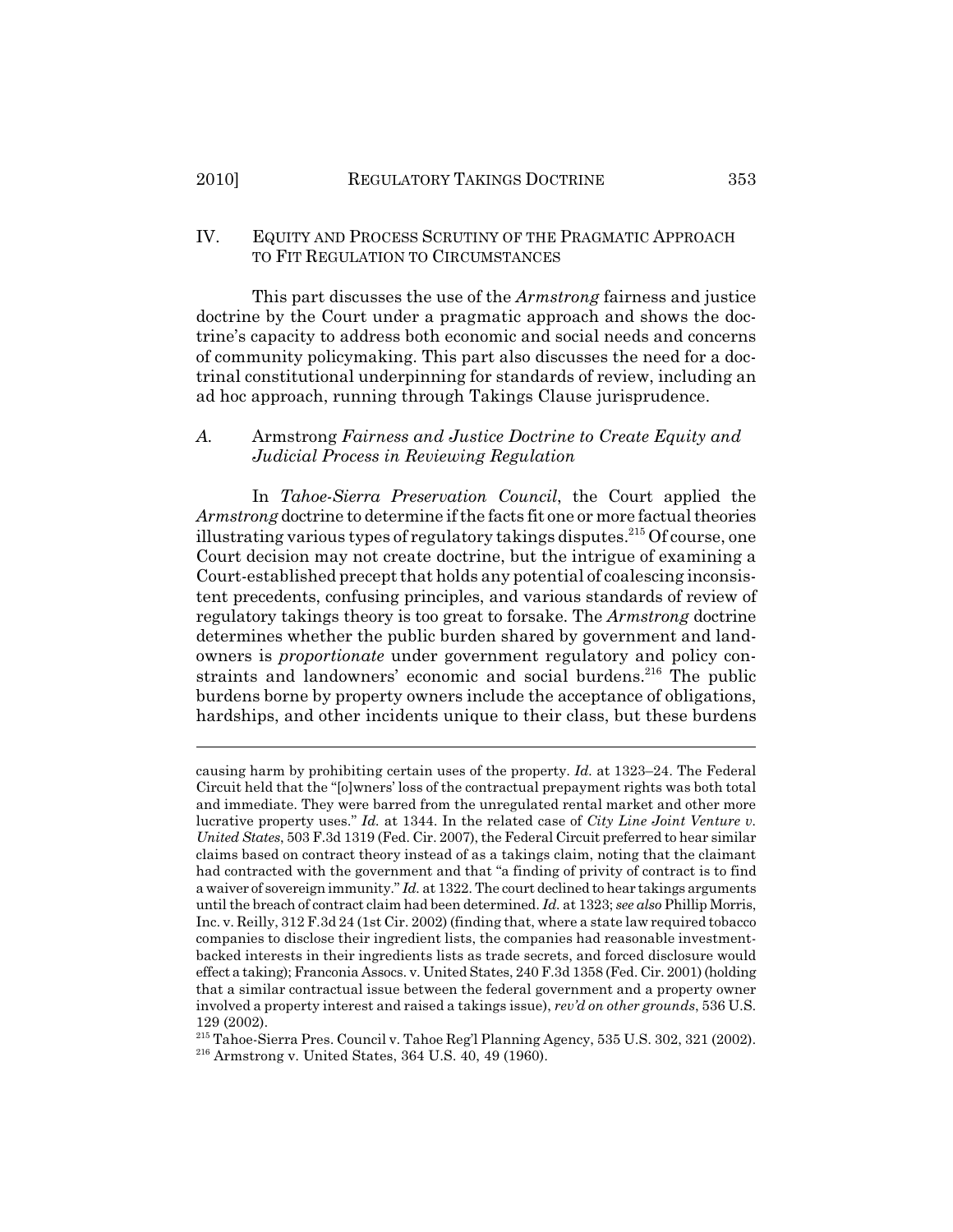could be borne by the public under different obligations or compensation or both.217 The public must share or retain a proportionate burden under the *Armstrong* doctrine, thus not externalizing constraints on fiscal and other resources.<sup>218</sup>

Although *Tahoe-Sierra Preservation Council* gives insight into creating new takings doctrine by applying a takings precept to the broadest of factual patterns and substantive principles, $2^{19}$  this application of the *Armstrong* doctrine by the Court could lead to an imbalance in the development of takings standards of review. This imbalanced development could favor deferential scrutiny and include the less heightened scrutiny of means, the still lesser scrutiny of ends analysis, and the least stringent scrutiny of economic effect analysis.220 In *Palazzolo*, Justice O'Connor used the *Armstrong* doctrine to justify the impact of past regulatory circumstances on an issue of takings liability.<sup>221</sup> In implicating an economic effects analysis, Justice O'Connor looked back at past circumstances in reasoning that the *Penn Central*<sup>222</sup> inquiry should weigh past regulatory schemes in determining liability and compensation for some takings claims.<sup>223</sup> Obviously, real estate, financial, and economic principles, such as risk-return and market expectations, normally would not support totally denying or restricting any returns on investments held for decades by giving the original book value.224 Following Justice O'Connor's line of reasoning, the Court in *Tahoe-Sierra Preservation Council* applied *Armstrong* doctrine to examine the economic, regulatory, and policy circumstances and factual takings theories.225 In finding an inconsequential temporary burden, the Court saw no long-lasting economic impact.<sup>226</sup> Yet,

<sup>217</sup> *See* Laitos, *supra* note 194, at 363.

<sup>218</sup> *Armstrong*, 364 U.S. at 40.

<sup>&</sup>lt;sup>219</sup> See *Tahoe-Sierra Pres. Council*, 535 U.S. at 307–12, for a discussion of the facts.

<sup>220</sup> *See* Holloway & Guy, *supra* note 1, at 246.

<sup>&</sup>lt;sup>221</sup> *See* Palazzolo v. Rhode Island, 533 U.S. 606, 633 (2001) (O'Connor, J., concurring).

 $222$  Penn Cent. Transp. Co. v. New York City,  $438$  U.S. 104 (1978).

<sup>223</sup> *Palazzolo*, 533 U.S. at 634–36.

 $^{224}$  Justice O'Connor specifically noted such investment-backed expectations in her concurrence in *Palazzolo*. *Id.* at 633–34.

 $^{225}$  Tahoe-Sierra Pres. Council v. Tahoe Reg'l Planning Agency, 535 U.S. 302, 335 (2002). <sup>226</sup> *Id.* at 341. In *Tahoe-Sierra Preservation Council*, Justice Stevens, writing for the majority, stated:

Moreover, with a temporary ban on development there is a lesser risk that individual landowners will be "singled out" to bear a special burden that should be shared by the public as a whole. At least with a moratorium there is a clear "reciprocity of advantage," because it protects the interests of all affected landowners against immediate construction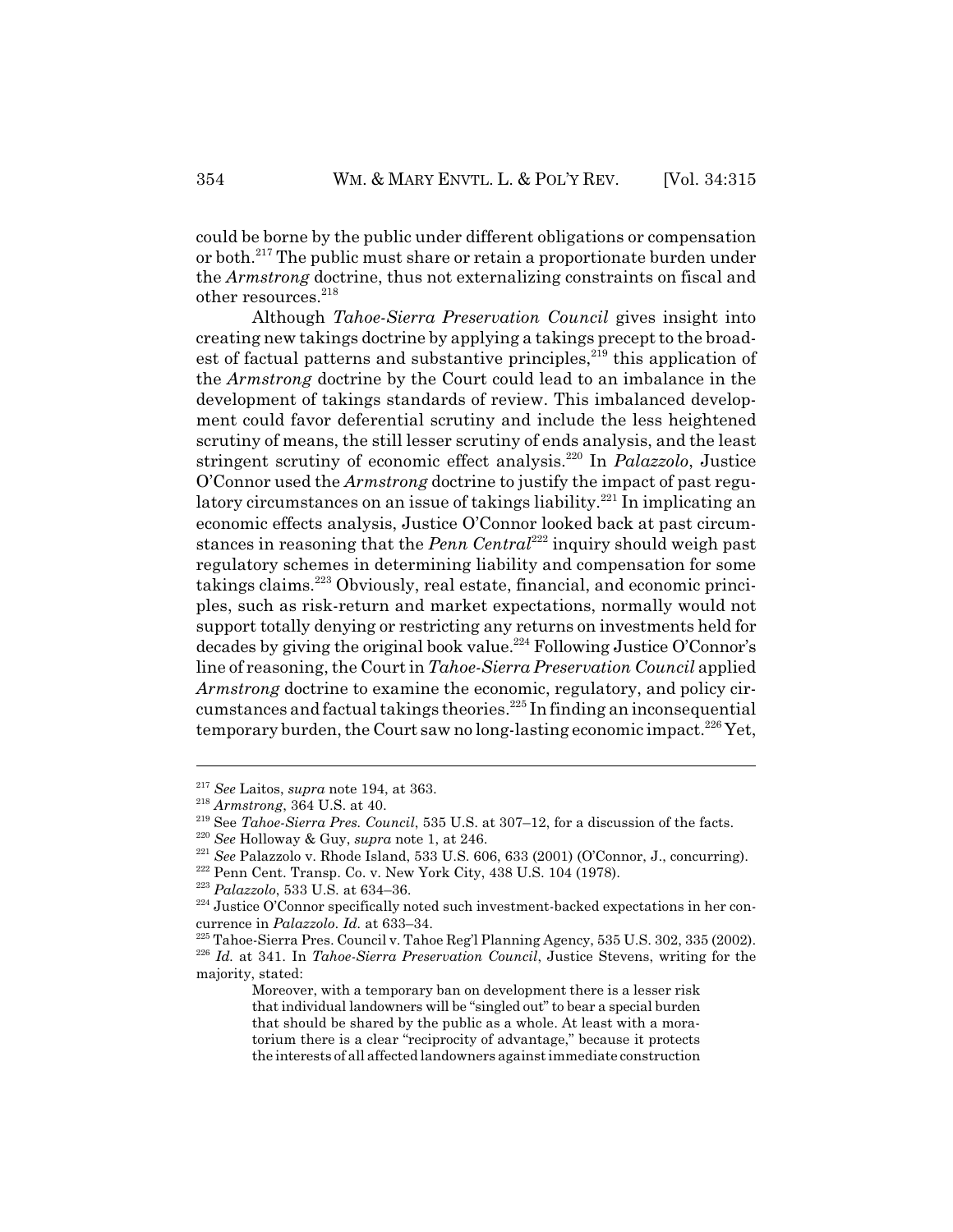some land use restrictions might become permanent, and would redistribute hardships and transfer benefits as increases in land value and aesthetics to other landowners.227 *Tahoe-Sierra Preservation Council* used the *Armstrong* doctrine to determine if *Lucas*'s<sup>228</sup> *per se* approach should be applied to interim development controls or moratoria.<sup>229</sup> In avoiding the reliance on doctrine, the Court's pragmatic approach included too little judicial process and not enough outcome equity in determining if moratoria or interim development controls were proportionate responses to the public burdens and restrictions on property rights of landowners.

#### *B.* Armstrong *Fairness and Justice of the Per Se Approach in a Pragmatic Context*

In *Tahoe-Sierra Preservation Council*, the Court applied *Armstrong* doctrine to seven factual theories to determine whether the doctrine supported finding a temporary regulatory taking in a temporary ban on the development of the land.<sup>230</sup> The Court identified those theories that could be applied to determine whether the Tahoe Regional Planning Agency's ("TRPA") moratoria could be a regulatory taking under a set of factual theories squarely grounded in a complete set of takings standards of review and other important takings principles.<sup>231</sup> The underlying analytics of an illustrative application cannot be contained in fitting this set of factual theories to one regulatory taking. This seismic application is plainly more than the mere application of law to facts; nor is it simply the application of dicta. Many standards of review and other takings principles underpinning

> that might be inconsistent with the provisions of the plan that is ultimately adopted. "While each of us is burdened somewhat by such restrictions, we, in turn, benefit greatly from the restrictions that are placed on others." In fact, there is reason to believe property values often will continue to increase despite a moratorium.... Such an increase makes sense in this context because property values throughout the Basin can be expected to reflect the added assurance that Lake Tahoe will remain in its pristine state. Since in some cases a 1-year moratorium may not impose a burden at all, we should not adopt a rule that assumes moratoria always force individuals to bear a special burden that should be shared by the public as a whole.

*Id.* (citation omitted).

<sup>227</sup> *See* Holloway & Guy, *supra* note 1, at 291 (briefly explaining other economic and aesthetic benefits of the moratoria on surrounding land values and the community). 228 Lucas v. S.C. Costal Council, 505 U.S. 1003 (1992).

<sup>229</sup> *See Tahoe-Sierra Pres. Council*, 535 U.S. at 333.

<sup>230</sup> *Id*. at 333–34.

<sup>231</sup> *Id.*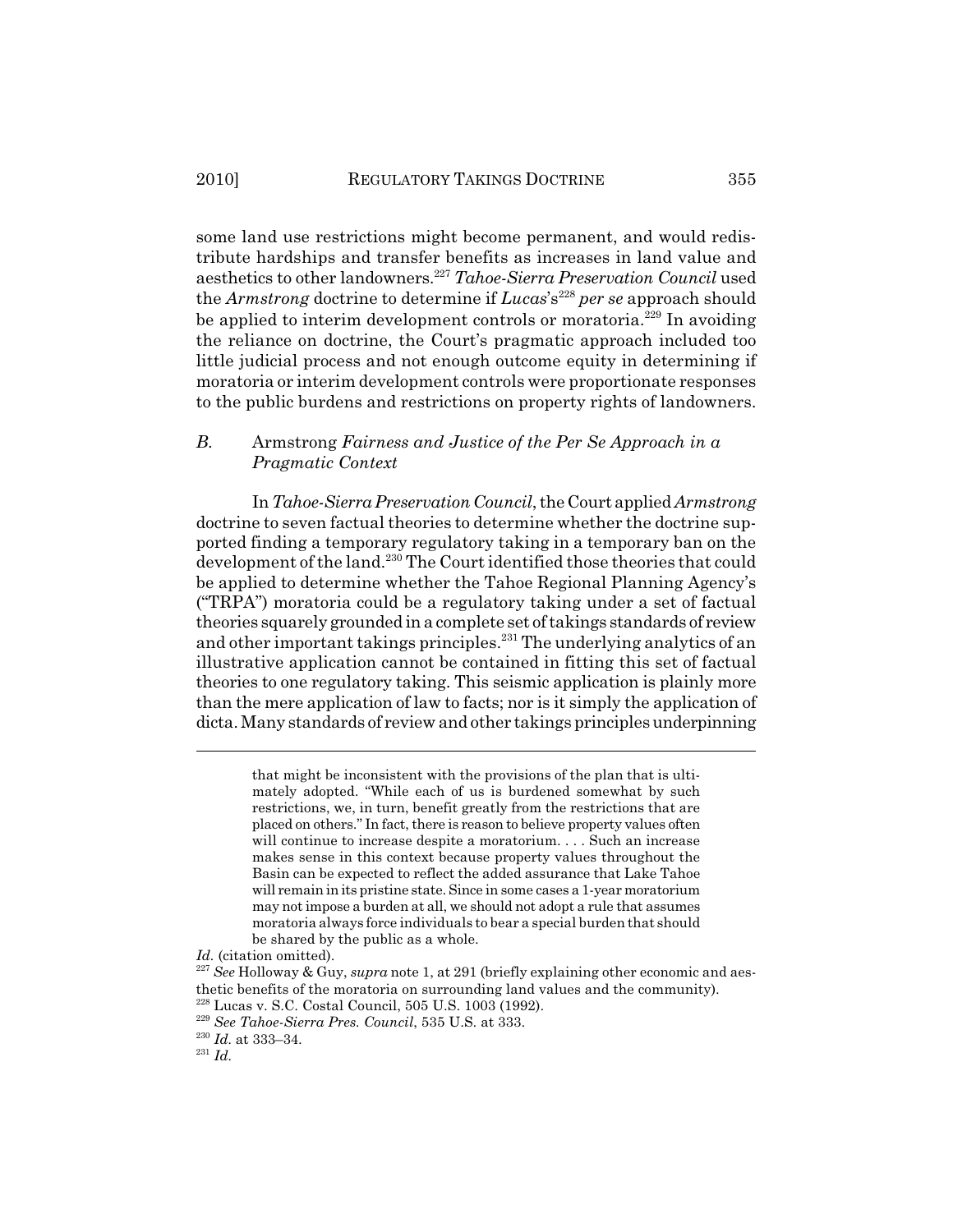these factual theories do not show much success in challenging government responses to private actions, such as real estate development. These standards and principles also do not indicate viable takings or substantive doctrine—presently resting on less viable constitutional and common law thinking<sup>232</sup>—to determine and justify narrow, weak, or inchoate standards of review and principles.

The Court's seven factual theories show the ad hoc nature of developing regulatory takings theory in search of deferential or bright-line tests, rather than sound takings doctrine to determine, justify, and fashion standards and other principles capable of determining proportionate government responses in light of the right to just compensation.<sup>233</sup> The Court's seven theories include the following: (1) a categorical or *per se* regulatory taking, (2) a temporary taking, (3) a short delay of less than five years causing a taking, (4) a rolling moratoria causing a taking, (5) a longer delay of more than five years causing a taking, (6) challenging a regulation before its application in a facial takings challenge, and (7) challenging a regulation after its application as an as-applied taking.<sup>234</sup> The seven factual theories include different regulations that are subjected to different takings standards of review<sup>235</sup> to accord protection to the right to just compensation, which, in turn, protects property rights. The Court has found only one *per se* or categorical taking<sup>236</sup> and a burdensome, but usually long, delay of more than five years to be regulatory taking.<sup>237</sup> Both theories included government responses that imposed extreme public burden and economic impact, but the Court applied entirely different standards of review in both takings claims.<sup>238</sup>

In *Tahoe-Sierra Preservation Council*, the *Lucas*, or *per se* taking, was the standard of review and narrow takings claim that landowners were requesting the Court to apply, on the theory that these landowners suffered a *per se* takings in that all economically viable use had been denied

<sup>232</sup> *See supra* Part II.A and accompanying notes (discussing the more modern unconstitutional conditions doctrine and the antiquated common law prohibitions, where both have shown little sustainable success in protecting private property rights from regulatory restrictions); *see also* Holloway & Guy, *supra* note 1, at 264–68 (discussing the factual theories that the Court set forth in *Tahoe-Sierra Preservation Council*).

<sup>233</sup> *See Tahoe-Sierra Preservation Council*, 535 U.S. at 322 (quoting Penn Cent. Transp. Co. v. City of New York, 438 U.S. 104, 124 (1978)).

<sup>234</sup> *See id.* at 333–34.

<sup>235</sup> *Id.* at 334–42.

<sup>236</sup> Lucas v. S.C. Coastal Council, 505 U.S. 1003, 1019 (1992).

 $^{237}$  City of Monterey v. Del Monte Dunes at Monterey, Ltd., 526 U.S. 687, 698 (1999).

<sup>238</sup> *Compare Lucas*, 505 U.S. at 1019, *with Del Monte Dunes*, 526 U.S. at 698.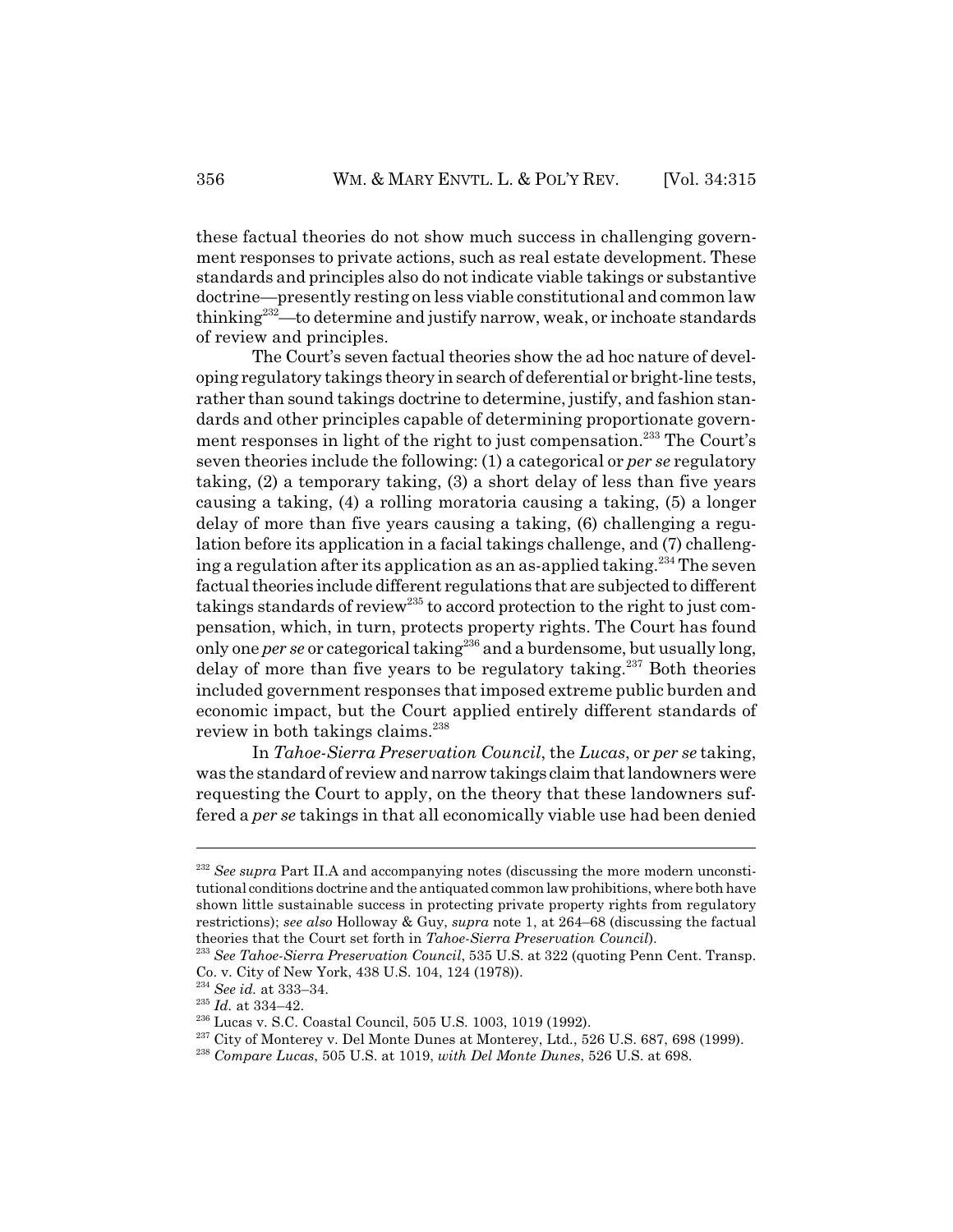for a duration of three years.239 The first and second theories discussed by the Court involved *Lucas*240 and *First English*, 241 demonstrating a strict standard and takings principles, respectively.<sup>242</sup> The property owners had coupled the concept of *Lucas per se* takings, which is only applied to takings claims involving a denial of all economically viable use,243 with *First*  $English's temporary taking theory<sup>244</sup> to create a claim for a temporary$ *per se* taking.245 *Lucas* was a *per se* taking that was a total denial of all beneficial or economically viable use.<sup>246</sup> *First English* concluded that a landowner can receive just compensation as a remedy for a temporary taking by regulation;<sup>247</sup> it did not conclude that a temporary taking existed on the facts before it and thus included no findings of a temporary taking under any standard of review. In the end, the suggestion of a temporary *per se* taking was not successful in *Tahoe-Sierra Preservation Council*. 248 *Lucas* represents a *per se* or categorical standard of review that determines the existence of takings only where a regulation denies all economically viable use.249 *First English* is simply a type of taking based on the duration of the government's response and depends on other standards of review to determine the exact takings that the duration would create.<sup>250</sup>

<sup>239</sup> *Tahoe-Sierra Pres. Council*, 535 U.S. at 306.

<sup>240</sup> *Lucas*, 505 U.S. at 1019.

<sup>&</sup>lt;sup>241</sup> First English Evangelical Lutheran Church of Glendale v. County of Los Angeles, 482 U.S. 304 (1987).

<sup>&</sup>lt;sup>242</sup> Lucas concerned the extraordinary situation of a regulation permanently ending all productive use of a piece of property, and *First English* considered the question of the appropriateness of a takings remedy to compensate a temporary taking.

<sup>243</sup> *Lucas*, 505 U.S. at 1019.

<sup>244</sup> *First English*, 482 U.S. at 318.

<sup>245</sup> *See Tahoe-Sierra Preservation Council*, 535 U.S. at 341–42.

<sup>246</sup> *Lucas*, 505 U.S. at 1019.

<sup>247</sup> *See First English*, 482 U.S. at 321.

<sup>248</sup> *Tahoe-Sierra Pres. Council*, 535 U.S. at 341–42.

<sup>249</sup> *See Lucas*, 505 U.S. at 1019.

<sup>250</sup> *First English*, 482 U.S. at 321. Specifically, in *First English*, Chief Justice Rehnquist, writing for the majority, stated:

We merely hold that where the government's activities have already worked a taking of all use of property, no subsequent action by the government can relieve it of the duty to provide compensation for the period during which the taking was effective.

We also point out that the allegation of the complaint which we treat as true for purposes of our decision was that the ordinance in question denied appellant all use of its property. We limit our holding to the facts presented, and of course do not deal with the quite different questions that would arise in the case of normal delays in obtaining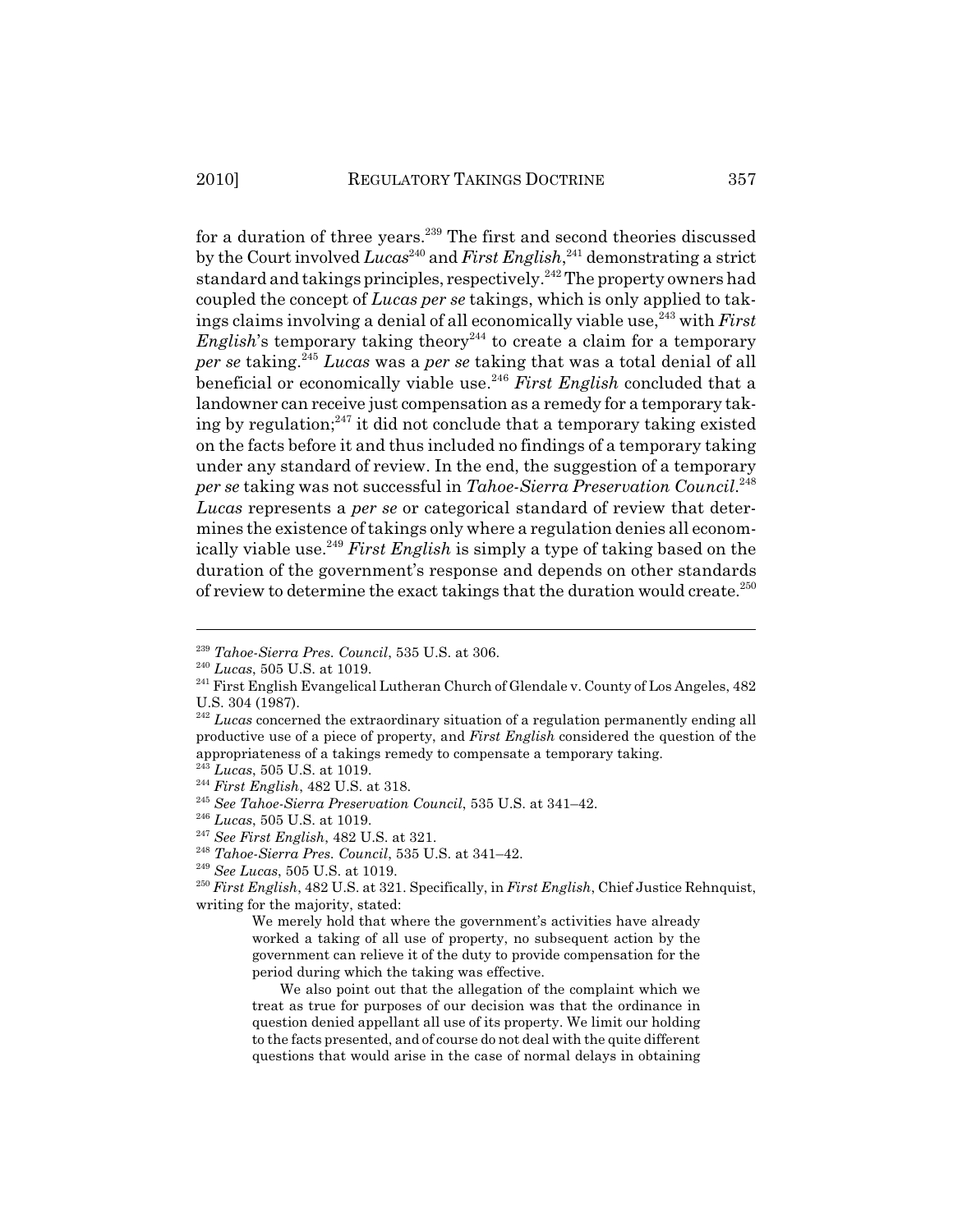The *Lucas* and *First English* theories were eliminated by the Court in *Tahoe-Sierra Preservation Council* when the Court rejected a temporary *per se* taking of private property for the duration of the moratoria.<sup>251</sup>

The third and fourth takings theories examined by the *Tahoe-Sierra Preservation Council* Court involved a takings claim that had been decided by a deferential standard of review,<sup>252</sup> and would not have survived constitutional muster under the Court's application of *Armstrong* doctrine.253 An extreme example of a *Del Monte Dunes*-type takings claim would be a short but burdensome delay in approving development permits,<sup>254</sup> when the results of the delay are similar to the five-year duration of the delay in *Del Monte Dunes.*255 Federal or state courts would have more likely applied a deferential standard of review and a weakened economic effects analysis under the deferential *Penn Central* inquiry.256 Next, in the

> building permits, changes in zoning ordinances, variances, and the like which are not before us.

*Id.*

<sup>251</sup> *See Tahoe-Sierra Preservation Council*, 535 U.S. at 332. The Court stated: Neither *Lucas*, nor *First English*, nor any of our other regulatory takings cases compels us to accept petitioners' categorical submission. In fact, these cases make clear that the categorical rule in *Lucas* was carved out for the "extraordinary case" in which a regulation permanently deprives property of all value; the default rule remains that, in the regulatory taking context, we require a more fact specific inquiry.

#### *Id.*

<sup>252</sup> *See* City of Monterey v. Del Monte Dunes at Monterey, Ltd., 526 U.S. 687, 702–03 (1999) (rejecting the heightened scrutiny established in *Dolan* to review land dedication conditions).

<sup>254</sup> *See Del Monte Dunes*, 526 U.S. at 721–22. In *Del Monte Dunes*, Justice Kennedy, writing for the majority, stated:

> Our decision is also circumscribed in its conceptual reach. The posture of the case does not present an appropriate occasion to define with precision the elements of a temporary regulatory takings claim; although the city objected to submitting issues of liability to the jury at all, it approved the instructions that were submitted to the jury and therefore has no basis to challenge them.

> Rather, to the extent Del Monte Dunes' challenge was premised on unreasonable governmental action, the theory argued and tried to the jury was that the city's denial of the final development permit was inconsistent not only with the city's general ordinances and policies but even with the shifting ad hoc restrictions previously imposed by the city.

*Id.*

. . . .

<sup>255</sup> *Id.* at 698 (finding a duration of approximately five years).

<sup>256</sup> See id. at 754 (finding that while the submission of narrow questions of fact to the jury

<sup>253</sup> *See Tahoe-Sierra Preservation Council*, 535 U.S. at 332–33 & n.27.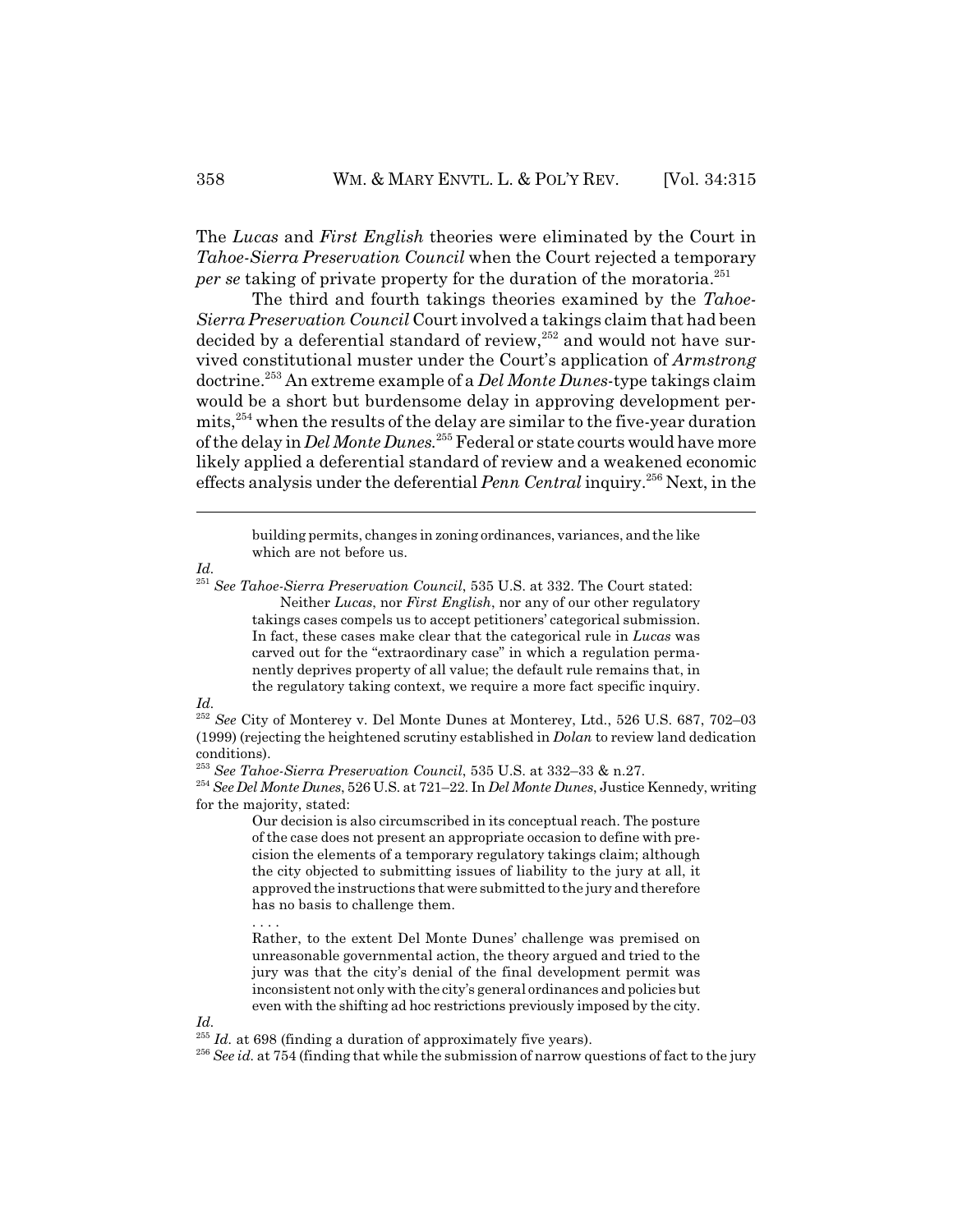longer *Del Monte Dunes* claim, the heightened scrutiny was rejected and a deferential *Penn Central* inquiry was applied to an as-applied takings claim, $^{257}$  but the Court found a regulatory takings only after the government response resulted in an extraordinary five-year delay in developing the land.<sup>258</sup> In fact, the landowner eventually sold the property to the state during the pendency of the litigation.<sup>259</sup> Any as-applied takings challenge to these moratoria would not have been successful with such a limited economic impact.

The fifth, sixth, and seventh theories enumerated in *Tahoe-Sierra Preservation Council* include takings standards and other principles.<sup>260</sup> *Agins* was a facial challenge, which is not always successful.<sup>261</sup> Facial takings claims have an inherently heavy burden to overcome in proving the existence of regulatory takings on the faces of ordinances or statutes.<sup>262</sup> They are not always successful in their uphill battle against a government regulation that has not yet been applied to an actual site.263 *Tahoe-Sierra Preservation Council* was a facial challenge and suffered the same fate as *Agins*. 264 Next, the Court looked at *Penn Central* as an as-applied challenge

Thus, despite the protests of the city and its *amici*, it is clear that the Court of Appeals did not adopt a rule of takings law allowing wholesale interference by judge or jury with municipal land-use policies, laws, or routine regulatory decisions. To the extent the city argues that, as a matter of law, its land-use decisions are immune from judicial scrutiny under all circumstances, its position is contrary to settled regulatory takings principles. We reject this claim of error.

<sup>263</sup> *See id.* at 260.

is appropriate, with respect to whether a body has acted in accordance with its own ordinances, the question is better put to a judge as a matter of law). <sup>257</sup> *Id.* at 702–03.

<sup>258</sup> *Id.* at 698. In *Del Monte Dunes*, the Court stated:

In short, the question submitted to the jury on this issue was confined to whether, in light of all the history and the context of the case, the city's particular decision to deny Del Monte Dunes' final development proposal was reasonably related to the city's proffered justifications. This question was couched, moreover, in an instruction that had been proposed in essence by the city, and as to which the city made no objection.

*Id.* at 706–07.

<sup>259</sup> *Del Monte Dunes*, 526 U.S. at 701–02.

<sup>260</sup> Tahoe-Sierra Pres. Council v. Tahoe Reg'l Planning Agency, 535 U.S. 302, 333–34 (2002). 261 Agins v. City of Tiburon, 447 U.S. 255 (1980).

<sup>&</sup>lt;sup>262</sup> See id. at 262 (holding that to have a successful facial challenge, litigants must prove that the regulations either "prevent the best use of [their] land" or "extinguish a fundamental attribute of ownership").

<sup>264</sup> *See id.*; *Tahoe-Sierra Pres. Council*, 535 U.S. at 302.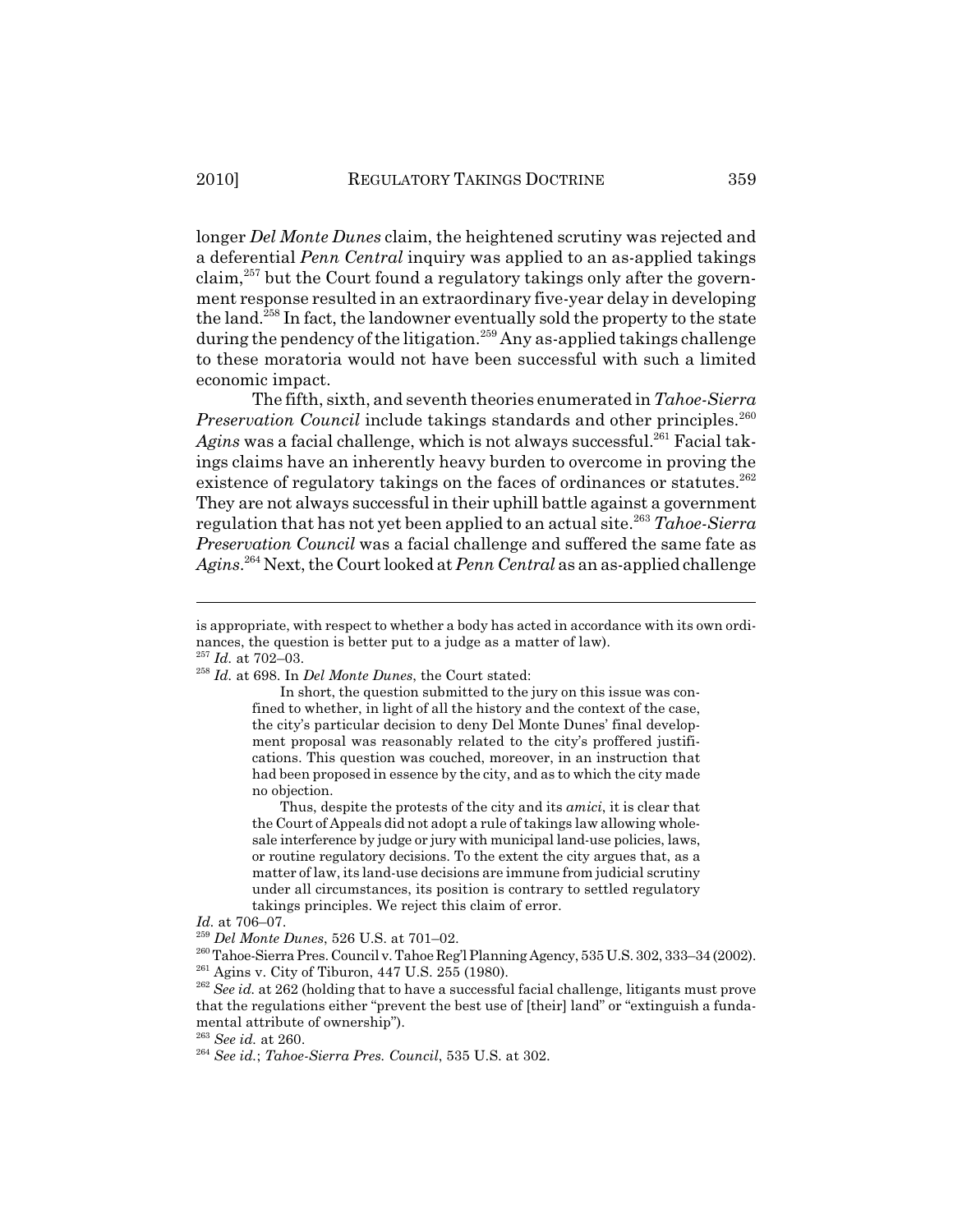that was not a successful takings claim under the Takings Clause.<sup>265</sup> The application of *Penn Central* has often accorded much deference to government and found insufficient economic hardships or other effects in assessing the public burdens borne by landowners under regulatory takings claims.266 Finally, the use of rolling moratoria to limit development in a community would most likely not survive the deferential scrutiny of the *Penn Central*<sup>267</sup> inquiry or its application to the extraordinarily long delay of *Del Monte Dunes* with its weak consideration of economic impact, value, and expectations.<sup>268</sup> In sum, the Court rarely finds a regulatory taking under the *Penn Central*269 deferential inquiry in light of the Agins uphill facial challenge,<sup>270</sup> and *Del Monte Dunes* exceptionally long delay.271 The Court subjects these claims to deferential scrutiny and weak economic effect analysis to review government regulation, namely ordinances and statutes.<sup>272</sup>

One must ask whether the facial and as-applied takings claims fully addressed the redistribution of public burdens challenged under the various factual theories of regulatory takings. We doubt so. The doctrinal role of *Armstrong* is patently obvious in light of the genesis of regulatory takings doctrine in *Pennsylvania Coal*. 273 Why? The Court has proffered little or no inherent takings doctrine that would justify the appropriate level of scrutiny applied in deferential and narrow takings standards of review under the Takings Clause. In addition, the Court has proffered mostly a *Penn Central*274 inquiry and no other underlying takings doctrine that would justify piecemeal takings principles or their applications to analyze and weigh regulatory, policy, and economic circumstances and constraints accompanying various government responses.<sup>275</sup>

<sup>265</sup> Penn Cent. Transp. Co. v. New York City, 438 U.S. 104, 104 (1978).

<sup>266</sup> *See* Holloway & Guy, *supra* note 1, at 234.

<sup>267</sup> *See Penn Cent. Transp. Co.*, 438 U.S. at 135–37 (declaring *Penn Central's* Takings claim unsuccessful on the economic impact and investment-backed expectations issues).

<sup>268</sup> *See* City of Monterey v. Del Monte Dunes at Monterey, Ltd., 526 U.S. 687, 717–18 (1999) (illustrating a successful takings claim, but only a recovery of money damages to compensate for an unconstitutional denial of just compensation).

<sup>269</sup> *See Penn Cent. Transp. Co.*, 438 U.S. at 104.

<sup>270</sup> *See* Agins v. City of Tiburon, 447 U.S. 255 (1980).

<sup>271</sup> *See Del Monte Dunes*, 526 U.S. at 687; *see* Holloway & Guy, *supra* note 1, at 234.

<sup>272</sup> *See* Holloway & Guy, *supra* note 1, at 238.

<sup>273</sup> Pennsylvania Coal Co. v. Mahon, 260 U.S. 393 (1922).

<sup>274</sup> *Penn Cent. Transp. Co.*, 438 U.S. at 104.

<sup>275</sup> *See, e.g.*, *Del Monte Dunes*, 526 U.S. at 687; Dolan v. City of Tigard, 512 U.S. 374 (1994); Lucas v. S.C. Coastal Council, 505 U.S. 1003 (1992).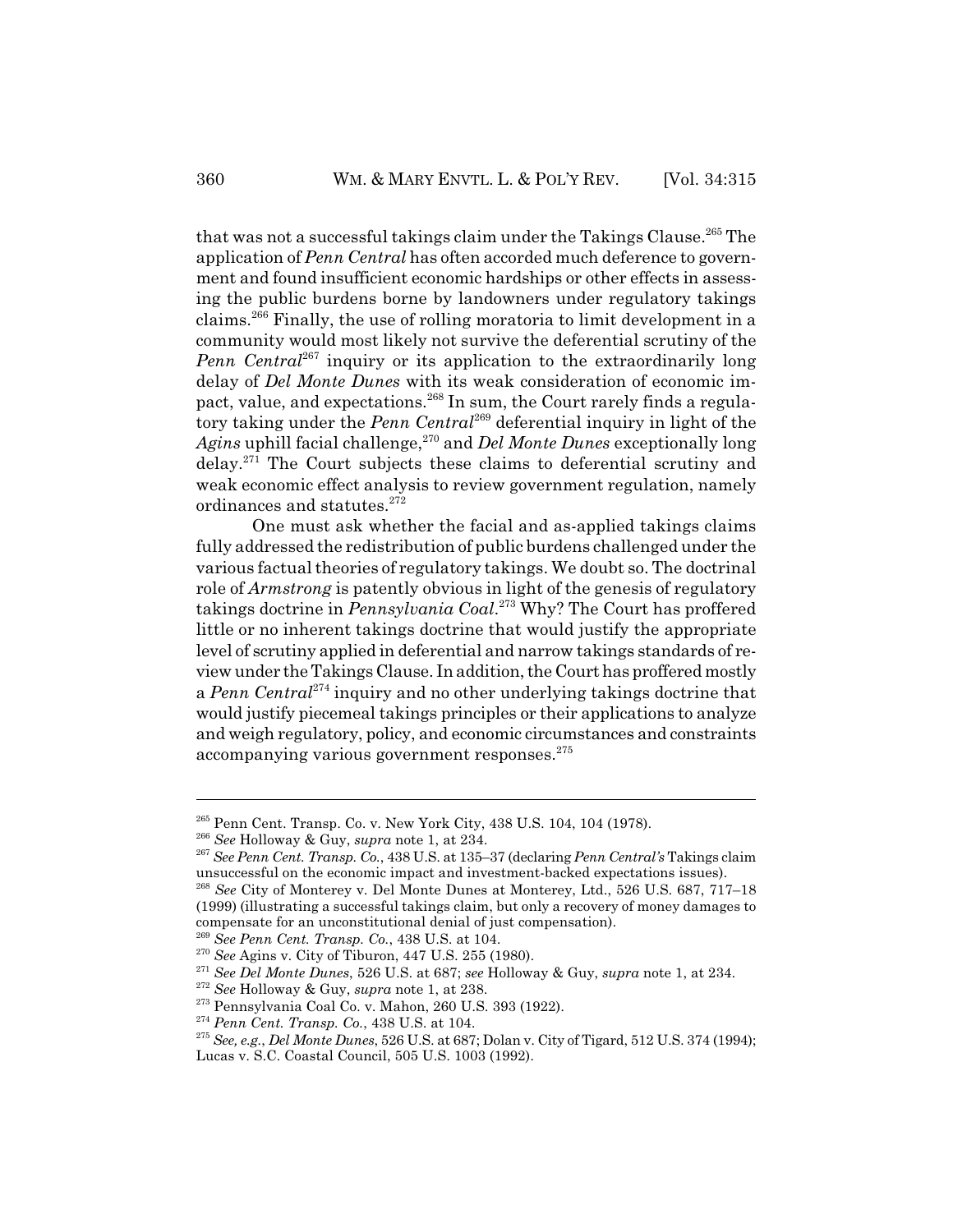#### *C. Too Much Reliance on Deference and Single Circumstance to Justify Proportionality*

These theories and disputes are underlain by, if not illustrative of, the complete range of standards of review and several takings principles of the Takings Clause. These theories are underlain by legislative deference,<sup>276</sup> problematic constitutional doctrine,<sup>277</sup> and overused common law doctrine.278 This particular application of the *Armstrong* doctrine analyzed dissimilar underlying analytical frameworks of these factual theories and sought some abstruse connection to fit to the facts at hand in *Tahoe-Sierra Preservation Council*. Here, the use of the *Armstrong* doctrine came close to employing a jurisprudential analysis akin to the *Lucas* and *Dolan* analytics.279 The Court's analysis failed when it relied too

<sup>276</sup> *See, e.g.*, *Penn Cent. Transp. Co.*, 438 U.S. at 124–25 (applying a deferential standard to determine if regulation has gone too far). In *Penn Central*, the Court found that:

In engaging in these essentially ad hoc, factual inquiries, the Court's decisions have identified several factors that have particular significance. The economic impact of the regulation on the claimant and, particularly, the extent to which the regulation has interfered with distinct investmentbacked expectations are, of course, relevant considerations. So, too, is the character of the governmental action. A "taking" may more readily be found when the interference with property can be characterized as a physical invasion by government than when interference arises from some public program adjusting the benefits and burdens of economic life to promote the common good.

"Government hardly could go on if to some extent values incident to property could not be diminished without paying for every such change in the general law," and this Court has accordingly recognized, in a wide variety of contexts, that government may execute laws or programs that adversely affect recognized economic values. Exercises of the taxing power are one obvious example. A second are the decisions in which this Court has dismissed "taking" challenges on the ground that, while the challenged government action caused economic harm, it did not interfere with interests that were sufficiently bound up with the reasonable expectations of the claimant to constitute "property" for Fifth Amendment purposes.

*Id.* at 124–25 (citation omitted).

The Court's reliance on *Pennsylvania Coal* and wide legislative discretion in zoning and other regulation shows much deference for government policies and regulations furthering legislative purposes and objectives of public interests.

<sup>277</sup> *See Dolan*, 512 U.S. at 385–86 (applying the unconstitutional conditions doctrine that had been used during the substantive due process era).

<sup>278</sup> *See, e.g.*, *Lucas*, 505 U.S. at 1027 (applying common law reasoning that certain lands were not restricted by common law principles and rules of real property and nuisance). <sup>279</sup> *Compare* Tahoe-Sierra Pres. Council v. Tahoe Reg'l Planning Agency, 535 U.S. at 302 (2002), *with Lucas*, 505 U.S. at 1003, *and Dolan*, 512 U.S. at 374.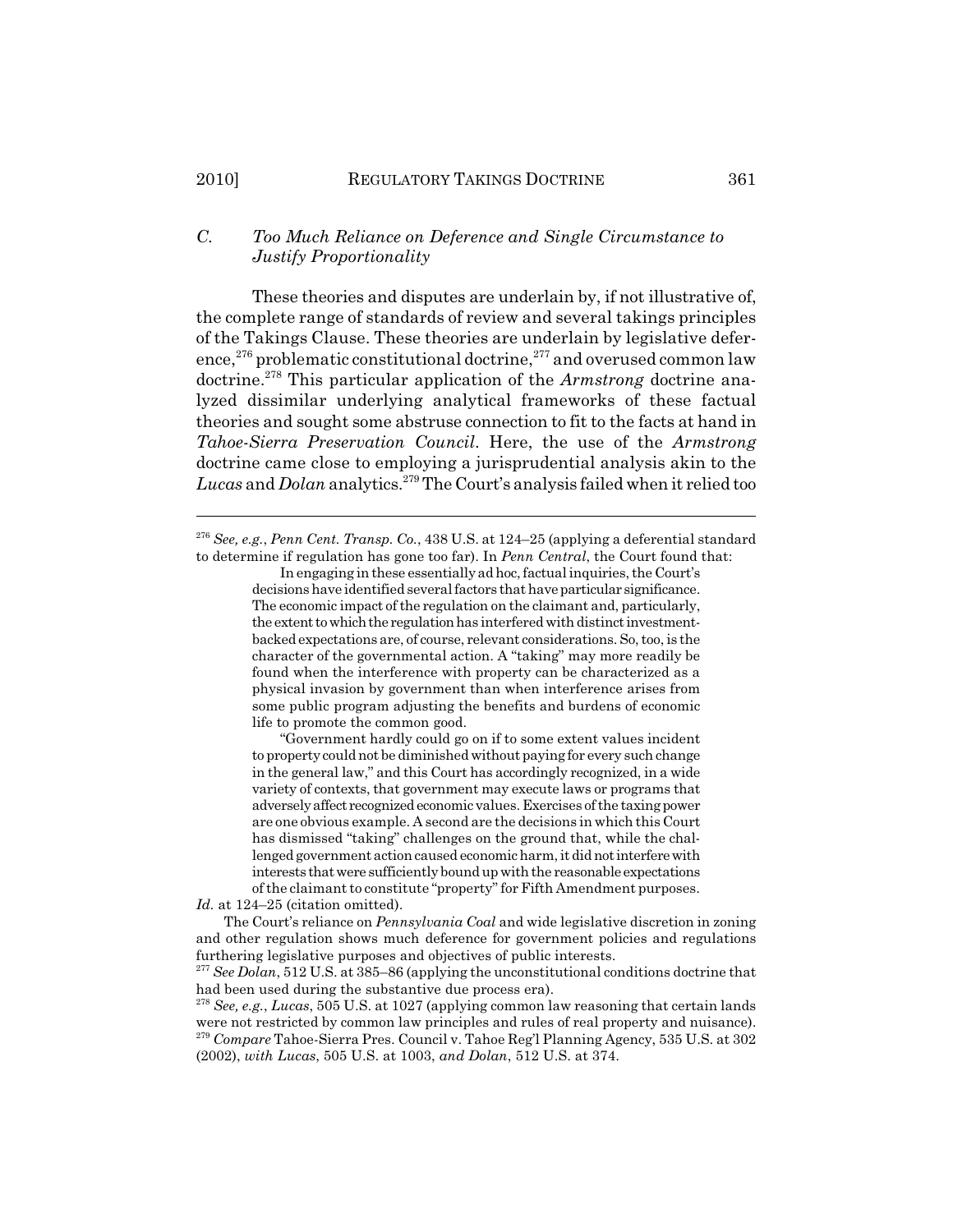heavily on an inductively pragmatic or practical approach that favored giving deference to government and relying on a single takings proposition or principle, such as diminution of value, to avoid disrupting government processes.<sup>280</sup> With a full set of takings standards of review and several takings principles as the backdrop, the Court differentiated and eliminated several standards and principles to show why it should not apply or create a categorical *per se* test.<sup>281</sup> However, the Court left intact an exercise of government power and economic circumstances mostly free of the remedial limitation, namely the right to receive just compensation.<sup>282</sup>

The Court applied the *Armstrong* doctrine, but its practical or pragmatic approach skewed the *Armstrong* analytical framework to favor less rigorous or less direct scrutiny of questionable regulatory, policy, market, and economic circumstances. Justifying and fashioning a deferential standard under the *Armstrong* doctrine in all or most circumstances will fail to guarantee just compensation and its protection of property rights. In *Tahoe-Sierra Preservation Council*, the Court concluded that the burdens imposed on government's land use practices, policies, and policymaking through government's use of moratoria to redistribute public burdens and benefits would be too great.<sup>283</sup> The Court permits government to redistribute public burdens to landowners and permits burdensome government regulation of use and development by relying on practical or pragmatic reasons for favoring deferential scrutiny.284 The choice between *per se* and deferential scrutiny in *Tahoe-Sierra Preservation Council* that was put forth by the Court<sup>285</sup> is begging the question of whether the need to protect the right to just compensation, the guarantor of fairness and justice, would be better served by deferential, intermediate, or *per se* scrutiny. Naturally, the *Armstrong* analytical framework should have included protecting the right to just compensation, and if the moratoria undermine this guarantee to landowners, then the nature of connection or relevance between the right to just compensation and the moratoria would have determined the type or nature of the standard of review. In weighing germaneness, the impact on policies and policymaking of government

<sup>280</sup> *See Tahoe-Sierra Pres. Council*, 535 U.S. at 302.

<sup>281</sup> *Id.*

<sup>282</sup> *Id.* at 313.

<sup>&</sup>lt;sup>283</sup> Id. at 335–41. The Court was hesitant to impose an unnecessary burden on "informed decisionmaking by regulatory agencies." *Id.* at 338–39. The Court also sought to limit takings analysis to fewer policy and regulatory circumstances. *Id.* at 335–38. <sup>284</sup> *See, e.g.*, *id*. at 315.

<sup>285</sup> *Id.* at 334.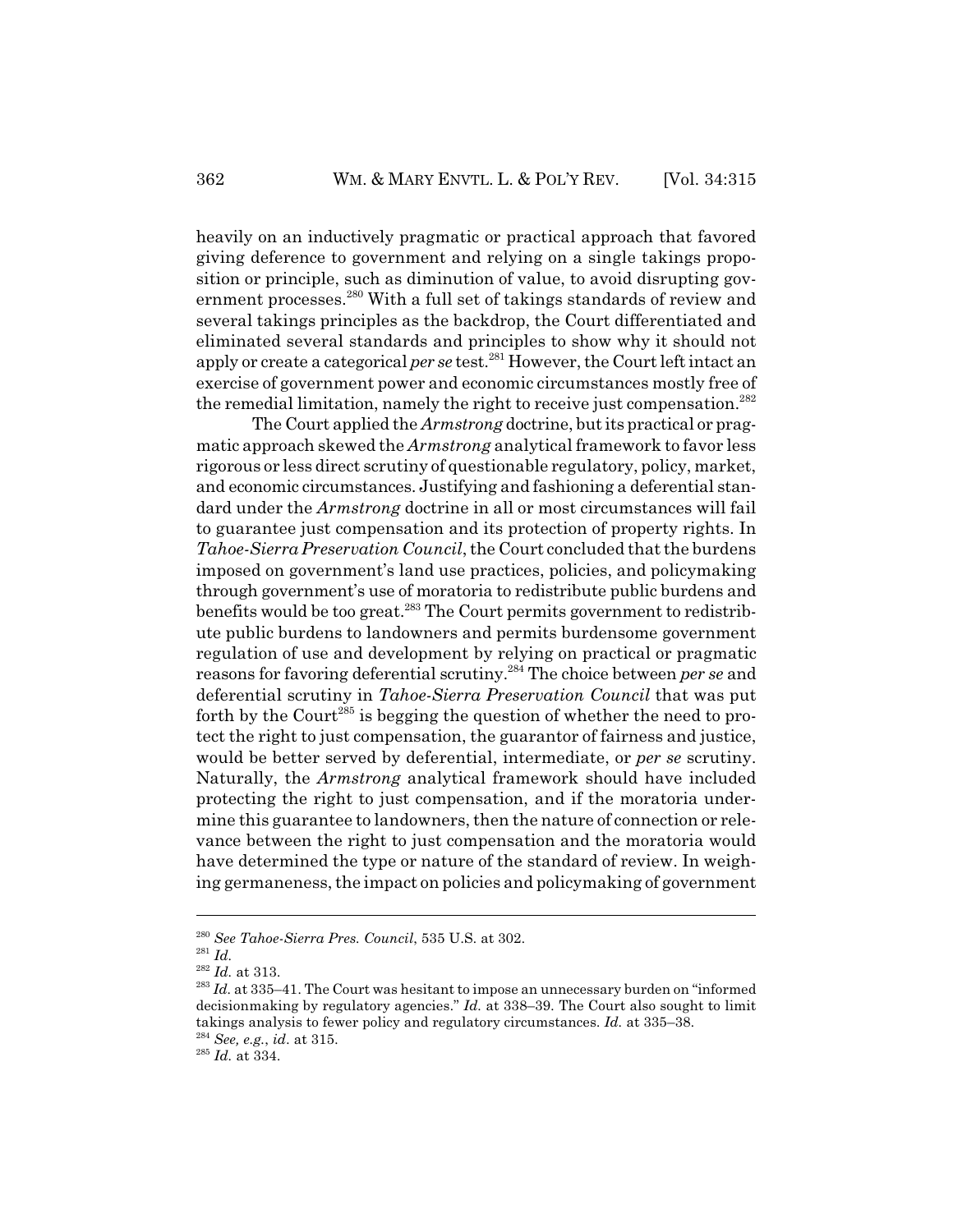processes and procedures<sup>286</sup> should be among the facts, forces, and circumstances to be analyzed and weighed by the Court. The fact that a *per se* test would render normal government operations costly and make public policy or decision making hasty<sup>287</sup> should not be determinate, but weighed in the mix of other circumstances likely to determine germaneness, so as to avoid skewing the analytical framework.

The Court in *Tahoe-Sierra Preservation Council* applied *Armstrong* doctrine, but left intact an outcome-determinative or overly relaxed standard of review and almost outcome-determinative takings principles.<sup>288</sup> The Court applied *Armstrong* doctrine to reach a conclusion that greatly favored the *Penn Central* inquiry's reliance on value or another circumstance as determinative of the economic outcome of impact or investmentbacked expectations.289 Justice Stevens's analysis and reasoning rest on Justice O'Connor's concurring opinion in *Palazzolo*, in which she proffers that the Court should rely on a case-by-case analysis.<sup>290</sup> which is factintensive and includes time and other circumstances, as the best analytical approach.291 Property values or duration of moratoria are circumstances that should rarely be a determinative factor under *Armstrong* doctrine.<sup>292</sup> Moreover, the *per se* approach applied to economic circumstances and transactions not foreseen or weighed by markets and policymaking shows the Court's inability to deal with the Framers' patented lack of clairvoyance and Court's own inability to use foresight. The Court applied the *Armstrong*

<sup>286</sup> *See Tahoe-Sierra Pres. Council*, 535 U.S. at 337–38.

<sup>287</sup> *See id.* at 335. However, Justice Holmes in Pennsylvania Coal Co. v. Mahon, 260 U.S. 393 (1922), warned the Court against weighing too heavily the difficulty imposed on government when it intentionally or unintentionally destroys property rights. He stated: "We are in danger of forgetting that a strong public desire to improve the public condition is not enough to warrant achieving the desire by a shorter cut than the constitutional way of paying for the change." *Id.* at 416. In *Tahoe-Sierra Preservation Council*, the Court placed great weight on the burden borne by government and forced landowners near Lake Tahoe to shoulder the weight of this burden temporarily. *Tahoe-Sierra Pres. Council*, 535 U.S. at 302. This redistribution does not cause government to be more efficient in using resources or more effective in achieving policy objectives, and thus will permit future unnecessary bans on development to exist. Such temporary states of inactivity do not seem to be consistent with *Armstrong*. *See infra* Part V.A and accompanying notes.

<sup>288</sup> *Tahoe-Sierra Pres. Council*, 535 U.S. at 302.

<sup>289</sup> *See id.* at 321.

<sup>290</sup> *Id.*

<sup>&</sup>lt;sup>291</sup> *Id.* at 335 (citing Palazzolo v. Rhode Island, 533 U.S. 606, 636 (2001) (O'Connor, J., concurring)).

<sup>292</sup> *See, e.g.*, *id.* at 337 ("[W]e do not hold that the temporary nature of a land-use restriction precludes finding that it effects a taking; we simply recognize that it should not be given exclusive significance one way or the other.").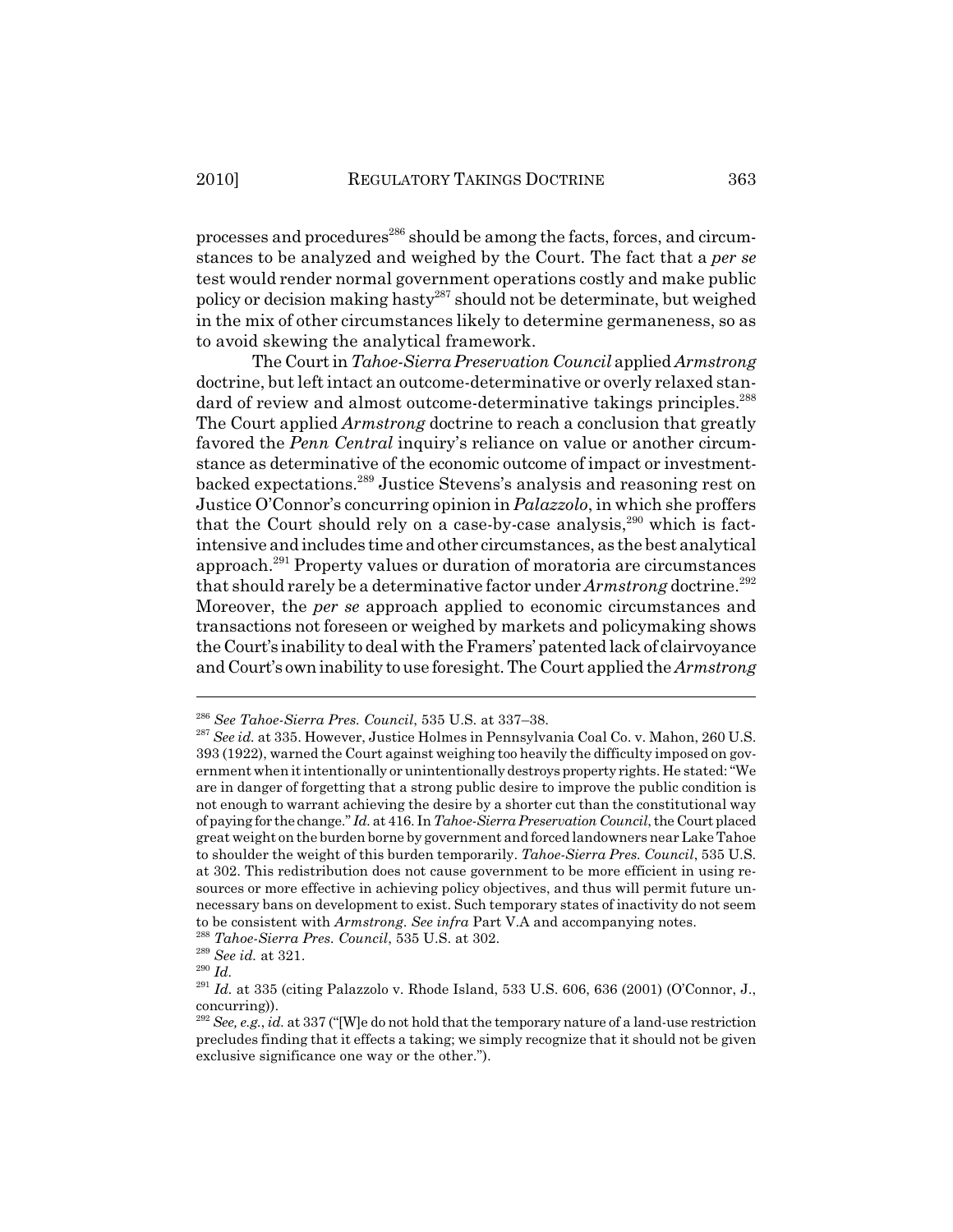doctrine to weigh policy, economic, and regulatory circumstances in a facial challenge, but saved established regulation and decision-making processes, and ignored economic circumstances and protection from government powers by permitting the redistribution of public burdens to landowners.<sup>293</sup>

#### V. RELYING ON DOCTRINE TO TEST MEANS AND ENDS OF ESTABLISHED POLICIES

This part discusses the need to rely on firm constitutional doctrine to test means and ends of distributing and redistributing the public burdens and benefits of community policy-making for economic, political, and social programs. *Armstrong* fairness and justice doctrine is more than takings dicta that illuminates or illustrates the purpose of the Takings Clause. This doctrine can go much further to protect the right to just compensation that protects private property rights. Foremost, *Armstrong* fairness and justice doctrine should weigh the need for more judicial scrutiny, both process and equity, in the fashioning and applying standards of review and other takings principles in regulatory takings and other claims resolved under the Takings Clause.

#### *A. Supporting* Armstrong *and Its Application as a Doctrinal Approach*

The *Armstrong* doctrine must guide federal and state courts in justifying standards of review and fashioning takings standards of review and principles. Federal and state courts need standards and principles to determine the weight or substantiality of landowner's burdens, economic effects, public interests, and community benefits in redistributing old and distributing new public burdens to landowners and communities. These courts need standards of review to weigh the nature of a "proportional response" to the risk of public harm<sup>294</sup> in protecting the right to just compensation from government actions furthering public ends, even the indirect benefits or objectives. *Armstrong* doctrine can recalibrate existing

<sup>293</sup> *Id*. at 337–38. The Court made several observations and findings to support its conclusion. Excluding normal delays under a *per se* rule "would still impose serious financial constraints on the planning process," and interim development controls are an "essential tool of successful development." *Id.* at 337–38. The *per se* or categorical rule ignored the "good faith of the planners, the reasonable expectations of the landowners, or the actual impact of the moratorium on property values." *Id.* at 338.

<sup>294</sup> *See Tahoe-Sierra Pres. Council*, 535 U.S. at 314 n.9.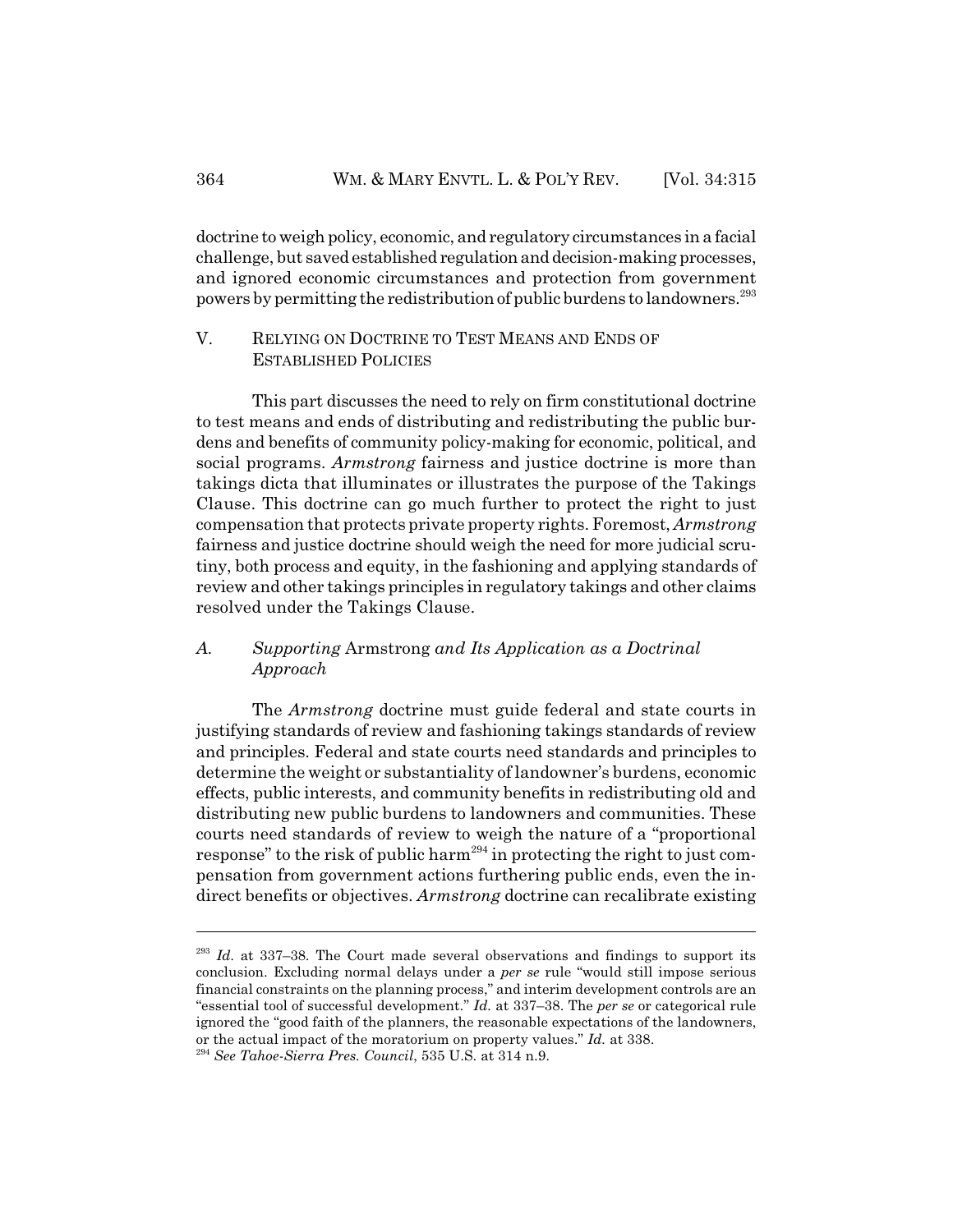analytical frameworks that permit most any regulation or response to survive constitutional muster by using most any doctrine or substance to weigh mostly economic effects and other regulatory circumstances.

The application of *Armstrong* doctrine in *Tahoe-Sierra Preservation Council* appears as mostly a pragmatic analytical framework to determine whether moratoria are *per se* takings<sup>295</sup> but comes to full fruition in justifying, establishing, and fashioning any standard of review when the Court assumes government judgment is mostly sacrosanct under all circumstances involving the right to just compensation.<sup>296</sup> The Court relied on the need to maintain conclusive policy-making and regulatory stability, thus placing greater weight on the need to make and enforce land use controls and other regulations.297 Following the theory of *Pennsylvania Coal*298 to the most prescriptive outcome by giving the greater weight to stable policymaking and policies avoids the need to draw any connection to the protection of the right to just compensation.<sup>299</sup> Narrowly, this only shows the application or fit of a *Lucas per se* approach to a moratorium.<sup>300</sup> In fact, this policymaking advantage creates a virtually inactive right to just compensation by subjecting it to a judicial process with little or no equity for the loss of property rights. $301$ 

In *Tahoe-Sierra Preservation Council*, the dissent found the duration of the ban to be much longer than did the majority, but the dissent offered no new doctrine to deal with new burdens of development and scarcity, other than similarity to a past physical taking.<sup>302</sup> The dissent consisted

<sup>295</sup> *Id*. at 339–41.

<sup>296</sup> *See supra* Part VI.A and accompanying notes (discussing the imbalance in the weight assigned to government judgment and property rights that are limited and secured, respectively, by the right to just compensation).

<sup>297</sup> *See Tahoe-Sierra Preservation Council*, 535 U.S. at 339–41.

<sup>298</sup> Pennsylvania Coal Co. v. Mahon, 260 U.S. 393 (1922).

<sup>299</sup> *Tahoe-Sierra Pres. Council*, 535 U.S. at 325–26.

 $^{\rm 300}$   $Id.$  at 326.

<sup>301</sup> *See* Lopez, *supra* note 124, at 278–82 (finding the right to just compensation to be ineffective under the Court's takings jurisprudence giving deference to city and state governments). In determining the standard of review for some policies and regulations, theoretical-analytical doctrine may also justify a deferential review or general proposition to further government's judgment to protect underrepresented classes and groups in urban and rural communities. *See* J. Peter Bryne, *Condemnation of Low Income Residential Communities Under the Takings Clause*, 23 UCLA J. ENVTL. L. & POL'Y 131, 136–38 (2005) (finding the need for a deferential review to support low-income residents in urban neighborhoods, but advocating a broader interpretation of just compensation would be more encompassing).

<sup>302</sup> *Tahoe-Sierra Pres. Council*, 535 U.S. at 343, 348 (Rehnquist, C.J., dissenting).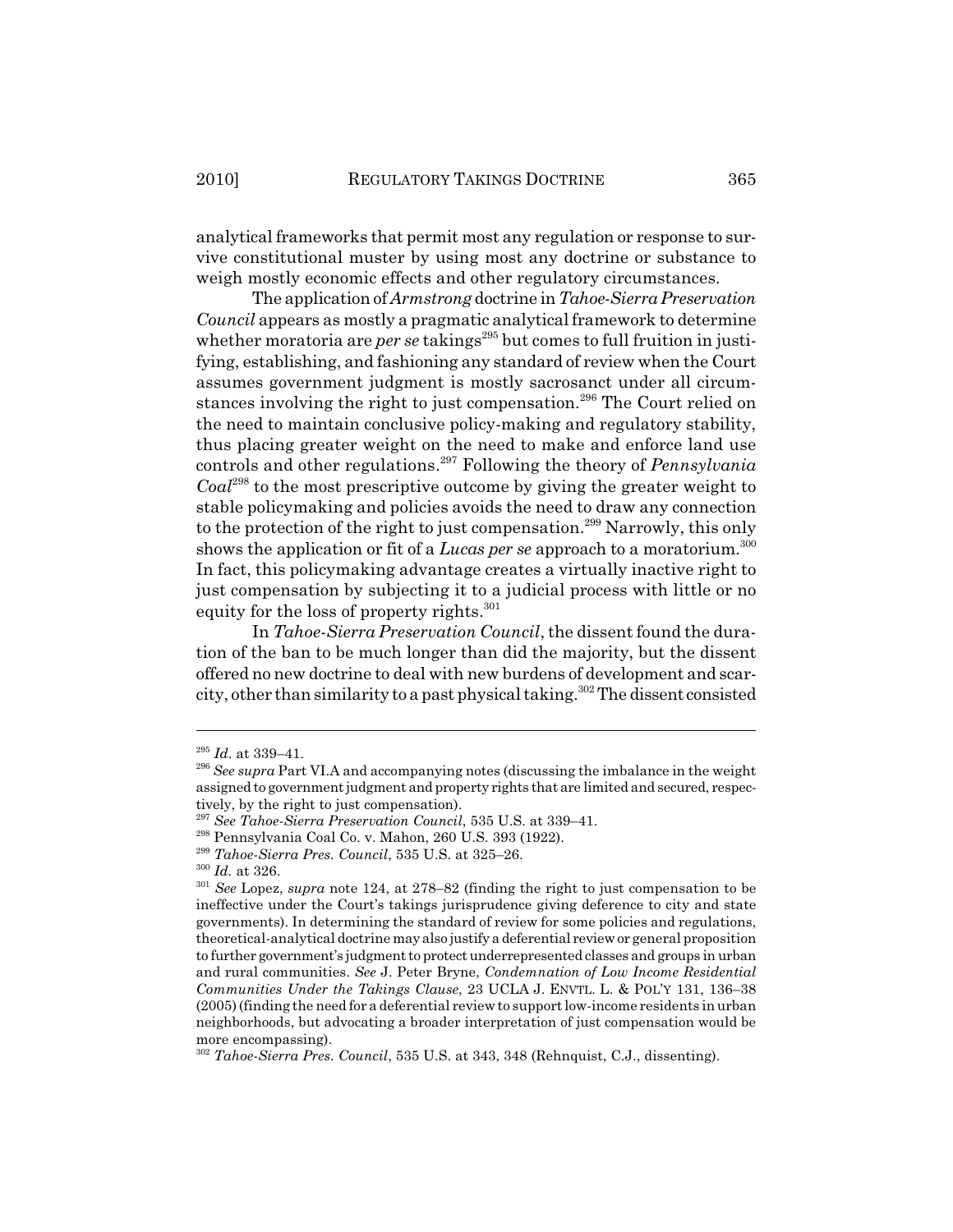of Chief Justice Rehnquist and Justices Scalia and Thomas, and found that the ban on all development lasted almost six years and did not appear to be traditional land use policymaking.<sup>303</sup> Doctrinally, the dissent would have relied on physical takings doctrine and principles to establish a temporary taking of possession and use by government, as in a leasehold or rental period.304 The dissent relied on physical takings doctrine and its *per se* approach to justify applying *Lucas*'s *per se* approach that is underpinned by only common law doctrine operating to limit the power of the state to protect the right to just compensation.<sup>305</sup> Simply put, the dissent placed greater weight on the duration of the ban and its resemblance to a physical taking.306 The dissent relied on more constitutional doctrine and invoked and rested on common law doctrine.<sup>307</sup> However, *Armstrong* doctrine offers substance, analysis, and reasoning to justify a *per se* or deferential analysis, and does not assess whether a *per se* test fits a set of facts.<sup>308</sup>

## *B. Recognizing the Doctrinal Downside of Relying on Ad Hoc Inquiry and Pragmatic Approach*

The *Armstrong* doctrine ascertains whether the purpose of the Takings Clause would be fulfilled by increasing or decreasing the level of scrutiny courts apply to economic circumstances and policy influences of property ownership and government policymaking.309 The *Armstrong* doctrine of *Tahoe-Sierra Preservation Council* appears more pragmatic in its analytical framework to resolve whether a particular taking is *per se* or not under a particular regulatory scheme.<sup>310</sup> Foremost, *Armstrong* analysis includes an unavoidable scrutiny of the redistribution of particular public burdens.311 However, *Armstrong* doctrine is a double-edged blade and cuts both ways. This doctrine can never accord lesser weight to any public burden borne by government, even if the magnitude of the public

<sup>303</sup> *Id.* at 343.

<sup>304</sup> *Id.* at 346–48.

<sup>305</sup> *Id.* at 349–51.

<sup>306</sup> *See id.* at 343, 348.

<sup>307</sup> *Id.* at 343.

<sup>308</sup> *See* Holloway & Guy, *supra* note 1, at 268–69.

<sup>309</sup> *Tahoe-Sierra Pres. Council*, 535 U.S. at 335–41; *see also* Holloway & Guy, *supra* note 1, at 263–64.

<sup>310</sup> *See* Holloway & Guy, *supra* note 1, at 268–70.

<sup>311</sup> *See* Armstrong v. United States, 364 U.S. 40, 49 (1960).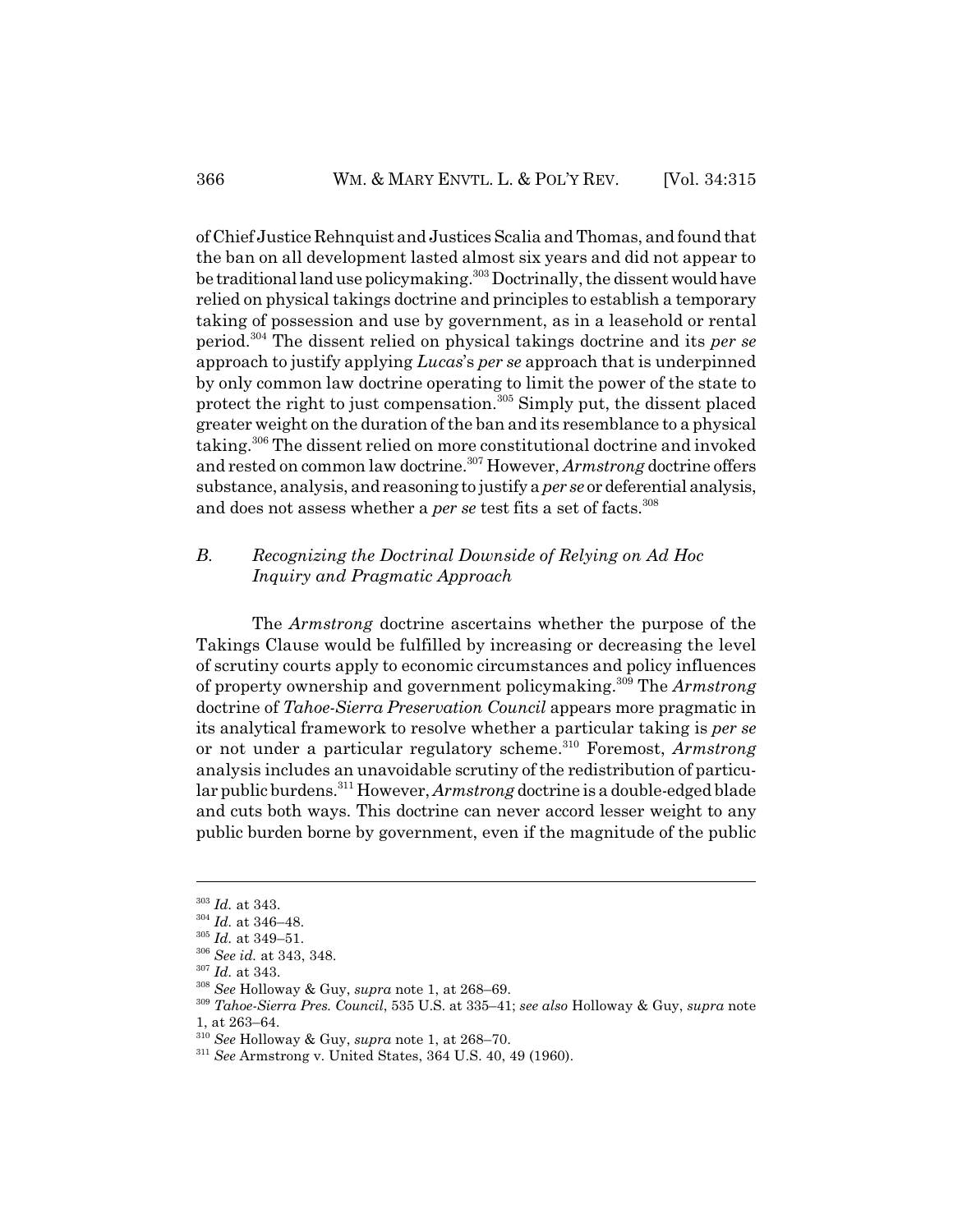inconvenience would be costly under the Takings Clause.<sup>312</sup> Ignoring problematic or troublesome public burdens under any standards of review allows government to avoid the payment of just compensation, thus precipitating a gradual destruction of private property rights by undermining the right to just compensation.

When federal courts cannot totally agree or precisely determine the nature of government actions, such as length of duration or nature of the public burden,<sup>313</sup> under any analytical framework for a regulatory takings analysis, the takings standard of review or principle applied by these courts cannot necessarily defer to the government policymakers. This deference would be tantamount to siding with the thief when the stolen property is consumed or destroyed by the thief for a personal or public benefit. The *Armstrong* Court identified one of its concerns regarding government actions erosive to personal property:

It is true that not every destruction or injury to property by governmental action has been held to be a "taking" in the constitutional sense. This case and many others reveal the difficulty of trying to draw the line between what destructions of property by lawful governmental actions are compensable "takings" and what destructions are "consequential" and therefore not compensable.<sup>314</sup>

A default to deference clearly is not *Armstrong*. The *Armstrong* doctrine must create standards of review and takings principles that can separate the incidental and insubstantial burdens, and effects of government actions from more disproportionate actions or responses regulating traditional exercises of private property. The *Armstrong* doctrine must include analytical capability and substantive force to guide and control the growth and development of Holmesian analytics and substance of regulatory takings theory.<sup>315</sup>

#### *C. Recognizing the Burdens and Benefits Distributed under Regulation*

The *Armstrong* doctrine justifies standards of review and principles to scrutinize and judge, respectively, a "valid regulatory measure"

<sup>312</sup> *See* Holloway & Guy, *supra* note 1, at 290.

<sup>313</sup> *See Tahoe-Sierra Pres. Council*, 535 U.S. at 343 (Rehnquist, C.J., dissenting).

<sup>314</sup> *Armstrong*, 364 U.S. at 48 (citation omitted).

<sup>315</sup> Holloway & Guy, *supra* note 1, at 288–89.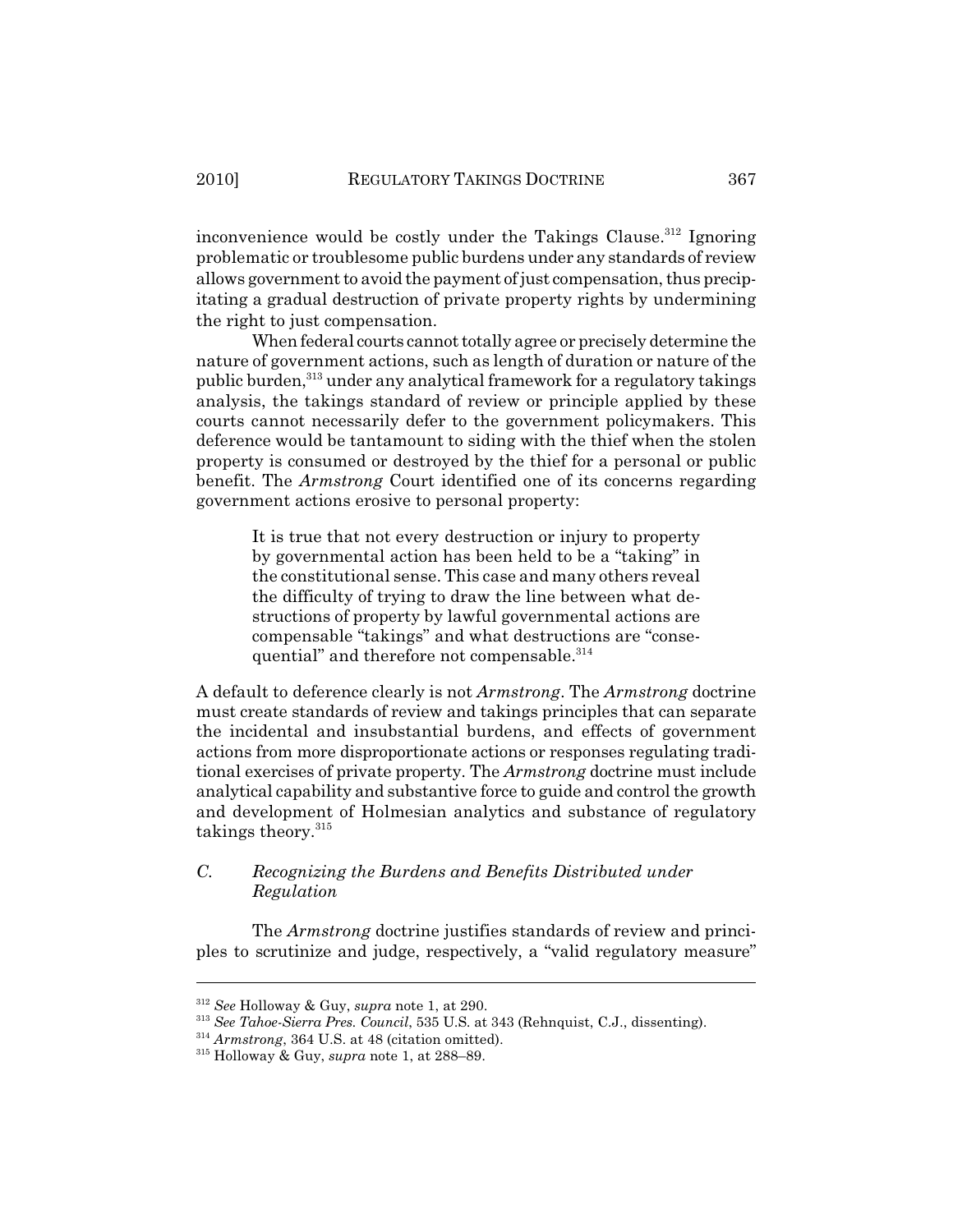that causes a loss of value, profit, or other interest that amounts to more than incidental redistribution of public burdens and creation of public benefits.316 The *Armstrong* doctrine justifies standards of review and principles to scrutinize and judge, respectively, a "valid regulatory measure" that makes government the "direct, positive beneficiary" of a ban on development and use restriction.<sup>317</sup> These standards determine if the public burdens redistributed to landowners and the benefits received by government are more than a "mere 'consequential incidence.'"318

*Tahoe-Sierra Preservation Council* illustrates how government regulation, namely the moratorium, redistributes burdens and benefits to the government, community, and landowners.<sup>319</sup> Preserving Lake Tahoe is a worthy cause, but its preservation preserves natural resources, namely the lake and its watershed and water quality, thus conveying public benefits and business advantages to government, landowners, and the community, and leaving other landowners with entirely new public burdens and private hardships.<sup>320</sup> The government moratoria preserving Lake Tahoe maintain substantial aesthetic, social, and economic benefits that will not be most beneficial to landowners who had their property rights temporarily banned, permanently restricted, or totally destroyed by the moratorium on development.321 *Tahoe-Sierra Preservation Council* relies on the *Armstrong* doctrine in determining if an equitable redistribution of burdens, and if sufficient judicial process to scrutinize this redistribution, took place in conferring supposedly inconsequential benefits and advantages on the public and landowners.322*Tahoe-Sierra Preservation Council*'s somewhat pragmatic approach in relying on *Armstrong* is not mistaken, but misapplied by the Court.<sup>323</sup>

#### VI. CONSTITUTIONAL CONTEXT FOR TRIGGERING AND APPLYING *ARMSTRONG* DOCTRINE

Part VI discusses the need for unique takings doctrine to address concerns regarding the distribution of public burdens and benefits via

<sup>316</sup> *Armstrong*, 364 U.S. at 48.

<sup>317</sup> *Id.*

<sup>318</sup> *Id.*

<sup>319</sup> *See Tahoe-Sierra Pres. Council*, 535 U.S. 302 (2002).

<sup>320</sup> *See* Holloway & Guy, *supra* note 1, at 291.

<sup>321</sup> *See Tahoe-Sierra Pres. Council*, 535 U.S. at 341; *see also* Holloway & Guy, *supra* note 1, at 281.

<sup>322</sup> *See Tahoe-Sierra Pres. Council*, 535 U.S. at 306–07.

<sup>323</sup> *See id.*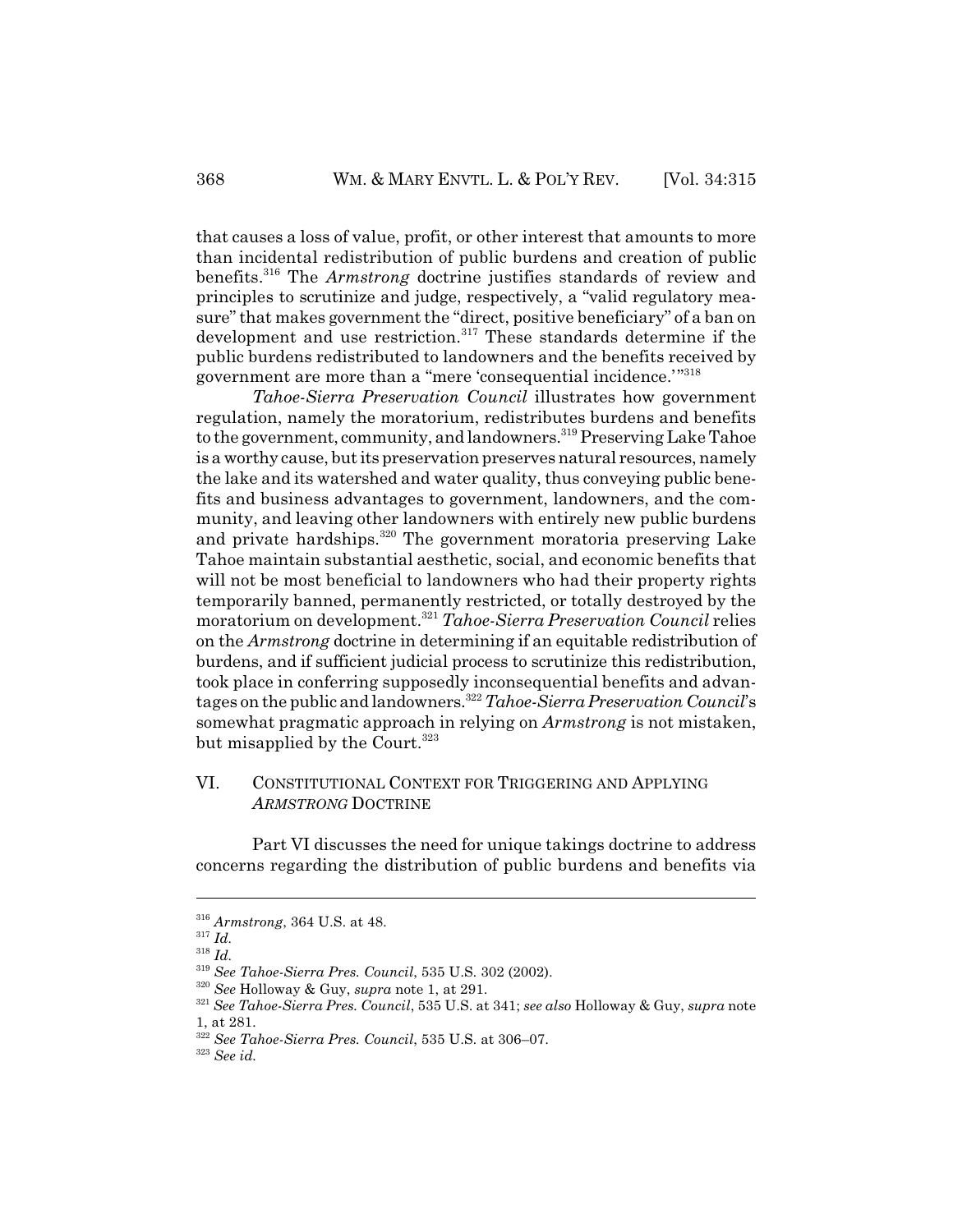government regulation, which can substantially burden private property rights. The burdens and benefits of government regulation must be reasonably certain or relatively understood in the context of their impact on the right to receive just compensation.324 Although the impact of government regulation is on property rights, the takings claim to either enjoin government or compensate landowners arises under the Takings Clause.<sup>325</sup>

#### *A. Redistributing Burdens and Benefits as the Context for* Armstrong *Doctrine*

Takings doctrine must address both public burdens and benefits of government regulation.<sup>326</sup> Government regulation must not give benefits to the public or landowners that could have not been conferred by a private party in a market transaction.327 Notwithstanding the reciprocity of advantages, the redistribution of a burden among the whole community may not always justify the denial of just compensation.328 When the community benefits gained include now-public resources and funds, this relationship between a personal loss and a community boon demands greater constitutional care to protect the right to just compensation.

The *Armstrong* doctrine encompasses the concepts of fairness and justice to address burdens of regulation that cause a loss of property value, profits, or other interests as well as to consider the advantages and benefits conferred on government, the public, and other landowners.<sup>329</sup>

It was because the Government for its own advantage destroyed the value of the liens, something that the Government could do because its property was not subject to suit, but which no private purchaser could have done. Since this acquisition was for a public use, however accomplished, whether with an intent and purpose of extinguishing the liens or not, the Government's action did destroy them.

*Id.*

<sup>324</sup> *See* Holloway & Guy, *supra* note 1, at 245.

<sup>325</sup> U.S. CONST. amend. V, cl. 4.

<sup>326</sup> Lucas v. S.C. Coastal Council, 505 U.S. 1003, 1047 (1991) (stating that a determination of a taking " 'necessarily requires a weighing of private and public interests ") (quoting Agins v. City of Tiburon, 447 U.S. 255, 261 (1979)).

<sup>327</sup> *See* Armstrong v. United States, 364 U.S. 40, 48–49 (1960).

<sup>328</sup> *See id.* at 48. In *Armstrong*, Justice Black, writing for the majority, pointed out constitutional concerns regarding benefits and advantages conferred on the public by regulation when he wrote:

<sup>329</sup> *See* Tahoe-Sierra Pres. Council, Inc. v. Tahoe Reg'l Planning Agency, 535 U.S. 302, 320–21 (2002) (using *Armstrong* principles of justice and fairness to void petitioner's argument that a "temporary deprivation . . . of all economically viable use" constitutes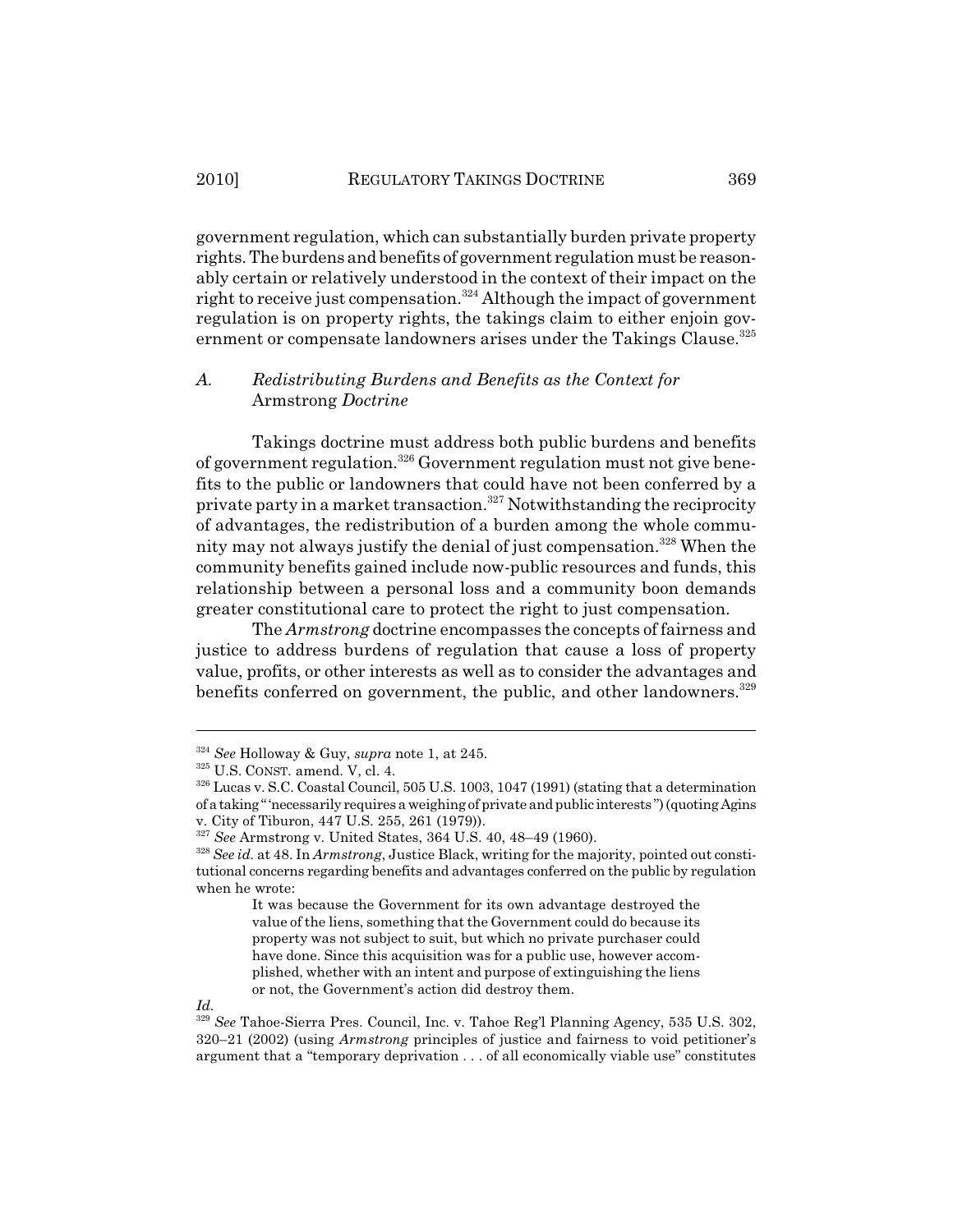These benefits and advantages are caused by government actions that are destructive insomuch as they cause a loss of value, benefits, and interests of private property.<sup>330</sup> These benefits and advantages are unassailable if they do not come within the reach of the right to receive just compensation under the Takings Clause.331 The *Armstrong* doctrine protects the right to just compensation by establishing a level of scrutiny to determine if the equitable redistribution of public burdens is congruent with either the indirect or direct public benefits taken by government.<sup>332</sup> This redistribution must be set forth in proportionate government actions or responses even though government must shoulder a burden it did not intend to bear alone.333 *Armstrong* doctrine justifies the need for standards of review in weighing or considering both intended and unintended public benefits and advantages that are gained by imposing reciprocal burdens that are destructive to property rights.

#### *B. Triggering the Application of* Armstrong *Doctrine in the Context of Takings to Justify a Standard of Review*

In *Tahoe-Sierra Preservation Council*, the *Armstrong* doctrine would justify and determine whether moratoria on development that had existed for three years to preserve natural resources and control development undermined the right to just compensation.<sup>334</sup> Foremost, a ban on development for a temporary duration must show or demonstrate how its effects on transfer and other property interests significantly differ from a permanent ban that closes out real estate markets and denies transfers for substantial value.<sup>335</sup> When a ban on development for a limited duration causes

a *per se* taking); City of Monterey v. Del Monte Dunes at Monterey, Ltd., 526 U.S. 687, 702 (1998) (observing that "concerns for proportionality animate the Takings Clause") (citing *Armstrong*, 364 U.S. at 49).

<sup>330</sup> *See, e.g.*, Lucas v. S.C. Coastal Council, 505 U.S. 1003, 1027–28 (1991).

<sup>331</sup> U.S. CONST. amend. V, cl. 4.

<sup>332</sup> *See* Armstrong v. United States, 364 U.S. 40 (1960).

<sup>333</sup> *See Del Monte Dunes*, 526 U.S. at 702.

<sup>334</sup> *Tahoe-Sierra Preservation Council*, 535 U.S. at 321–43 (holding that building moratoria, preventing development, were not *per se* takings of property).

<sup>335</sup> *See* Nollan v. Cal. Coastal Comm'n, 483 U.S. 825, 836–37. In *Nollan*, Justice Scalia, writing for the majority, stated:

Although such a requirement, constituting a permanent grant of continuous access to the property, would have to be considered a taking if it were not attached to a development permit, the Commission's assumed power to forbid construction of the house in order to protect the public's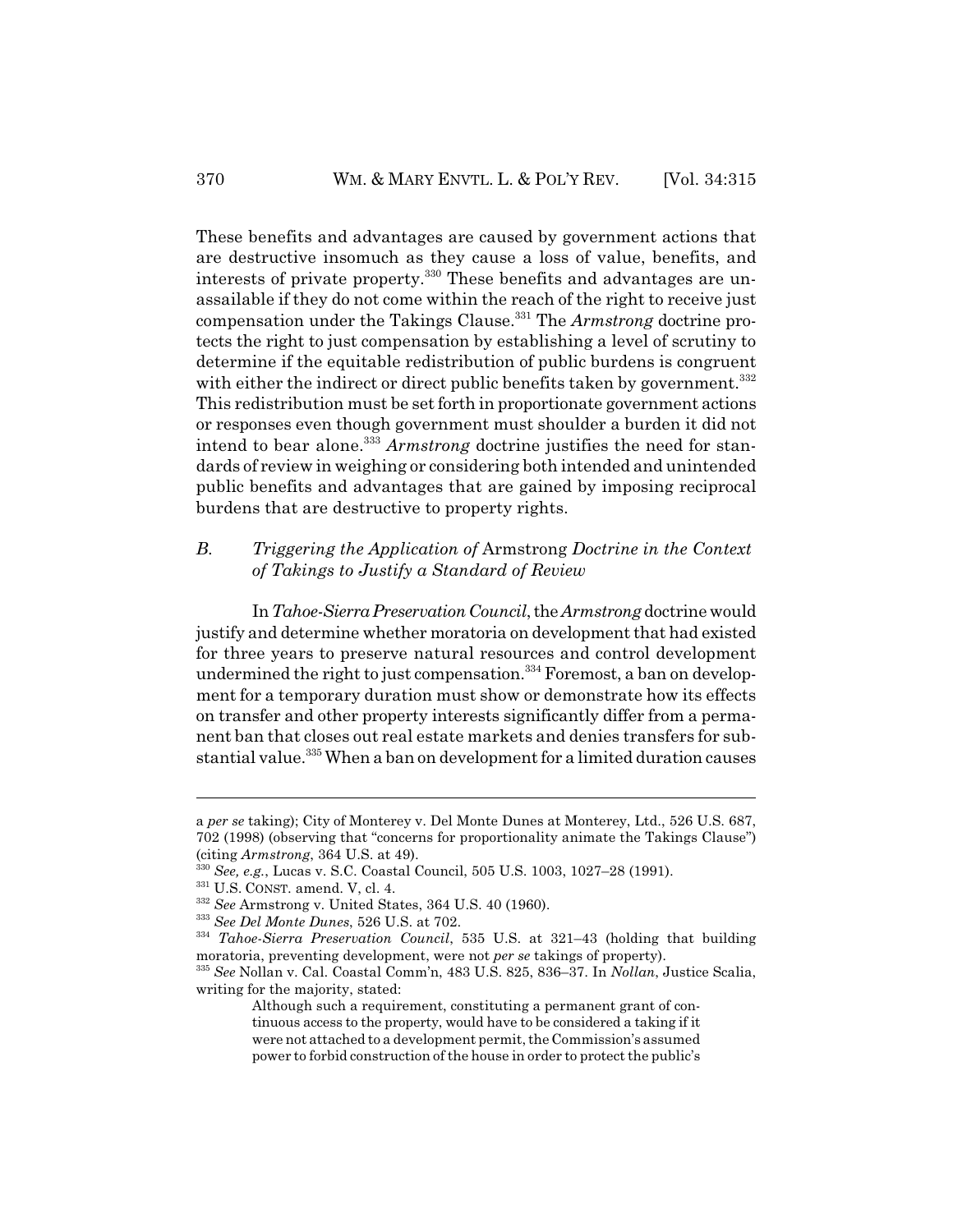the same or similar market or transfer effects as a permanent ban, the temporary ban would not be germane to the right to receive just compensation where a permanent ban would frustrate efforts to transfer for investment or other business needs.<sup>336</sup> The effects of this temporary ban would not be entirely germane to the right to just compensation, but this disconnect between a takings limitation and government regulation would need to cause a forfeiture or loss of the benefits of this limitation, namely the right to just compensation. This ban greatly restricts the right to transfer by forcing market-exiting transfers, cannibalization of property rights, indirect transfer of aesthetic benefits, unexpected limits on investment expectations, and other landowner burdens. The ban on development also induces landowners and developers to exit real estate markets and transfer land.337 Often, local government agencies, not-for-profit organizations, or adjacent landowners are buyers of the untimely transfer of the estate or one or more of its cannibalized rights, primarily for conservation or other compatible uses.<sup>338</sup> Yet, the right to just compensation is a limit on government takings that should prevent public burdens and other obligations from causing a transfer for less than fair market value or extracting uncompensated public benefits. Therefore, the *Armstrong* doctrine would first determine if such a temporary ban on development lacks enough germaneness or connection to the right to just compensation to require strict, intermediate, or deferential scrutiny, which, in turn, would determine the protection afforded to private property rights.

> view of the beach must surely include the power to condition construction upon some concession by the owner, even a concession of property rights, that serves the same end. If a prohibition designed to accomplish that purpose would be a legitimate exercise of the police power rather than a taking, it would be strange to conclude that providing the owner an alternative to that prohibition which accomplishes the same purpose is not.

*Id.*

<sup>336</sup> *See Tahoe-Sierra Preservation Council*, 535 U.S. at 316 n.12 (describing the value and sale of environmentally sensitive land before the expiration of moratoria); *Del Monte Dunes*, 526 U.S. at 700 ("The State of California's purchase of the property during the pendency of the litigation may have bolstered the credibility of Del Monte Dunes' position.").

<sup>337</sup> *See* Penn Cent. Transp. Co. v. New York City, 438 U.S. 104, 130–31 (1978). The *Penn Central* inquiry sees the property estate as a whole subject to regulation, but permits bifurcation of the estate by regulation to cannibalize and transfer the right to development. *See id.*

<sup>338</sup> *See, e.g.*, *Del Monte Dunes*, 526 U.S. at 698–702 (describing eventual transfer of land subject to an extraordinarily long moratorium on development).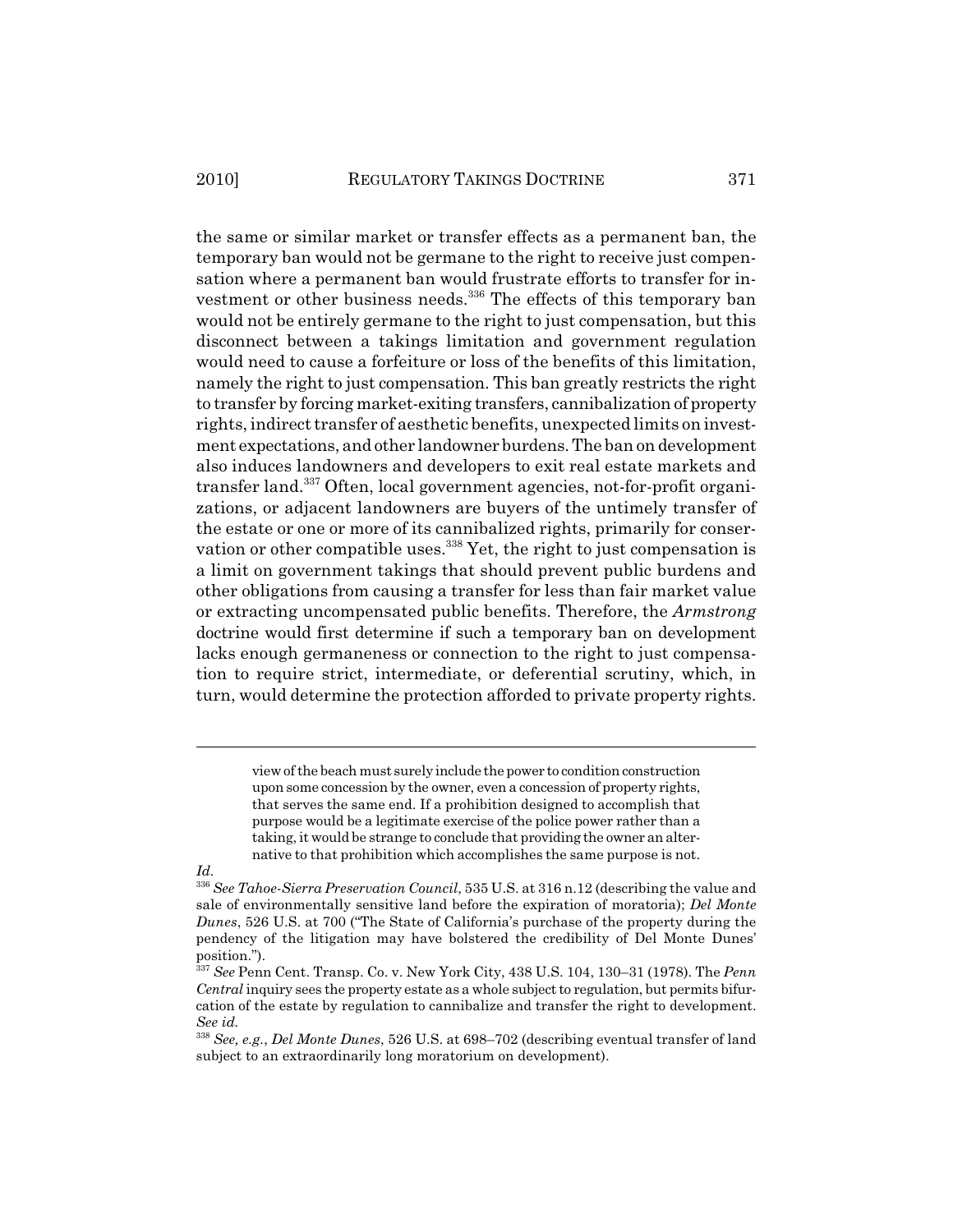#### *C. Using* Armstrong *Doctrine to Place Regulation in a Takings Context*

Removing temporary bans from the protection of the right to just compensation leaves little deterrent to takings by, what can be, the most burdensome of government actions.<sup>339</sup> Landowners can be subtly forced to exercise the right to transfer for value, or take a lesser return on investment in real estate transactions from government agencies or not-forprofits that acquire the land for aesthetics, conservation, or other purposes with a lesser investment potential. The transactions forced by government regulation subtly redistribute aesthetic and economic benefits to adjoining or other landowners at no cost to government or its agencies.<sup>340</sup> This is a transfer of value in enjoyment, such as aesthetics, open space, and other benefits, and may go unnoticed or out of reach by the just compensation guarantee in regulatory takings disputes.

The right to just compensation should limit or prohibit induced or forced transfers<sup>341</sup> that include a redistribution of substantial property benefits by government regulation when the transfer of these benefits are accompanied by greatly diminished land value caused by eliminating the most immediate and obvious financial expectations,  $342$  such as retirement income. Protecting the right to just compensation requires scrutiny of the government's redistribution of burdens and benefits caused by bans on development closely followed or accompanied by land transfers. This protection requires scrutiny: a rational basis under *Penn Central*, 343 intermediate scrutiny under *Dolan*, 344 or *per se* under *Lucas*. 345 Presumably, the

<sup>339</sup> *See Tahoe-Sierra Preservation Council*, 535 U.S. at 321–43 (discussing how a temporary moratorium can not be considered a taking without analyzing the particular facts and circumstances).

<sup>340</sup> *See* Suitum v. Tahoe Reg'l Planning Agency, 520 U.S. 725, 741–42 (1996) (recognizing that government can bear the risk of loss when it enters land markets to further a regulatory scheme).

<sup>&</sup>lt;sup>341</sup> See id. at 741 (recognizing that the right to transfer is of some importance in the bundle of rights and the impact of government regulation on transfer of rights and land for value). *But see* Hodel v. Irving, 481 U.S. 704 (1987) (recognizing the *inter vivos* right to transfer does cut off the rights of descent and devise in the bundle of rights).

<sup>342</sup> *See* Palazzolo v. Rhode Island, 533 U.S. 606, 625 (2001) (citing Olson v. United States, 292 U.S. 246, 255 (1934)); 4 JULIUS L. SACKMAN, NICHOLS ON EMINENT DOMAIN § 12.01 (rev. 3d ed. 2000)).

<sup>343</sup> Penn Cent. Transp. Co. v. New York City, 438 U.S. 104 (1978).

<sup>344</sup> Dolan v. City of Tigard, 512 U.S. 374 (1993).

<sup>345</sup> Lucas v. S.C. Coastal Council, 505 U.S. 1003 (1991).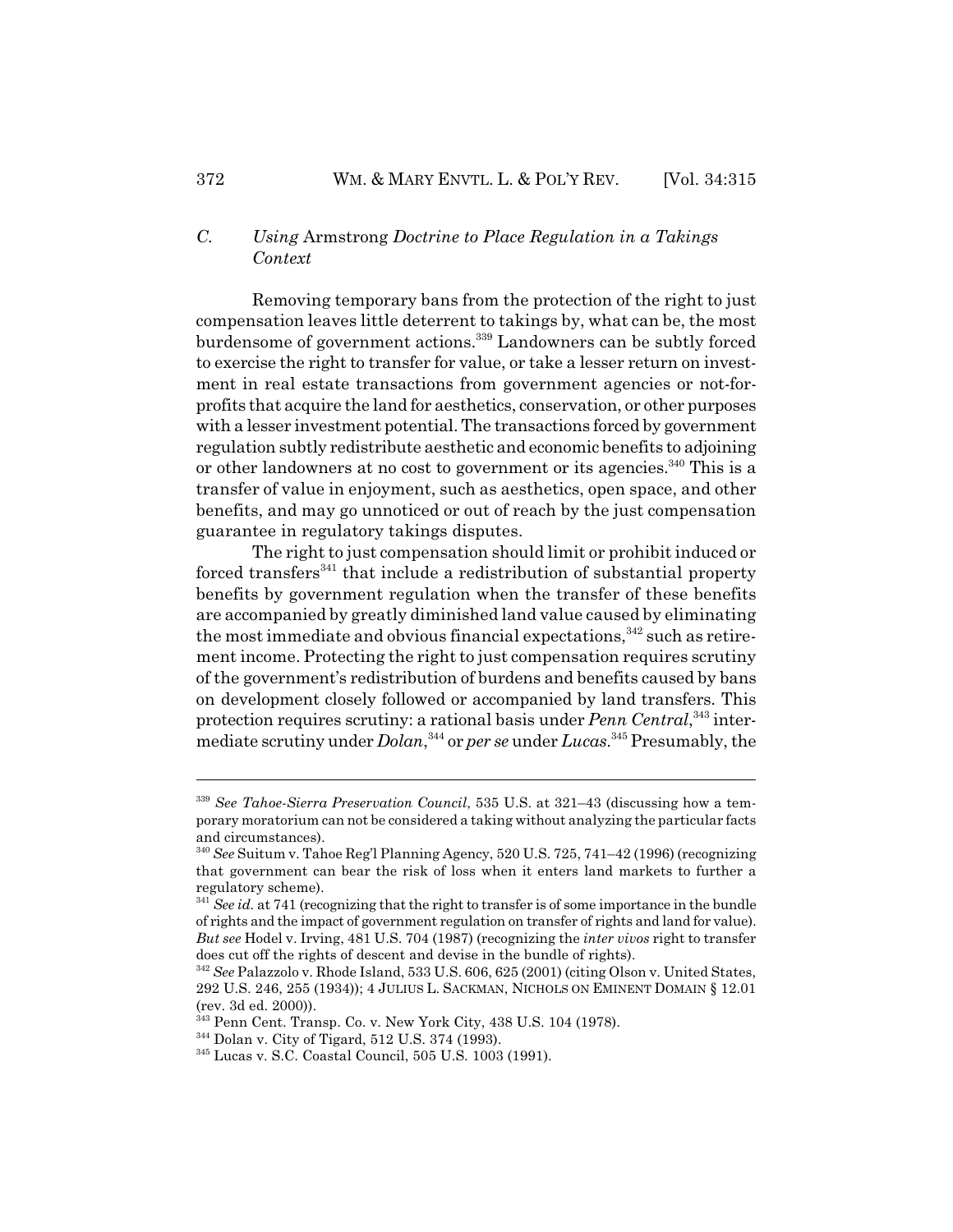justification for lesser or heightened scrutiny for various types of emerging and evolving government actions shall always be an ongoing federal question—so long as the public does not succumb to the tyranny of landowners and policymakers.

To protect the guarantees of the right to just compensation, a moratorium banning substantially all development, with the effect of forcing an exit from land markets, demands that the courts apply constitutional doctrine to determine, justify, and fashion the most appropriate level of scrutiny and standard of review.<sup>346</sup> The *Armstrong* doctrine has the potential to determine, justify, and fashion the most appropriate analytical framework within which to protect the right to compensation, which, in turn, ensures that the protection of property rights is consistent with the purpose and intent of the Constitution, and not merely the immediate public or private wants.<sup>347</sup>

#### **CONCLUSION**

We ultimately propose that land use, real estate, and constitutional law attorneys should consider using the *Armstrong* fairness and justice of *Tahoe-Sierra Preservation Council* and *Palazzolo* to determine, justify, and fashion proportionate standards of review for regulatory takings claims. *Armstrong* fairness and justice doctrine may permit a jurisprudential compromise that permits the Court to seek an analytical framework with less confusing conclusions on regulatory takings disputes. As a much-needed starting point, the *Armstrong* fairness and justice doctrine is an opportunity for the Court to look first to the Constitution, and

<sup>346</sup> *See* Tahoe-Sierra Pres. Council, Inc. v. Tahoe Reg'l Planning Agency, 535 U.S. 302, 321–43 (2002).

<sup>347</sup> *See id.* at 332–33. The Court used *Armstrong* to create a *per se* test that is much more stringent than intermediate scrutiny, and which requires government to advance a substantial interest once moratoria extend beyond one year. *Id.* The Court acknowledged that *Armstrong* applies to "partial takings as well as total takings." *Id.* at 332 n.27. We argue that the full potential of *Armstrong* would not be realized if the Court were to restrict *Armstrong* to determining the need for a *per se* test, but not using it to determine the appropriate level of scrutiny for ascertaining whether a lengthy moratorium is a "proportional response to a serious risk of harm," to the community. *Id.* at 334. A categorical or *per se* test is an extremely strict means-ends test that permits few, if any, government ends to justify the imposition of a particular burden, such as the loss of all beneficial use, *see* Lucas v. S.C. Coastal Council, 505 U.S. 1003 (1992), or a physical occupation with permission of government. *See* Loretto v. Teleprompter Manhattan CATV Corp., 458 U.S. 419 (1982).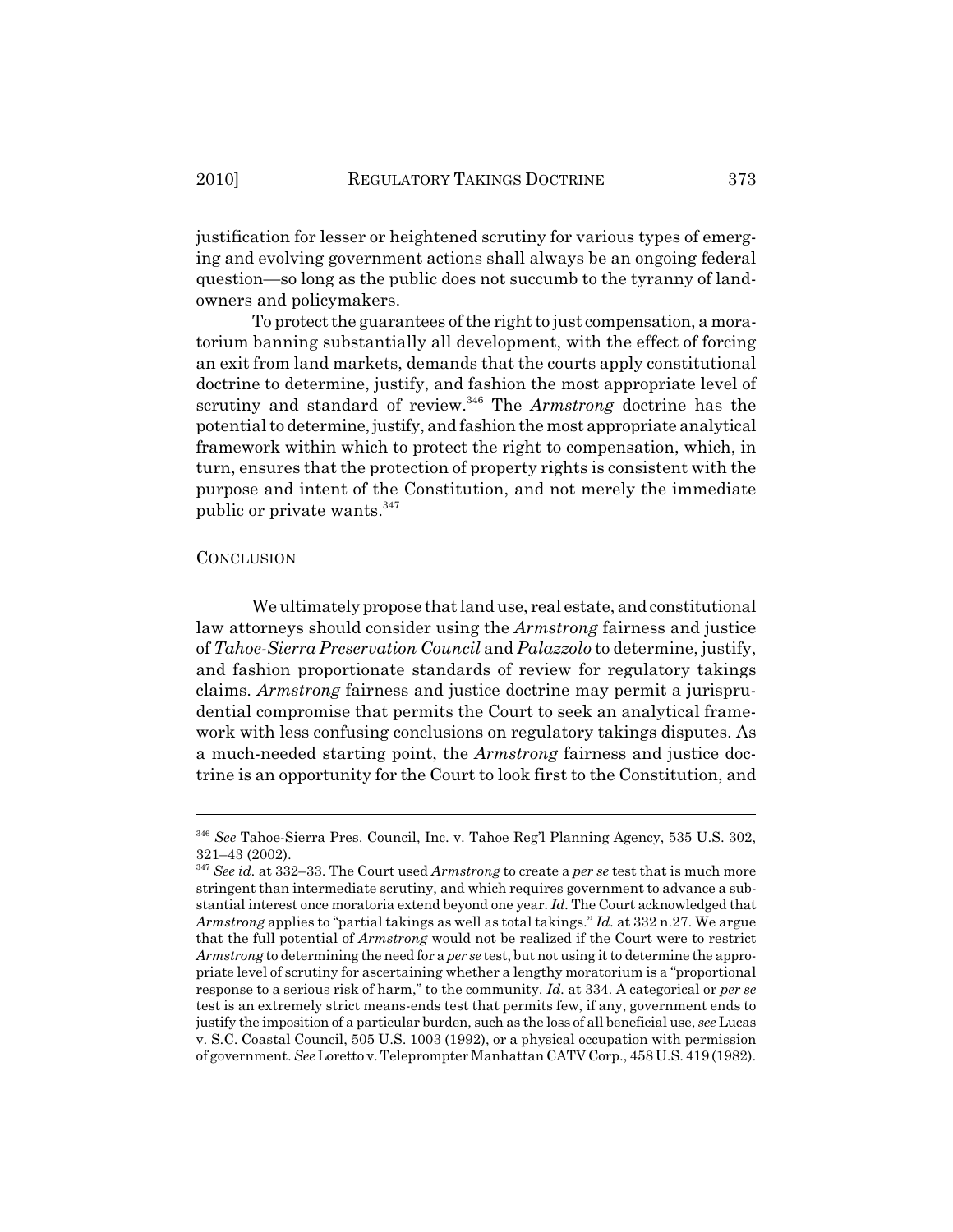second at land use practices and common law rules, to develop takings doctrine. Generally, a few limitations on government's powers and inexact reviews of newly created government means for taking private property permit government to avoid paying just compensation and thus undermine the Takings Clause.

The fairness and justice doctrine of *Armstrong* must be more than a cleverly pragmatic invocation by the Stevens Coalition to justify moratoria and other restrictive land use regulations. We believe that *Armstrong* has more to offer. It could be the foundation upon which to fashion takings doctrine consistent with the political purpose and jurisprudential nature of the Takings Clause. Such foundation would not be based on, but would underpin the common law, economics, and land use practices underlying takings doctrine, and thus could go far beyond the takings doctrine of *Pennsylvania Coal.* Moreover, *Armstrong* can further the constitutional guidance of *Penn Central* in justifying and developing an ad hoc approach and takings principles to determine the existence of regulatory takings where public needs are evident in the face of scarcity and the redistribution of public burdens can potentially affect every other person equitably in a community. Therefore, *Armstrong* provides fairness and justice in fashioning a proportional regulatory response to development-induced risk of harm or degradation, and provides fairness and justice in creating a balance in imposing economic burdens to secure public interests. *Tahoe-Sierra Preservation Council* and *Palazzolo* can actually offer doctrine to strengthen the foundation of takings jurisprudence by protecting the right to receive just compensation.

Notwithstanding some inductive uncertainty, the *Armstrong* fairness and justice doctrine offers the best hope, in the aftermath of *Palazzolo* and *Tahoe-Sierra Preservation Council*, to justify and fashion takings standards of review complementary to the pragmatic or ad hoc approach of *Penn Central*; the *Armstrong* doctrine can justify, fashion, and coalesce takings principles to further the doctrine of *Pennsylvania Coal*. The applications of *Armstrong* in *Tahoe-Sierra Preservation Council* and *Palazzolo* found and supported, respectively, proportionality under the *Penn Central* inquiry and the *Lucas per se* test. In both cases, the consideration of the nature of government action and its economic impacts on investment-backed expectations strongly indicates the creation of more than unessential case law or superfluous dicta. Instead, *Tahoe-Sierra Preservation Council* and *Palazzolo* elevate *Armstrong*'s widely quoted language, embodying the purpose and intent of the Takings Clause, to